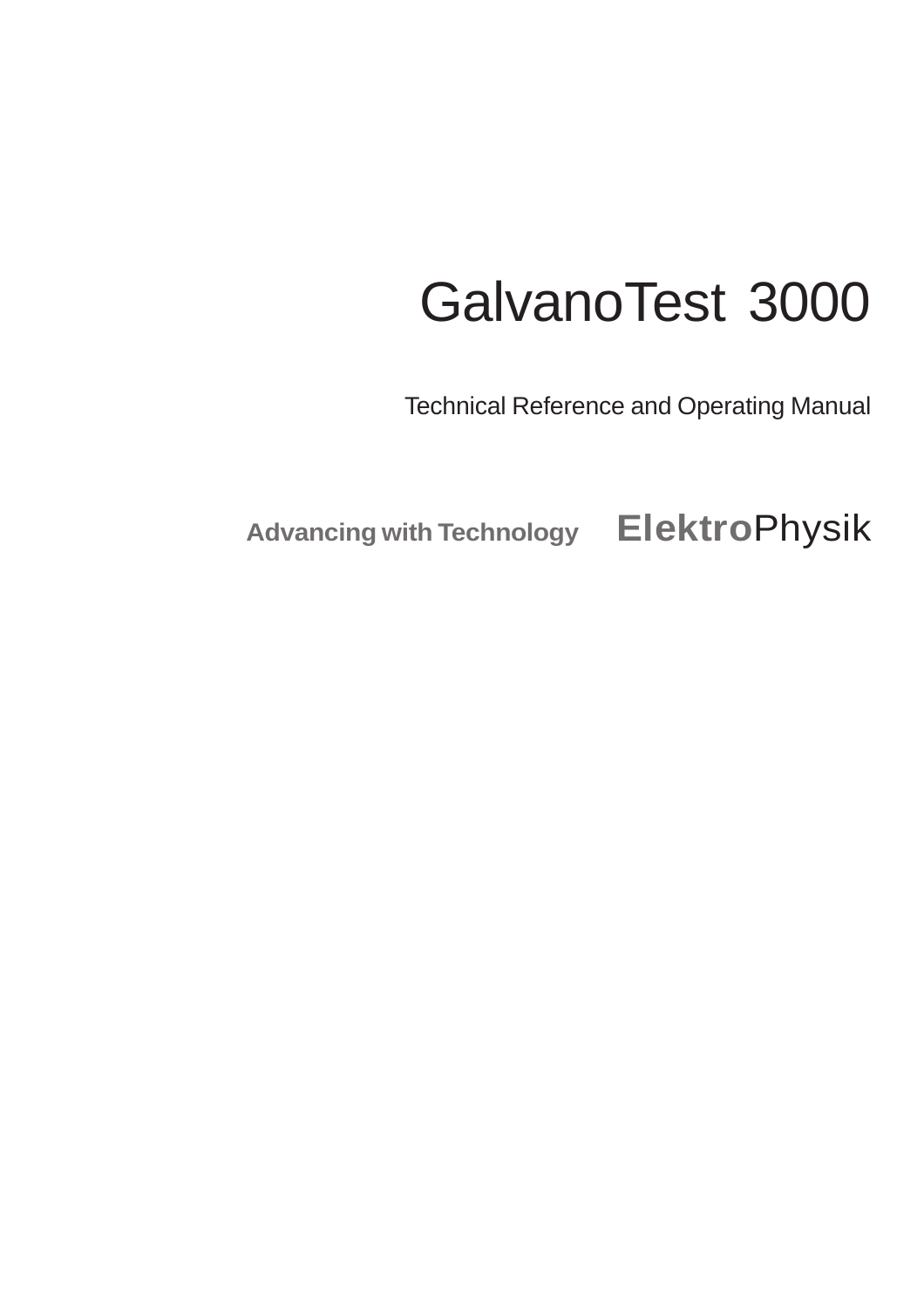#### © 12/2003 B18-N

Subject to change without notice.

ElektroPhysik Dr. Steingroever GmbH & Co. KG Pasteurstr. 15 50735 Köln Deutschland

Tel.: +49 221 752040 Fax.: +49 221 7520467

web: www.elektrophysik.com mail: info@elektrophysik.com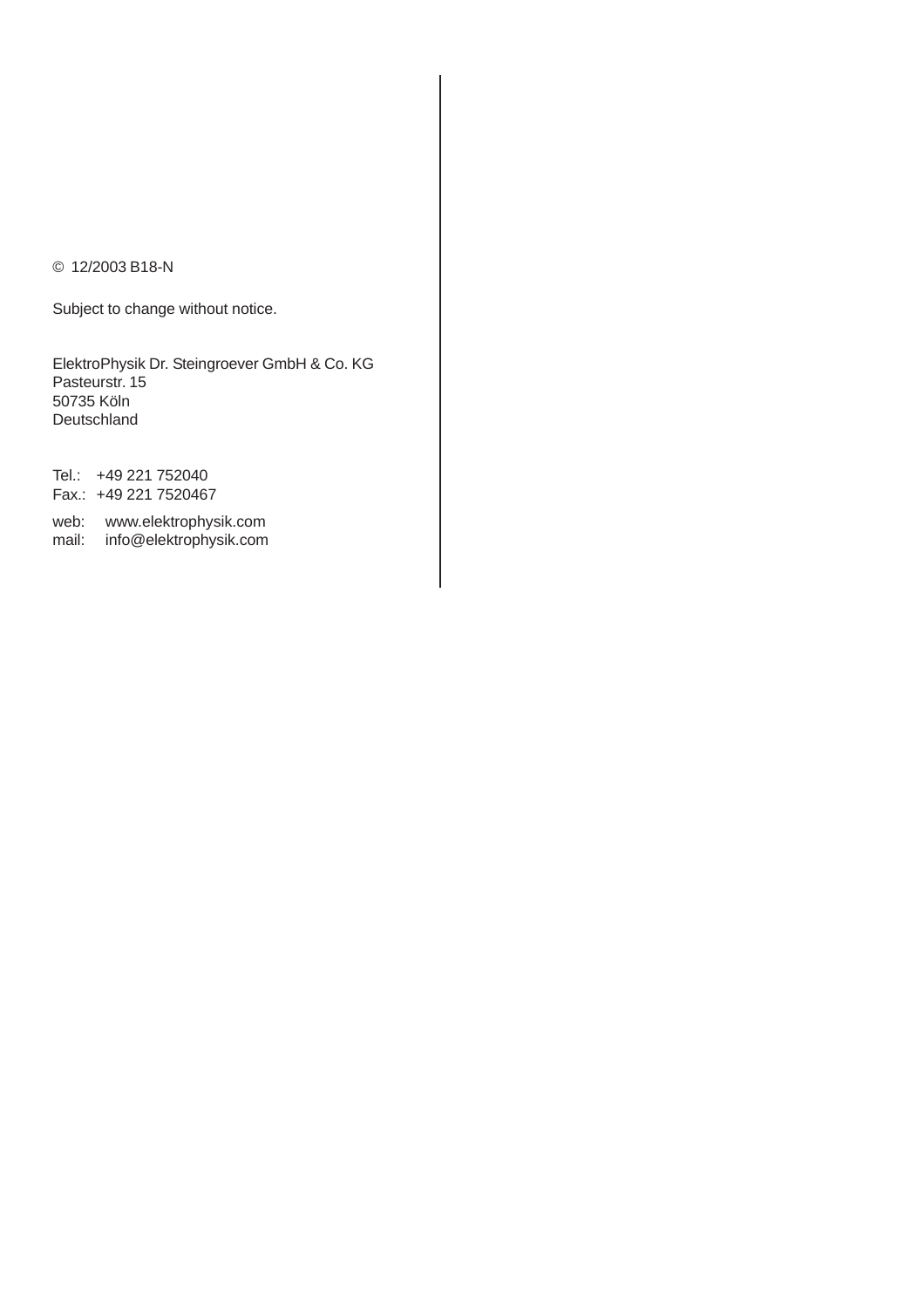# **Table of Contents**

| 1.1 Data processing unit (Front view) E-1       |
|-------------------------------------------------|
| 1.2 Data Processing Unit (Back view)  E-2       |
| 1.3 Measuring stand with integrated circulation |
| 1.4 Measuring cell 3000 and fasteners  E-7      |
|                                                 |
| 2.1 General Usage and measuring                 |
|                                                 |
| 3. Supply schedule  E-10                        |
|                                                 |
| 3.2 Recommended accessories  E-11               |
|                                                 |

|     | 4.   Taking  Readings………………………… E-12            |  |
|-----|-------------------------------------------------|--|
| 4.1 | Adjusting the instrument  E-12                  |  |
|     | 4.1.1 Metal coating material (METAL)  E-12      |  |
|     | 4.1.2 Measuring area (AREA)  E-12               |  |
|     | 4.1.3 Deplating speed control (SPEED) E-13      |  |
|     | 4.1.4 Sensitivity (SENS)  E-13                  |  |
|     | 4.1.5 Calibration (CAL)  E-14                   |  |
|     | 4.1.6 Measuring unit (UNIT)  E-14               |  |
|     | 4.2 Preparing measurement  E-15                 |  |
|     | 4.2.1 Cleaning the sample  E-15                 |  |
|     | 4.2.2 Postitioning the sample  E-15             |  |
|     | 4.2.3 Elektrolyt selection table  E-16          |  |
|     | 4.2.4 Choosing electrolyte and                  |  |
|     | measuring cell E-17                             |  |
|     | 4.2.5 Filling in the electrolyte solution  E-17 |  |
|     |                                                 |  |
|     | 4.4 After measurement  E-18                     |  |
|     | 4.4.1 Electrolyte saturation  E-19              |  |
|     | 4.4.2 Y-T writer output  E-19                   |  |
|     |                                                 |  |

ElektroPhysik GalvanoTest 3000 12/2003 0-1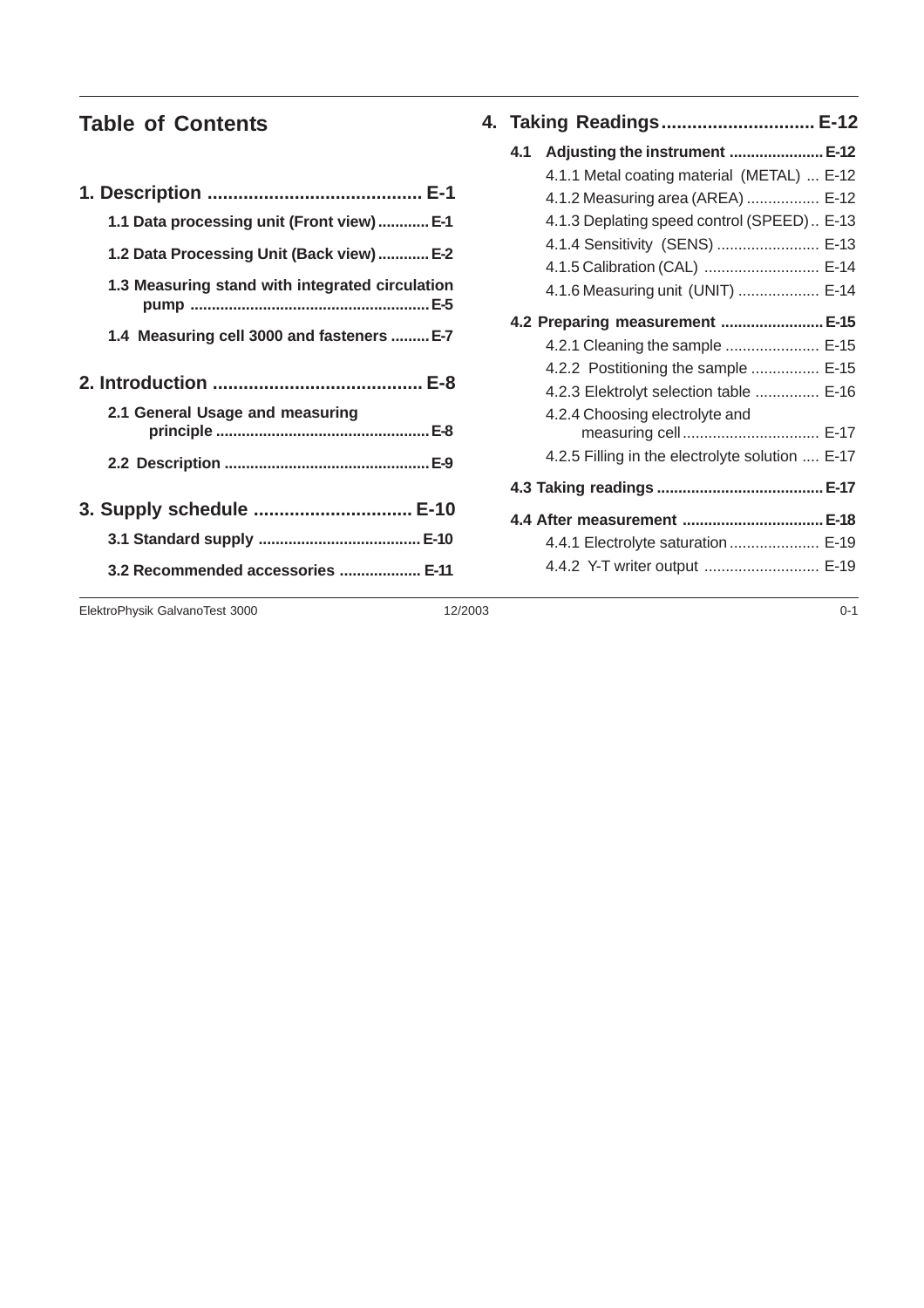| 4.5 Printing out readings  E-20<br>4.5.1 Print-out of voltage curve  E-20<br>4.5.2 Readings and statistics  E-21 |  |
|------------------------------------------------------------------------------------------------------------------|--|
| 5. Measuring stand and accessories . E-22                                                                        |  |
|                                                                                                                  |  |
|                                                                                                                  |  |
| 6. Small parts holder  E-24                                                                                      |  |
| 7. Electrolyte cup E-24                                                                                          |  |
| 7.1 Variable measuring area E-25                                                                                 |  |
|                                                                                                                  |  |
| 8. Special applications  E-29                                                                                    |  |
|                                                                                                                  |  |
|                                                                                                                  |  |
|                                                                                                                  |  |

| 8.4 Multi-layer coatings E-30                   |  |
|-------------------------------------------------|--|
| 8.5 Chromed zinc coatings  E-31                 |  |
|                                                 |  |
|                                                 |  |
| 8.8 Nickel on copper on steel  E-33             |  |
|                                                 |  |
|                                                 |  |
|                                                 |  |
|                                                 |  |
| 9.1 Calibrating by means of a coating thickness |  |
| 9.2 Calibrating by means of a factor  E-35      |  |
| 9.3 Range of calibration factor  E-35           |  |
| 9.4 Reset to standard calibration (1.000)  E-35 |  |
|                                                 |  |

0-2 12/2003 ElektroPhysik GalvanoTest 3000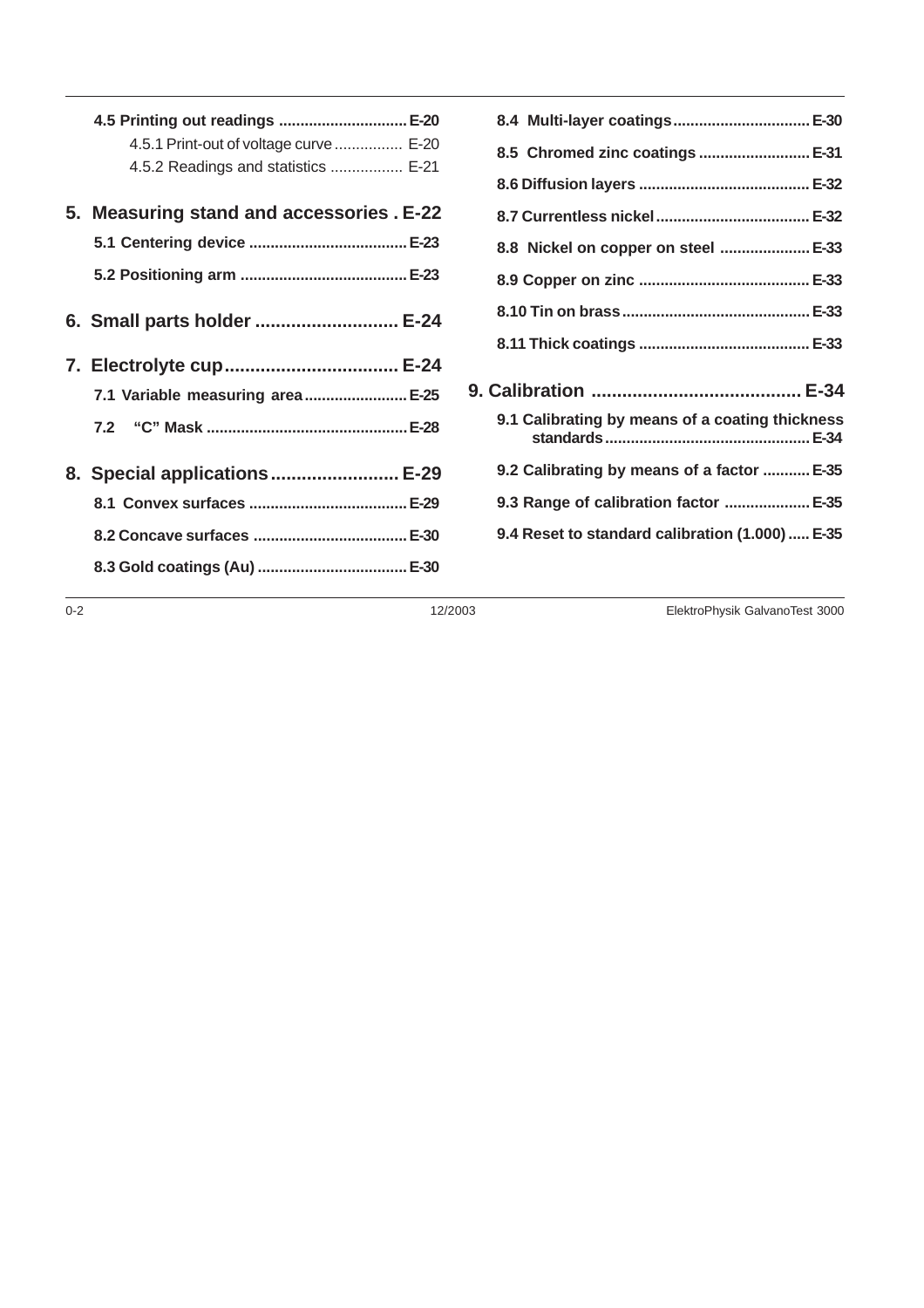| 10. Sensitivity (SENS)  E-36                                          |
|-----------------------------------------------------------------------|
| 10.1 Reset to standard sensitivity E-36                               |
| 11. Measuring uncertainty  E-37                                       |
|                                                                       |
| 12. Statistics mode  E-37                                             |
| 12.1 Recording a measuring series and<br>statistics calculation  E-38 |
| 12.2 Recalling and print-out of statistics  E-38                      |
| 12.3 Print-out of readings and statistics  E-38                       |
| 12.4 Deleting a previous reading E-38                                 |
| 12.5 Deleting a measuring series incl. statistics                     |
| 12.6 Exceeding storage capacity  E-39                                 |
| 13. Date and Time E-39                                                |
| 14. Language selection  E-40                                          |

| 15. Error messages  E-40              |
|---------------------------------------|
| 16. Further sources of error  E-41    |
| 17. Maintenance  E-42                 |
| 18. Data Printer MiniPrint 4100  E-43 |
| 19. RS 232 C Interface E-43           |
| 20. After sales service  E-43         |
| 21. Hints for using electrolyte       |
| 22. Technical specfications E-44      |
| 22.1 Measuring uncertainty  E-45      |
|                                       |

ElektroPhysik GalvanoTest 3000 0-3 12/2003 12/2003 0-3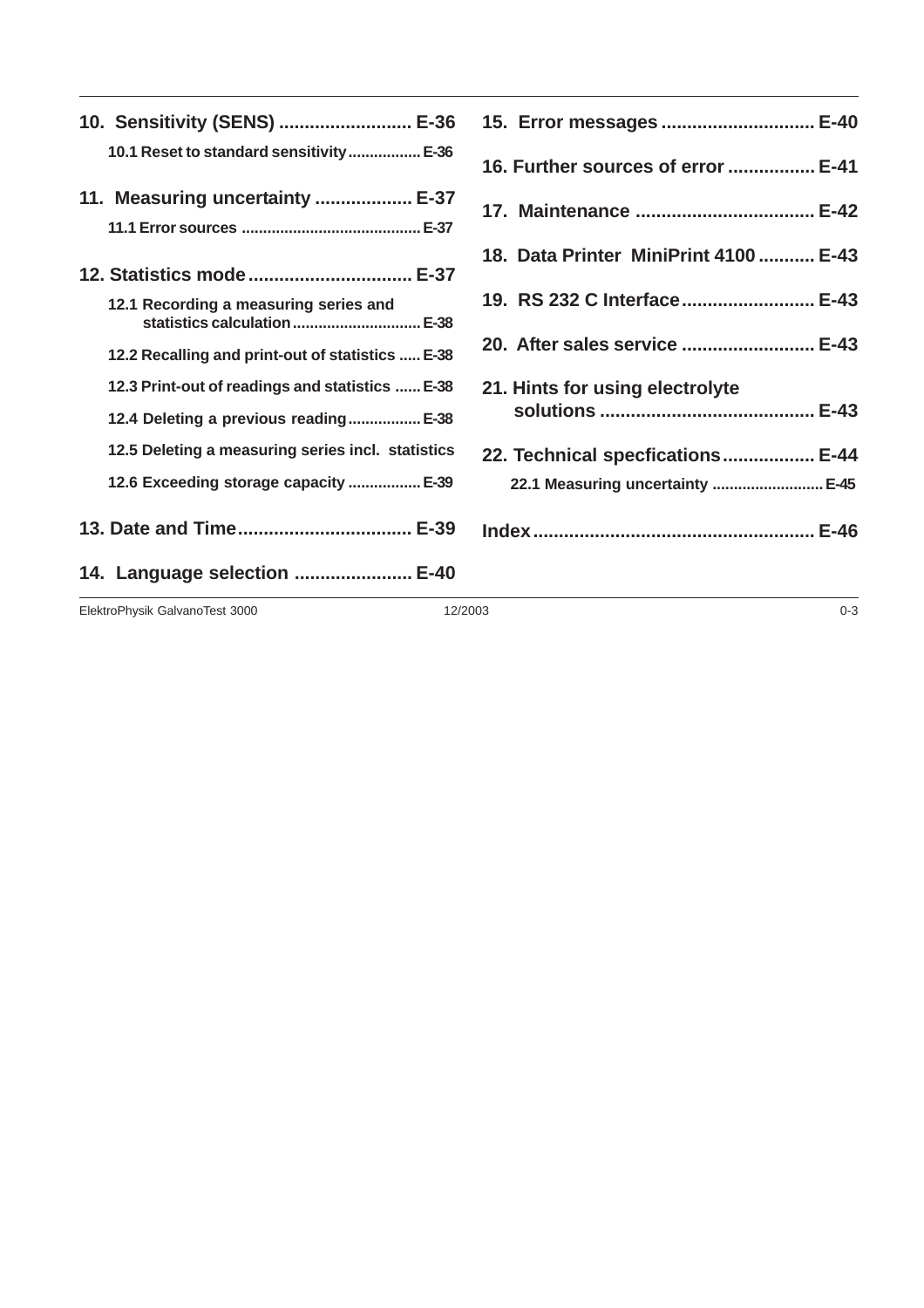# **1. Description**

# **1.1 Data processing unit (Front view)**

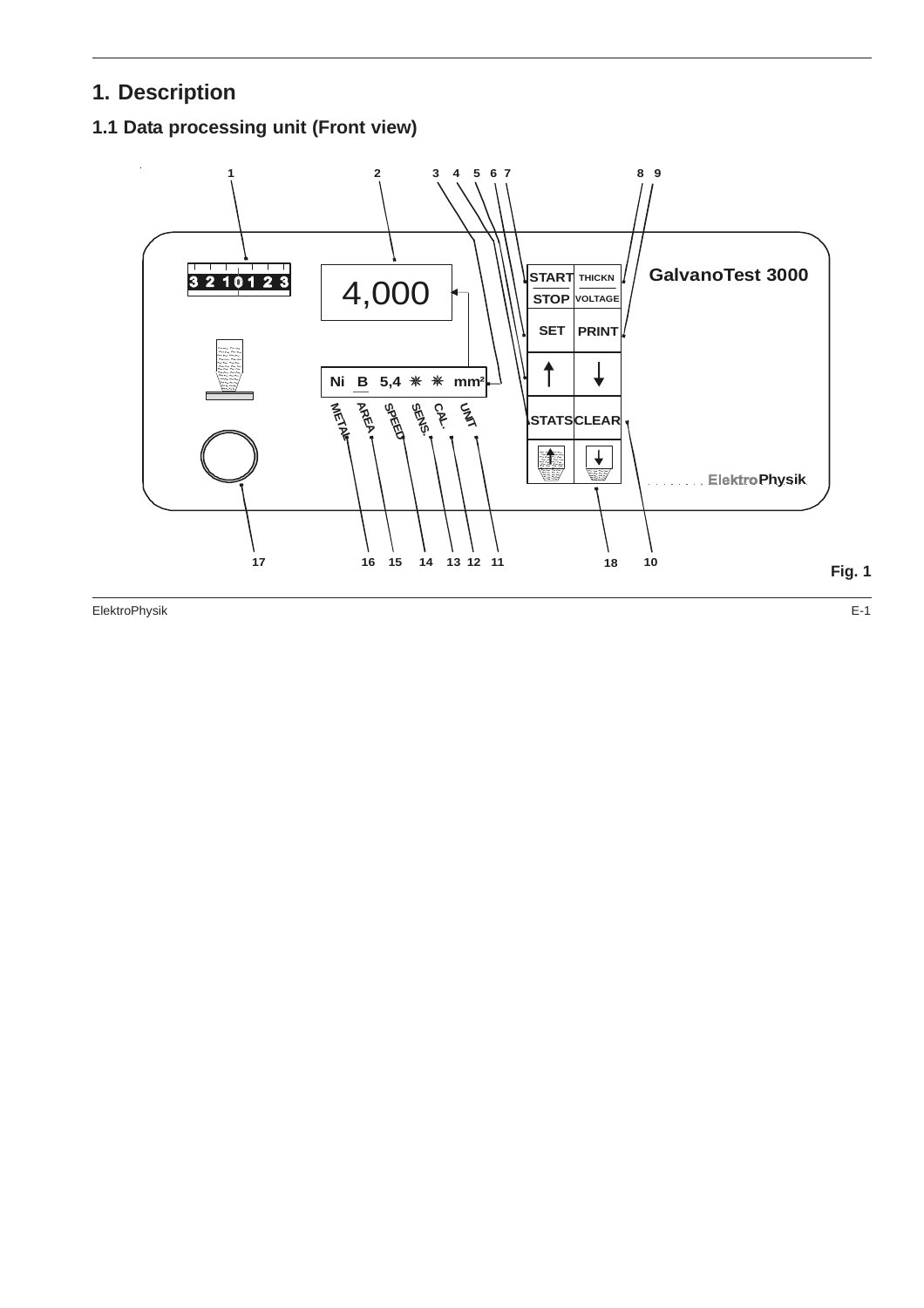# **1.2 Data Processing Unit (Back view)**

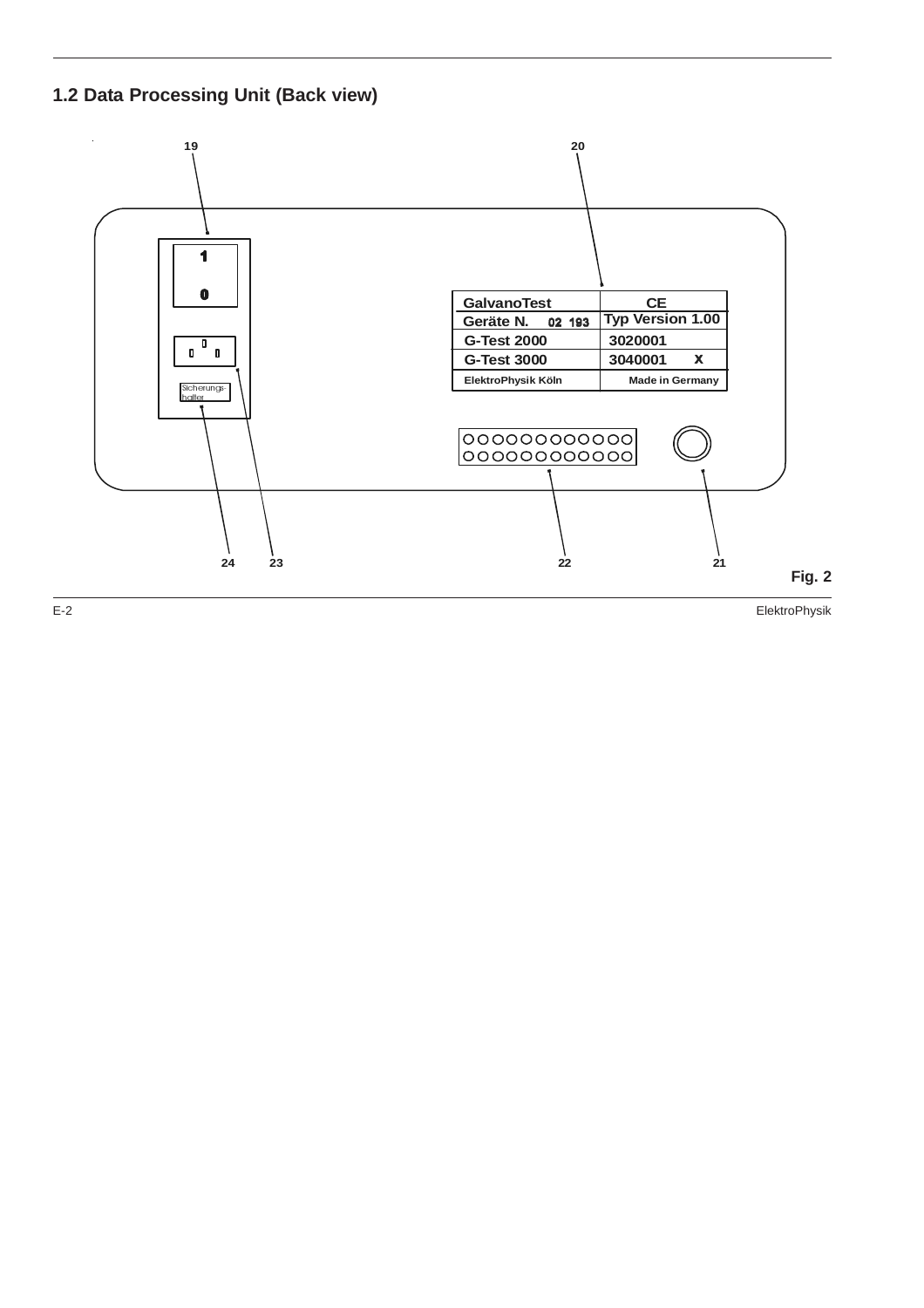- 1 analog meter for monitoring test voltage at measuring cell
- 2 4-digit floating point display for showing readings
- 3 16-digit alphanumerical display
- 4 STATS-key for activating statistics
- 5 ARROW-keys for setting
	- substrate material
	- measuring area
	- de-plating speed
	- sensitivity
	- calibration
	- thickness of coating thickness standard
	- measuring unit
	- date and time
	- language

ElektroPhysik E-3

6 SET-key:

for setting parameters selected by ARROW-keys

7 START/STOP-key:

for manual launching and stopping measuring process

- 8 THICKNESS/VOLTAGE-key for
	- switching display to cell voltage view during the measuring process
	- printing-out voltage curve on MiniPrint 4100 data printer
- 9 PRINT-key for printing out
	- date and time
	- readings
	- statistical values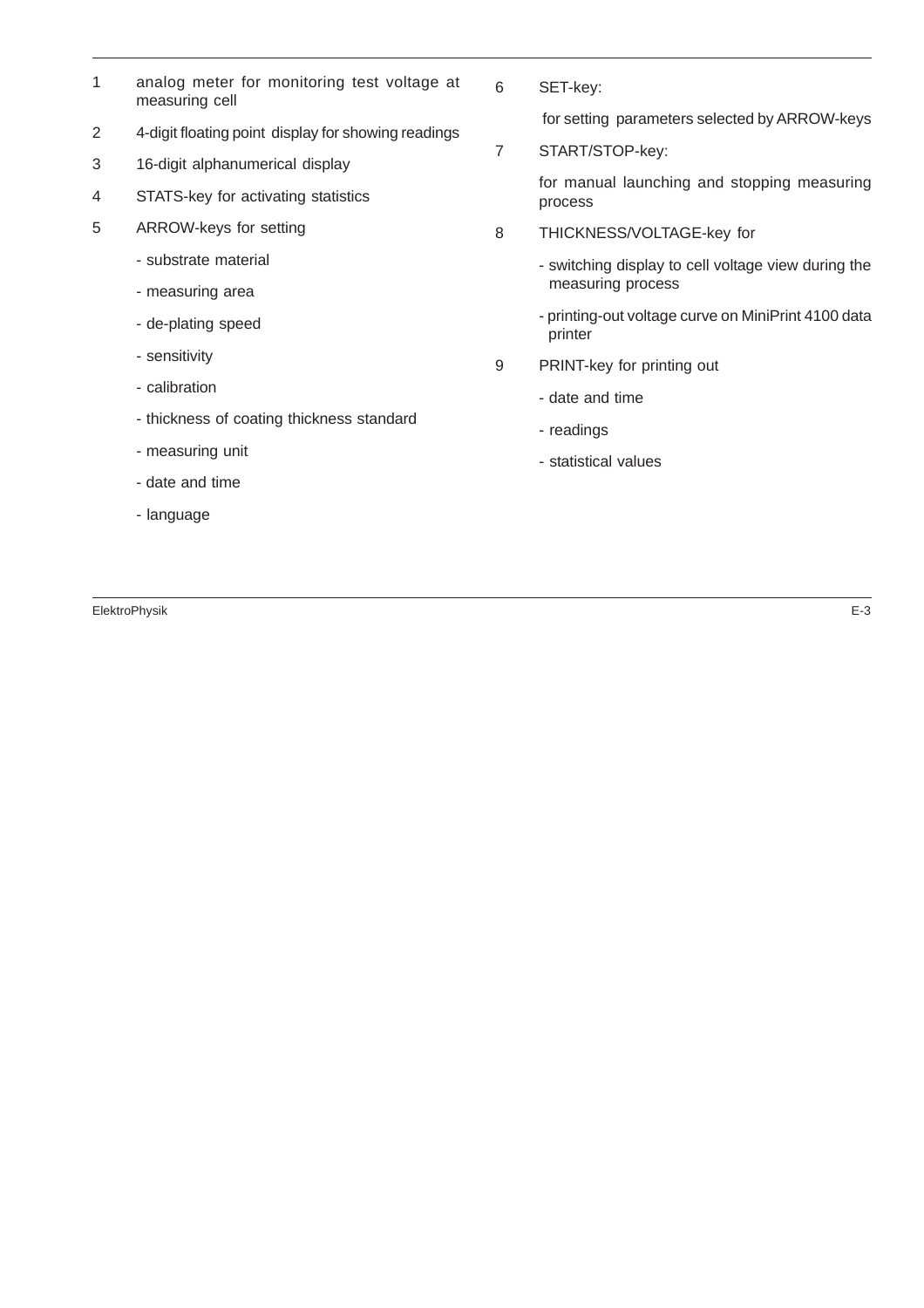| 10 |                                  | CLEAR-key for                                                                      |                                                                      | cable socket:                                     |  |  |  |  |
|----|----------------------------------|------------------------------------------------------------------------------------|----------------------------------------------------------------------|---------------------------------------------------|--|--|--|--|
|    |                                  | - deleting the last reading                                                        |                                                                      | to connect gauge to measuring stand               |  |  |  |  |
|    |                                  | - setting default de-plating speed, default<br>sensitivity and default calibration | 18                                                                   | pump-keys:                                        |  |  |  |  |
|    |                                  |                                                                                    |                                                                      | for filling or emptying the inner measuring cell  |  |  |  |  |
|    |                                  | - interrupting printing process                                                    | 19                                                                   | mains switch                                      |  |  |  |  |
|    |                                  | - for error reset                                                                  |                                                                      | nameplate                                         |  |  |  |  |
|    |                                  |                                                                                    |                                                                      | socket for Y-Twriter                              |  |  |  |  |
|    |                                  | 10+ 4 CLEAR + STATS-keys:                                                          | 22                                                                   | socket for MiniPrint 4100 data printer or RS 232C |  |  |  |  |
|    |                                  | - for deleting current statistics memory                                           | 23                                                                   | power socket                                      |  |  |  |  |
| 11 |                                  | UNIT: selected measuring unit                                                      | 24                                                                   | fuse holder with supply voltage control           |  |  |  |  |
| 12 |                                  | CAL: selected calibration                                                          |                                                                      | 220V/50Hz or 110V/60Hz                            |  |  |  |  |
| 13 |                                  | <b>SENS: selected sensitivity</b>                                                  |                                                                      |                                                   |  |  |  |  |
| 14 |                                  | SPEED: selected de-plating speed                                                   |                                                                      |                                                   |  |  |  |  |
| 15 |                                  | AREA: selected measuring area                                                      |                                                                      | Switching from 220V to 110V:                      |  |  |  |  |
| 16 | METAL: selected coating material |                                                                                    | Remove fuse holder (24), turn 180 degrees and put<br>in place again. |                                                   |  |  |  |  |

E-4 ElektroPhysik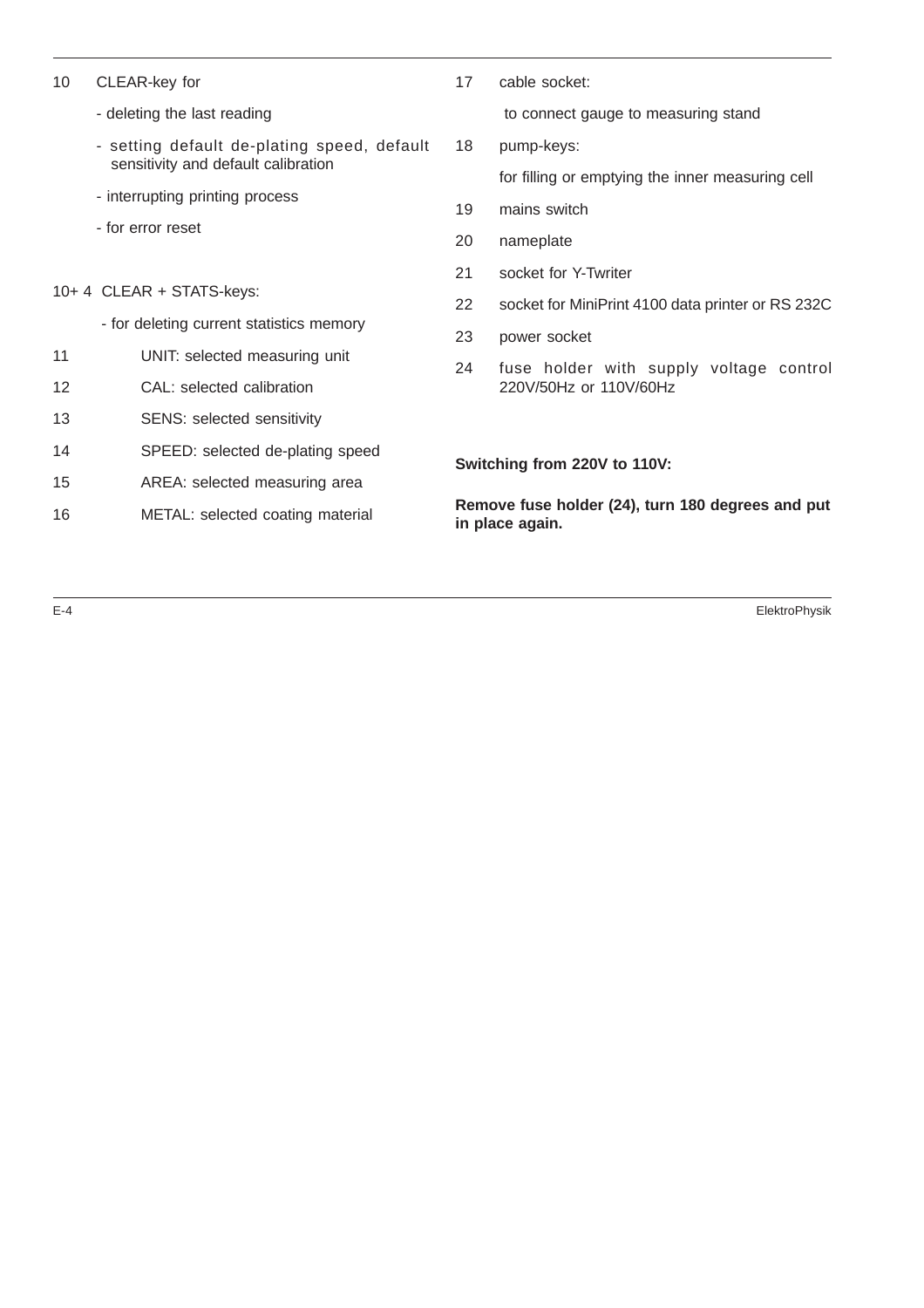#### **1.3 Measuring stand with integrated circulation pump**

![](_page_9_Figure_1.jpeg)

**Fig. 3**

- 30 pressure device: to ensure constant contact pressure on the measuring cell
- 31 measuring cell holder
- 31a recess: to ensure a fixed position of the electrolyte bottles when filling the inner measuring cell
- 32 circulation pump: to ensure a steady circulation of the electrolyte solution during measurement
- 33 adjusting screw: to adjust circulation (Important note: Please do not change factory setting!)
- 34 stopper of measuring cell holder (vertical adjustment)
- 35 working surface: for positioning the measuring sample
- 36 cathode plug: to be connected to the outer measuring cell (42a)
- 37 cable: to be connected to the cable socket (17)
- 38 clamp: to be fixed to the measuring sample

ElektroPhysik E-5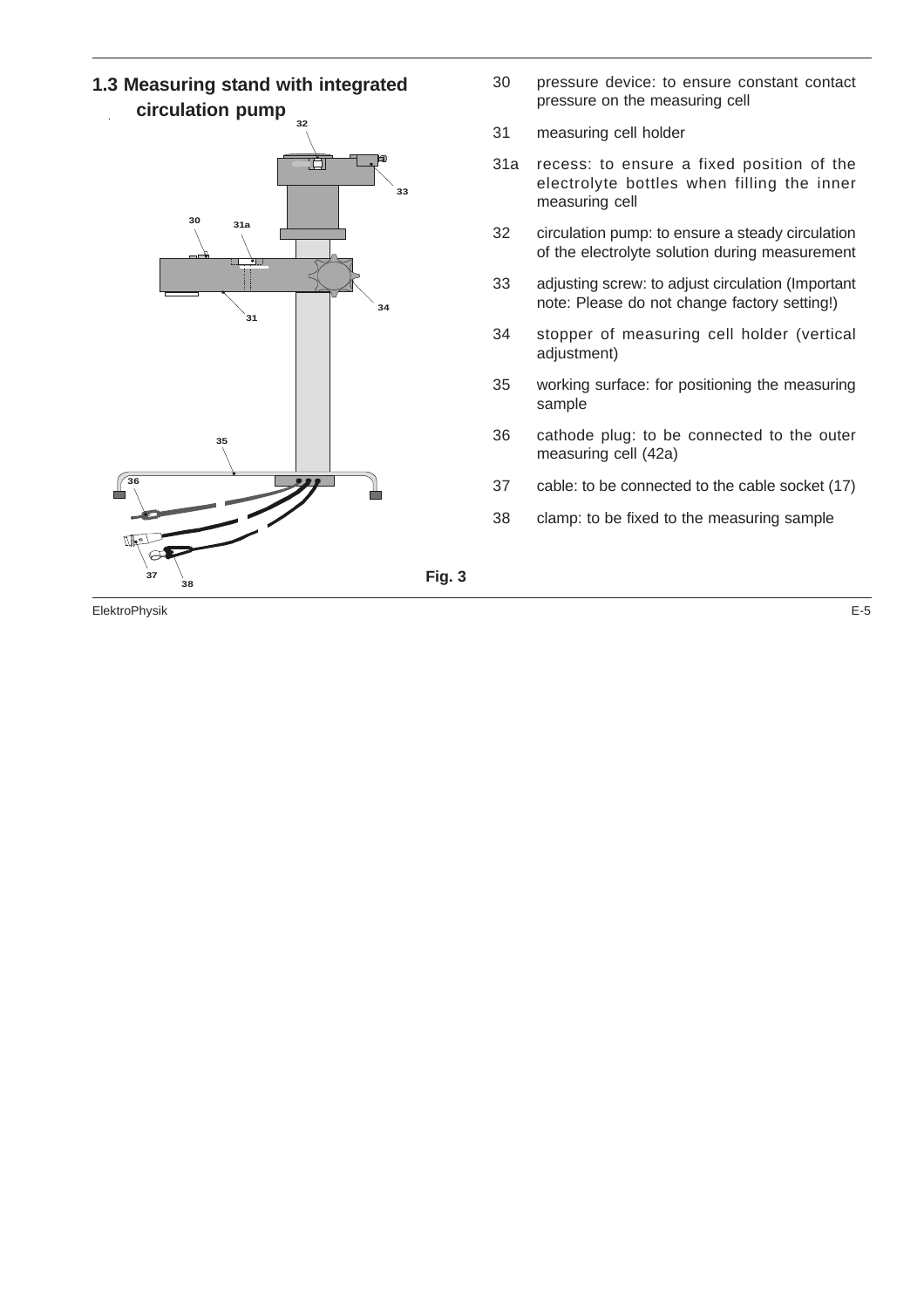![](_page_10_Figure_0.jpeg)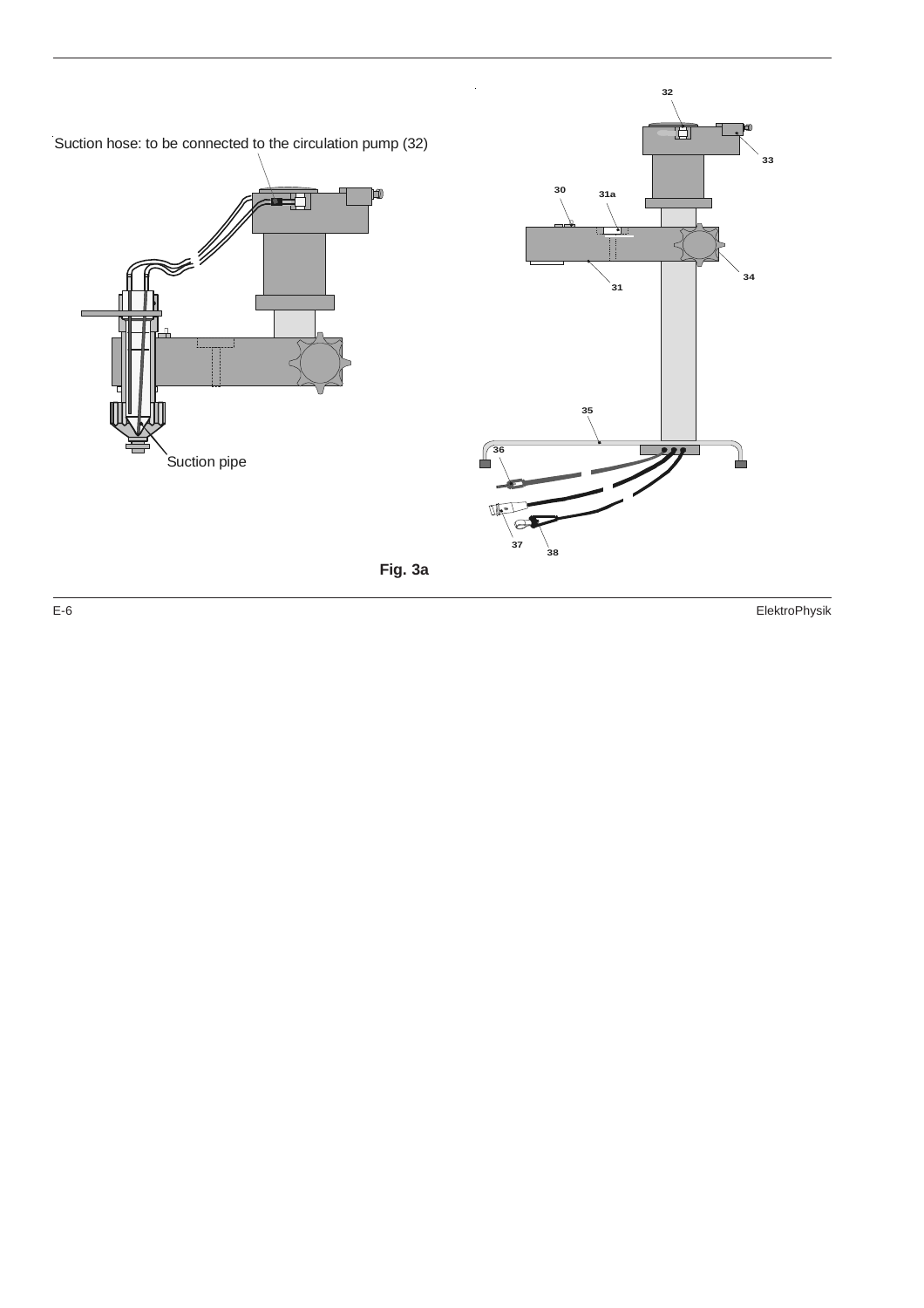#### **1.4 Measuring cell 3000 and fasteners**

![](_page_11_Figure_1.jpeg)

40 pump tube

- 41 clamping fork: for sealing the inner measuring cell
- 42 outer measuring cell: holds the inner measuring cell
- 42a bore hole: current supply point
- 42b nut for clamping fork
- 42c rubber gasket holder: may be replaced by the wire holder (46)
- 43 inner measuring cell, type I: to be filled with the electrolyte solution (vertical drain of solution)
- 44 inner measuring cell, type II: to be filled with the electrolyte solution (diagonal drain of solution, see Electrolyte solution selection table)
- 44a Max/Min marking: limit for electrolyte solution
- 45 Circular rubber gasket: to delimit and seal the measuring area (prevents electrolyte solution drain off)
- 46 wire holder: for measuring wires in the electrolyte cup
- 47 sealing device for inner measuring cell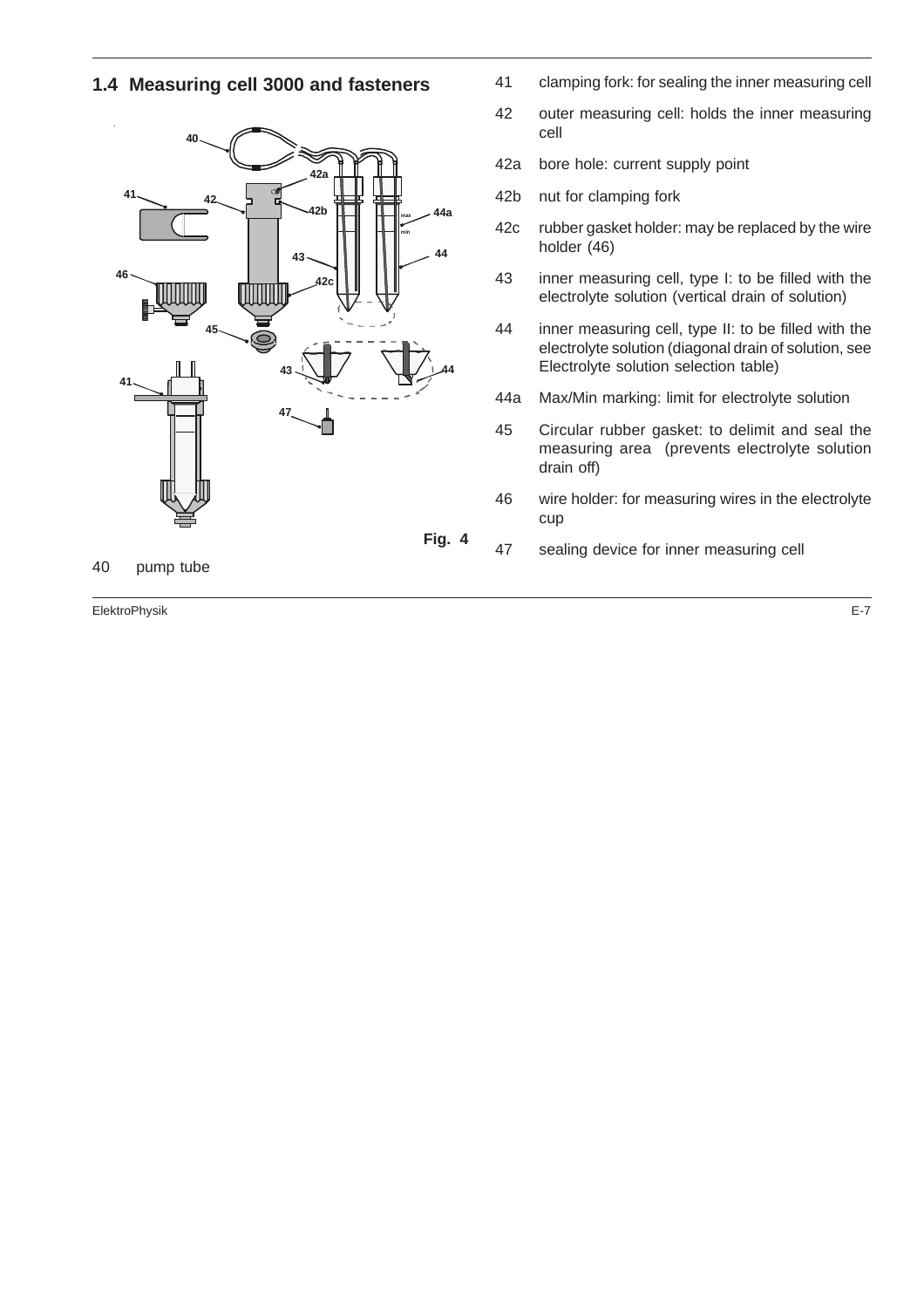# **2. Introduction**

# **2.1 General Usage and measuring principle**

The coulometric or electrochemical de-plating technique according to DIN 50955 / ISO 2177 is suitable for the measurement of electroplated coatings on practically all substrate materials, i.e.: on steel, on non-ferrous metals and also on insulating materials, e.g. nickel on steel, zinc on steel, tin on copper, silver on copper and copper on epoxy.

This method is also suitable for measuring the individual coatings of multi-layer systems such as chrome on nickel on copper on steel.

The measuring principle is based on Faraday's Law. The opposite of the electroplating method applies, the coating being electro-chemically removed from the sample.

On this purpose, a stainless steel measuring cell is placed on the sample to be measured. The cell is filled with an electrolyte solution which is selected according to the coating / base combination. A rubber gasket placed between the cell and the sample defines the area of measurement, e.g. 4 sq. mm. The measuring set-up is electrically connected to the electronic processing unit.

When switched on, a constant current flows through the electrolyte to remove the metallic coating electrochemically.

Throughout the entire de-plating process, a defined voltage can be observed between measuring cell and object to be measured. As soon as the metallic coating has been completely removed, a characteristic voltage jump occurs. This voltage jump is registered by the measuring gauge to interrupt the voltage supply and to stop the timer. Thickness is immediately displayed in mils or microns.

![](_page_12_Figure_8.jpeg)

E-8 ElektroPhysik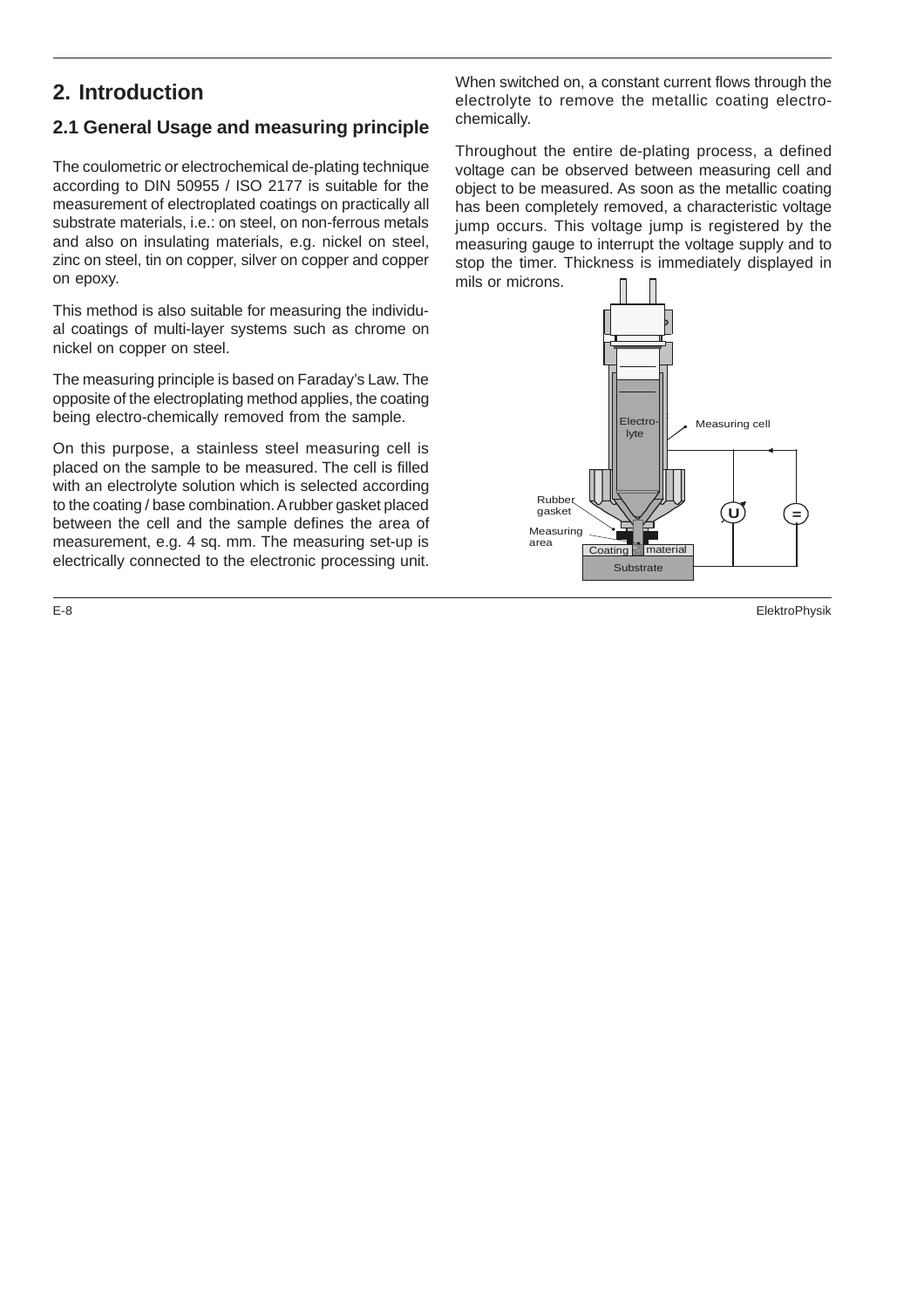#### **Typical voltage curve**

![](_page_13_Figure_1.jpeg)

#### **2.2 Description**

GalvanoTest 3000 includes 10 different metal selections which are preset: chrome, nickel, Copper, brass, zinc, silver, tin, lead, cadmium and gold. Zinn, Blei, Kadmium und Gold.

In addition, 8 user-definable metal memories (M1....M8) are available.The instrument can be used with three defined measuring areas of different sizes. In addition, the electrolyte cup allows to measure a variable measuring size  $(K)$ .

| rubber gasket   | Nr. B | 4,00 mm <sup>2</sup> ( $\varnothing$ 2,26 mm)   |
|-----------------|-------|-------------------------------------------------|
| mask            | Nr. C | 1,00 mm <sup>2</sup> ( $\varnothing$ 1,13 mm)   |
| mask            | Nr, D | $0.25$ mm <sup>2</sup> ( $\varnothing$ 0.56 mm) |
| electrolyte cup | K.    | for small parts and wires                       |

The de-plating speed is adjustable in a wide range from 0,3 to 40 µm/min.

The readings may be processed in the statistics program. The portable data printer MiniPrint 4100 provides data print-outs including all single readings and up to 6 statistical values including date and time of print-out (quartz controlled time clock).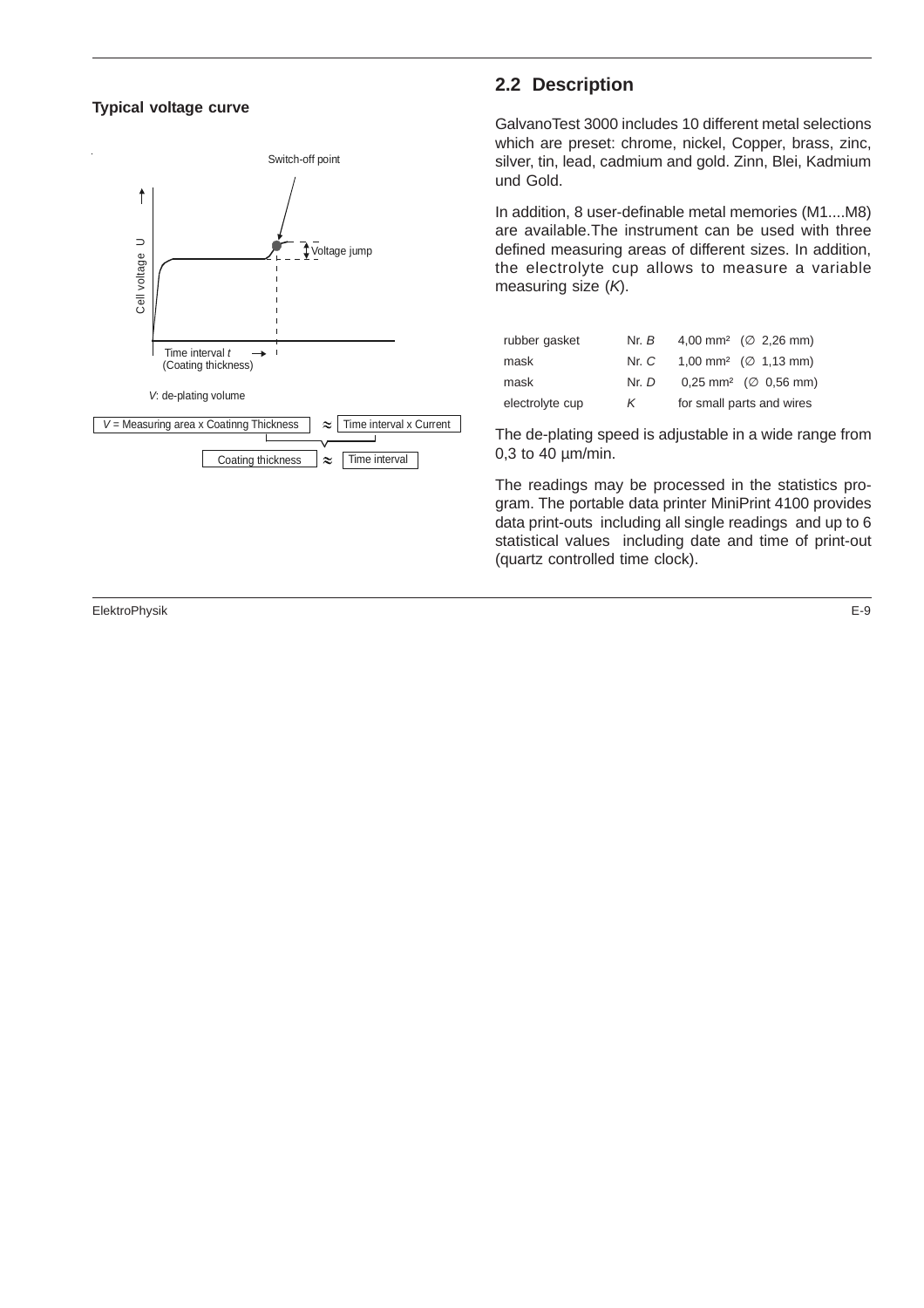|    | measuring stand 3000 with integrated circulation<br>pump            |  |  |  |  |
|----|---------------------------------------------------------------------|--|--|--|--|
|    | outer measuring cell and inner measuring cell,<br>type I            |  |  |  |  |
|    | sealing device                                                      |  |  |  |  |
| ٠  | 2 rubber gaskets $B(4,00 \text{ mm}^2)$                             |  |  |  |  |
|    | 2 rubber gaskets ( $\varnothing$ 1,5mm) for sealing the masks       |  |  |  |  |
|    | 20 masks C (1,00 mm <sup>2</sup> )                                  |  |  |  |  |
| L, | 20 masks <i>D</i> (0,25 mm <sup>2</sup> )                           |  |  |  |  |
|    | rubber pencil                                                       |  |  |  |  |
|    | pipette                                                             |  |  |  |  |
|    | 5 x100 ml electrolyte solution, asorted to customer<br>requirements |  |  |  |  |
|    | 1 bottle for used electrolyte solution, 100 ml                      |  |  |  |  |
|    | 1 washing bottle, 100 ml                                            |  |  |  |  |
| ÷  | 1 package absorbant paper                                           |  |  |  |  |
|    | operating instructions including works certificate                  |  |  |  |  |
|    |                                                                     |  |  |  |  |

E-10 ElektroPhysik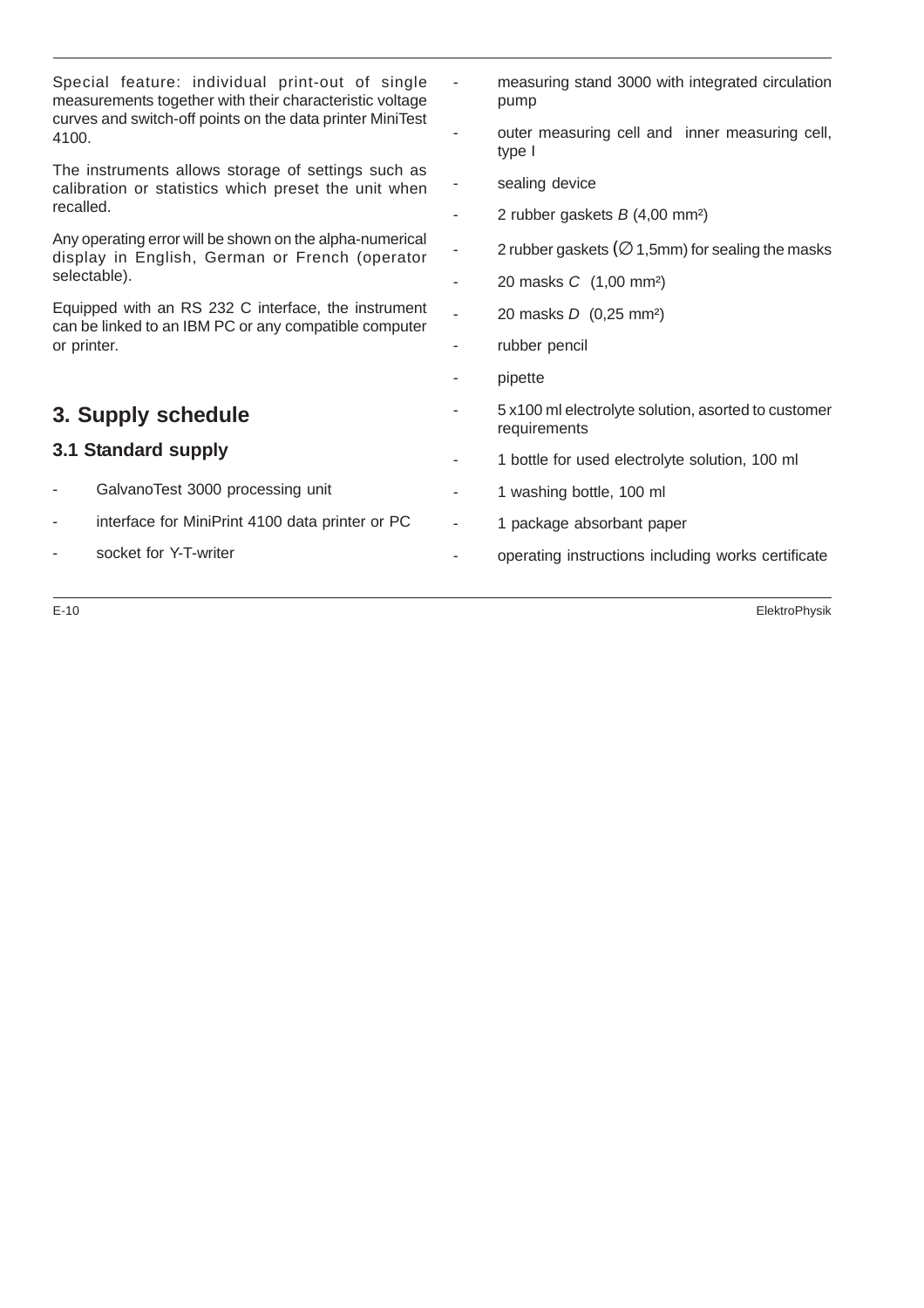# **3.2 Recommended accessories**

|                          | inner measuring cell type I or II, for working with<br>a second electrolyte solution | $\overline{\phantom{a}}$ | spare pipette                                                                                     |  |  |  |  |
|--------------------------|--------------------------------------------------------------------------------------|--------------------------|---------------------------------------------------------------------------------------------------|--|--|--|--|
|                          |                                                                                      |                          | spare rubber gaskets $B(4,00 \text{ mm}^2)$<br>masks $C(1,00$ mm <sup>2</sup> )                   |  |  |  |  |
|                          | sealing device                                                                       |                          |                                                                                                   |  |  |  |  |
|                          | positioning arm                                                                      |                          | masks $D(0,25 \text{ mm}^2)$                                                                      |  |  |  |  |
|                          | spare pump tube                                                                      |                          | modified rubber gasket D/Au (0,25 mm <sup>2</sup> )<br>external accu battery powered data printer |  |  |  |  |
|                          | electrolyte cup incl. connecting cable                                               |                          |                                                                                                   |  |  |  |  |
|                          | wire holder for measuring wires                                                      |                          | MiniPrint 4100                                                                                    |  |  |  |  |
|                          | small parts holder                                                                   |                          | connecting cable for MiniPrint 4100 data printer                                                  |  |  |  |  |
|                          | bottle stand for holding up to 7 electrolyte solution                                | $\blacksquare$           | connecting cable for Y-T-writer                                                                   |  |  |  |  |
|                          | bottles, 100 ml each                                                                 |                          | RS 232 connecting cable for PC or printer                                                         |  |  |  |  |
|                          | coating thickness standards (s.also section 4.2.3,<br>index $ST$ )                   |                          | MSoft7000 data transfer program                                                                   |  |  |  |  |
|                          | electrolyte selection                                                                |                          |                                                                                                   |  |  |  |  |
|                          | spare rubber pencil                                                                  |                          |                                                                                                   |  |  |  |  |
| $\overline{\phantom{a}}$ | centering device (Z2)                                                                |                          |                                                                                                   |  |  |  |  |
|                          | measuring cell stand for holding up to 5 inner<br>measuring cells                    |                          |                                                                                                   |  |  |  |  |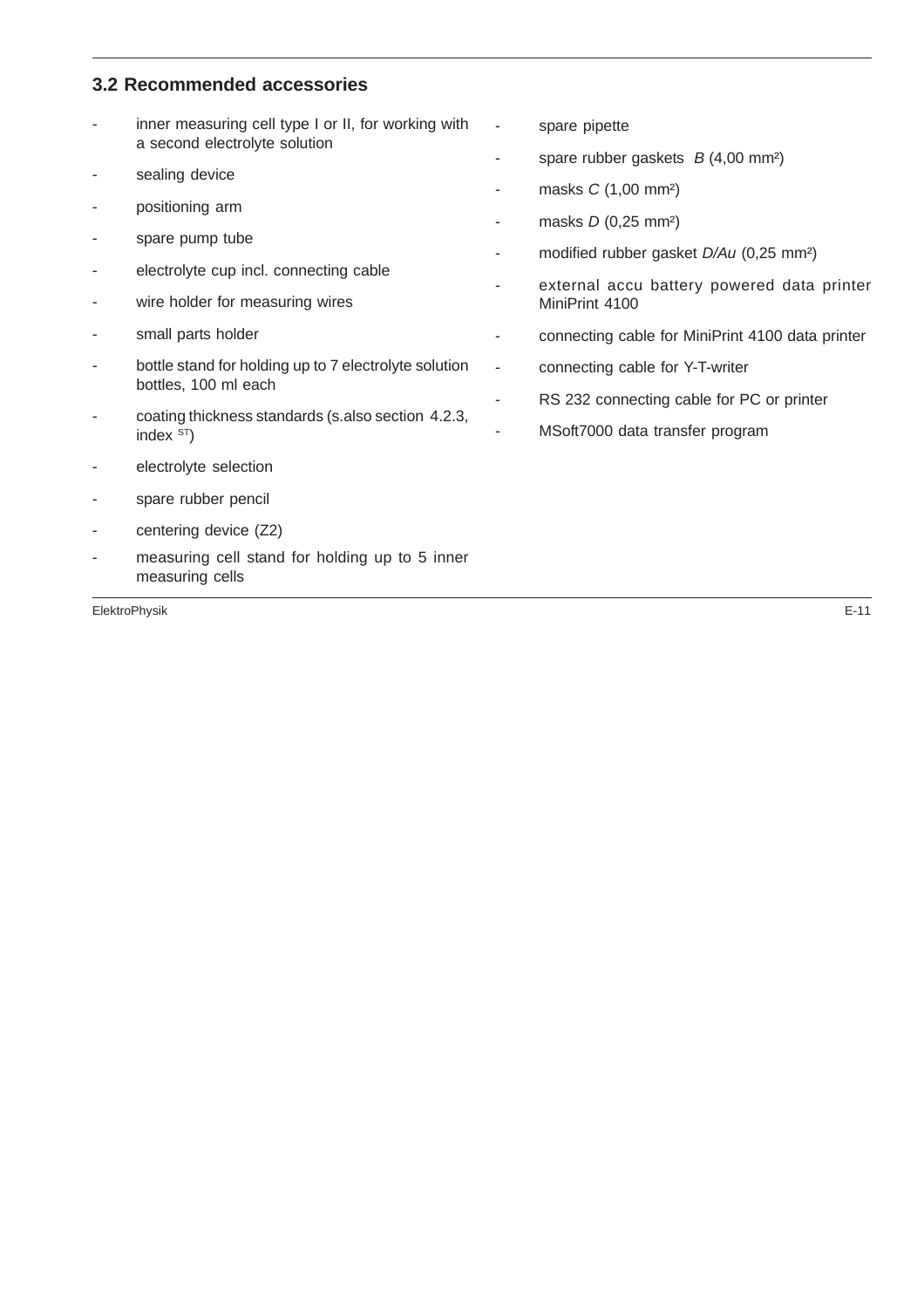# **4. Taking Readings**

# **4.1 Adjusting the instrument**

Before starting operation select supply voltage with the voltage control switch (24). After switching on, the anlaogue meter (1) lights up. The previous setting is shown on the alpha-numerica display (3), e.g.:

![](_page_16_Figure_3.jpeg)

The instrument can be adjusted by pressing SET (6) and ARROW-(5) keys. For setting into selection mode, press SET-key. The position of the red cursor on the alpha-numerical display indicates the parameter which is to be set (e.g. de-plating speed or metal selection). Use the ARROW-keys for setting the required parameter. The parameters set by the ARROW-keys will be directly accepted. For quick setting, keep SET- or ARROW-key pressed down continuously (Quick function).

#### **4.1.1 Metal coating material (METAL)**

Position the cursor to METAL (16) by pressing SET-key. Use the ARROW-keys for setting your metal selection. The options are shown in the following order:

Cr, Ni, Cu, Ms (brass), Zn, Ag, Sn, Pb, Cd, Au.

A set of further 8 metal memories (M1...M9) is freeprogrammable.

#### **4.1.2 Measuring area (AREA)**

Position the cursor to AREA (15) by pressing SET-key. Use the ARROW-keys for setting the required area (B, C, D or K). The size of your measuring area selection is shown on the reading display (2) while the corresponding unit is displayed on the alpha-numerical display (3) in sq. mm or thousands of sq. inch. The measuring area  $K$  is only selectable in combination with the electrolyte cup (see section 7 "Electrolyte cup").

#### **Note:**

Another measuring area can only be selected if there are no data stored in the statistics memory. Otherwise, the following message will appear: "Memory overcharged" (see section 12.5 "Deleting a measuring series incl. statistics").

E-12 ElektroPhysik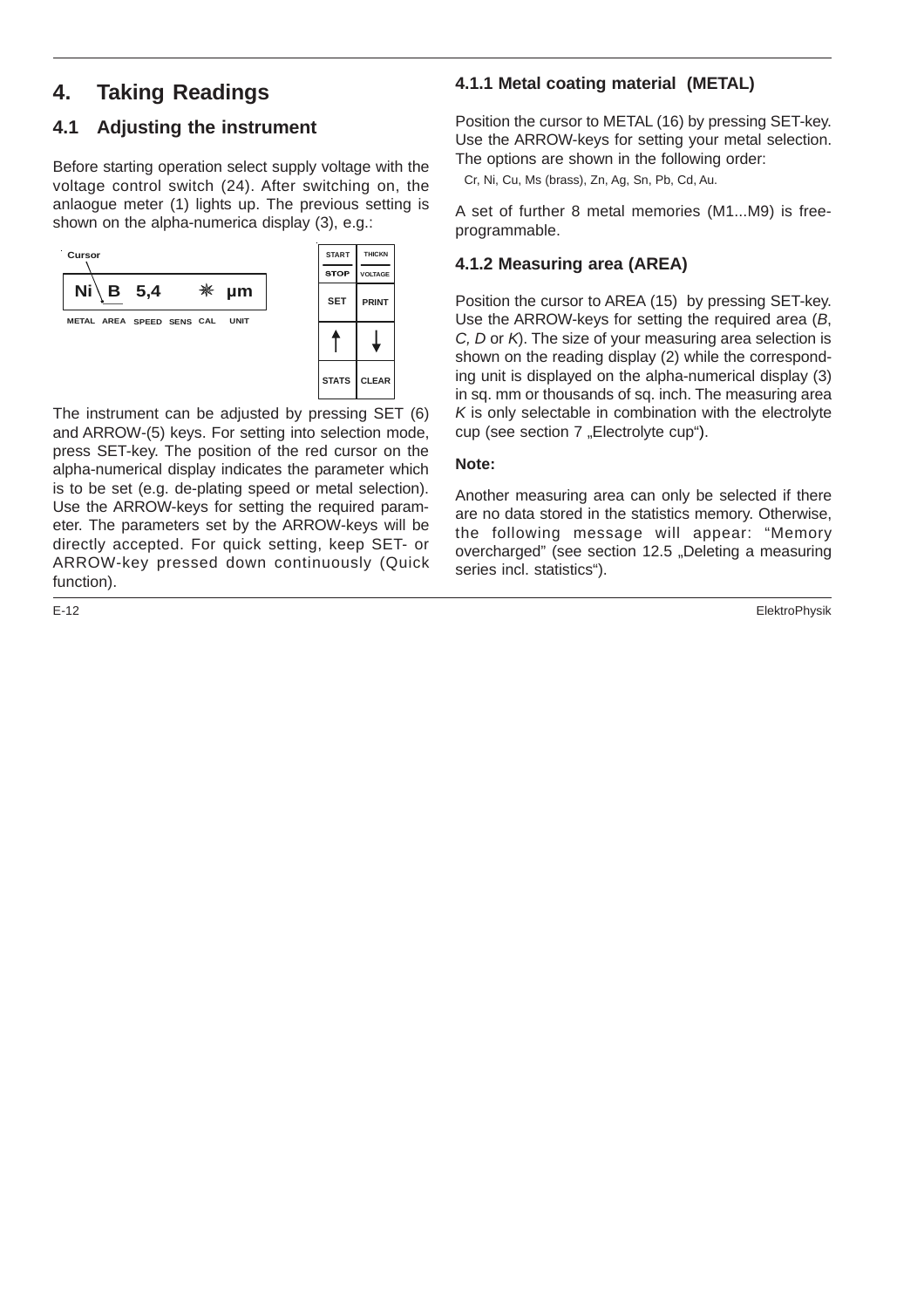#### **4.1.3 Deplating speed control (SPEED)**

Position the cursor to SPEED (14) by pressing SET-key and use ARROW-keys for your de-plating speed selection. The de-plating speed is indicated in steps of 50% (ARROW-DOWN-key) or 100% (ARROW-UP key).

In general, the de-plating speed should be selected so that a measuring time between one and three minutes can always be ensured.

The de-plating speed ranges between 0.3 microns/min at minimum and 40 microns/min at maximum. When trying to set higher or lower, the message "MAXIMUM" or "MINIMUM" appears.

The de-plating speed indication on the reading display (2) is more accurate than on the alpha-numerical display (3). The corresponding measuring unit microns or mils are displayed on the alpha-numerical display.

To reset to default de-plating speed press CLEAR-key (10). This default value depends on the metal selection.

#### **Note**:

The de-plating speed also depends on the range of source of electricity powering the instruments.

For special applications the de-plating speed is limited. The de-plating speed for Chrome in combination with the measuring area  $B$ , for instance, must not exceed 40 microns/min. The message "MAXIMUM" may occur.

#### **4.1.4 Sensitivity (SENS)**

Position the cursor to SENS (13) by pressing SET-key. The current sensitivity is shown on the reading display (2) and the voltage being displayed alphanumerically.

Use the ARROW-keys for sensitivity control. Press CLEAR-key to reset to default sensitivity selection.

If the required sensitivity is equal to the default sensitivity, there willl be an empty space above the cursor.

![](_page_17_Picture_13.jpeg)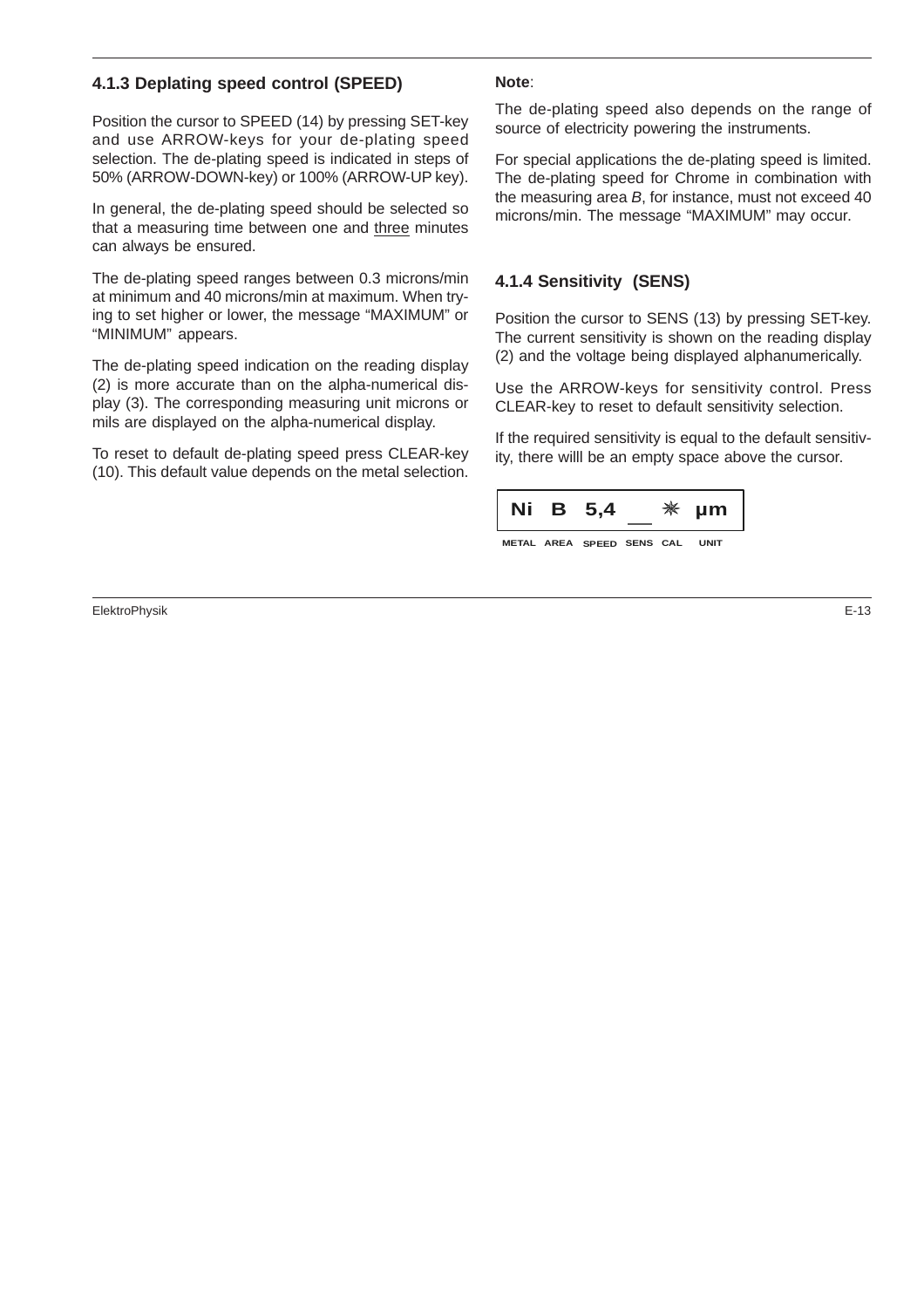If the required sensitivity is different from the default sensitivity an asterix will be displayed above the cursor.

|  | Ni B 5,4 $*$ $*$ $*$ µm   |  |      |
|--|---------------------------|--|------|
|  | METAL AREA SPEED SENS CAL |  | UNIT |

For more information on sensitivity setting please refer to section 10 "Sensitivity".

#### **4.1.5 Calibration (CAL)**

Press SET-key for positioning the cursor to CAL (12). The current calibration (factor) is displayed on the reading display while on the alpha-numerical display a crossbar is shown on the position for "unit", i.e. the calibration factor is indicated without unit.

Use ARROW-keys for setting calibration or select default calibration by pressing CLEAR-key.

If the required calibration factor is equal to the default calibration (factor 1,000), there will be an empty space above the cursor and 1,000 for default value can be read.

If you have selected a calibration factor other than 1,000, an asterix (\*) appears on the alphanumeric display. For more information on calibration please refer to section 9 "Calibration".

![](_page_18_Figure_9.jpeg)

#### **4.1.6 Measuring unit (UNIT)**

Press SET-key for positioning the cursor to UNIT (11). Use ARROW-keys for selecting metric (microns) or American mode (mils).

If you press SET-key again, the cursor disappears. For resetting the cursor to the first position (METAL) and repeating the whole setting procedure, press SET once more.

E-14 ElektroPhysik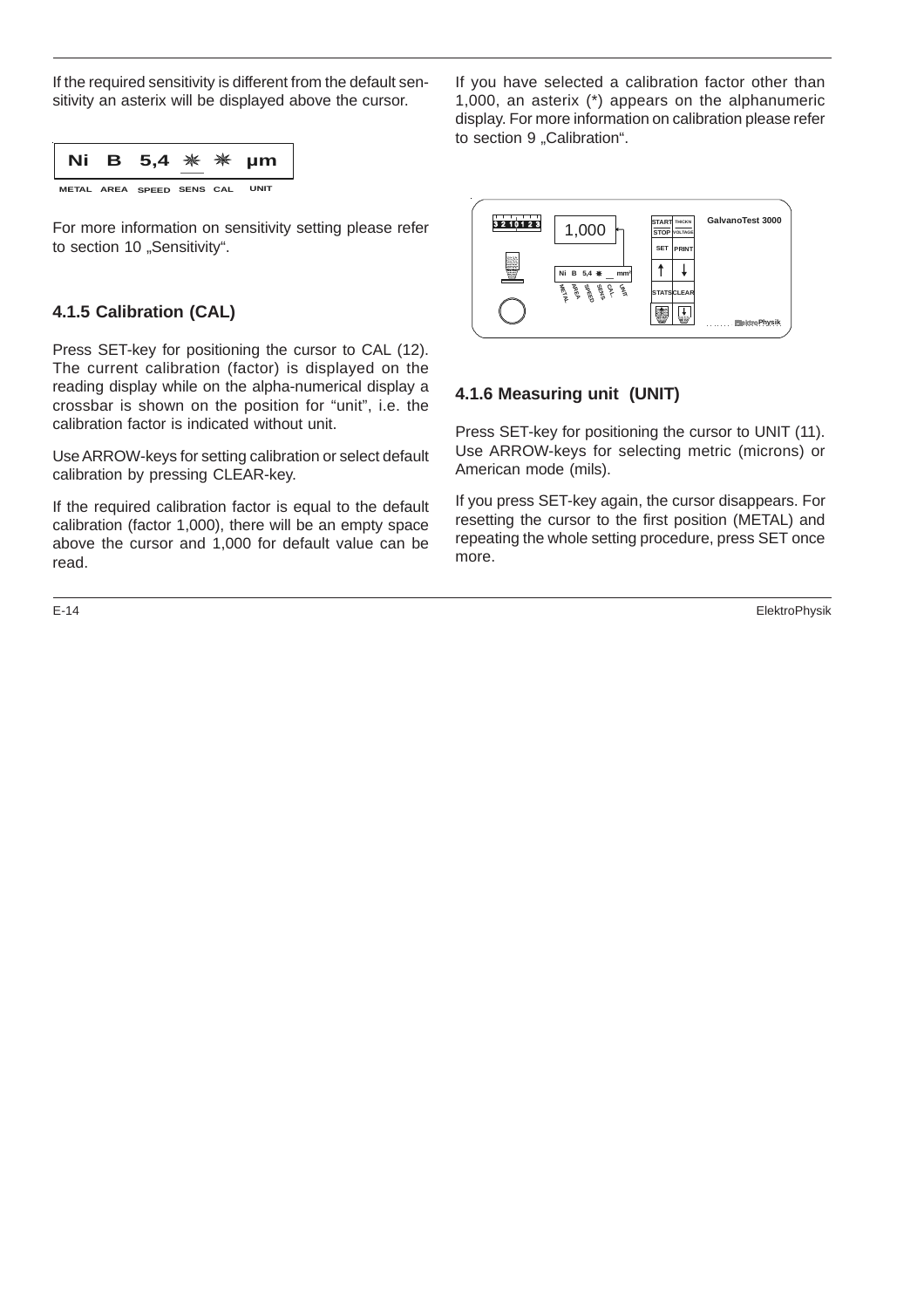#### **4.2 Preparing measurement**

#### **4.2.1 Cleaning the sample**

The surface of the sample should be free of grease, lacquer, oxide or passivation films. Use ordinary solvent for cleaning. Oxide films can be removed by means of alcohol or by means of the rubber pencil supplied with the instrument.

Use ElektroPhysik PE 1 solution (accessories) or the rubber pencil for removing chromate coatings on zinc (see also paragraph 8.5 "Chromed zinc coatings").

#### **4.2.2 Postitioning the sample**

The sample should be placed on the working surface (35) in a stable position. Make sure that the measuring cell can sit a right angles to the sample. If necessary, the small part holder can be used (section 6).

Place an apporpriate rubber gasket (45) onto the outer measuring cell  $(42)$ . i.e. rubber gasket B  $(4 \text{ mm}^2)$  or the rubber gasket with  $\varnothing$  1,5mm if you use the mask C (1 mm<sup>2</sup>) or  $D$  (0,25 mm<sup>2</sup>).

ElektroPhysik E-15

#### **Note:**

To prevent erratic readings, the rubber gasket  $\varnothing$ 1,5 mm should **never be used without mask.** The rubber gasket has an area of 1,8 mm².

Release the stopper (34) at the measuring stand and place the measuring cell onto the measuring sample.

Push the measuring cell holder (31) down until the distance piece of the pressuer device (30) locks into place.

Tighten the stopper (34).

Release the distance piece.

The built-in springs now exert a constant pressure of the measuring cell on the sample. It is thus guaranteed that the rubber gasket always keeps the same shape and therefore the same measuring area. This is especially important when using the rubber gasket  $B(4 \text{ mm}^2)!$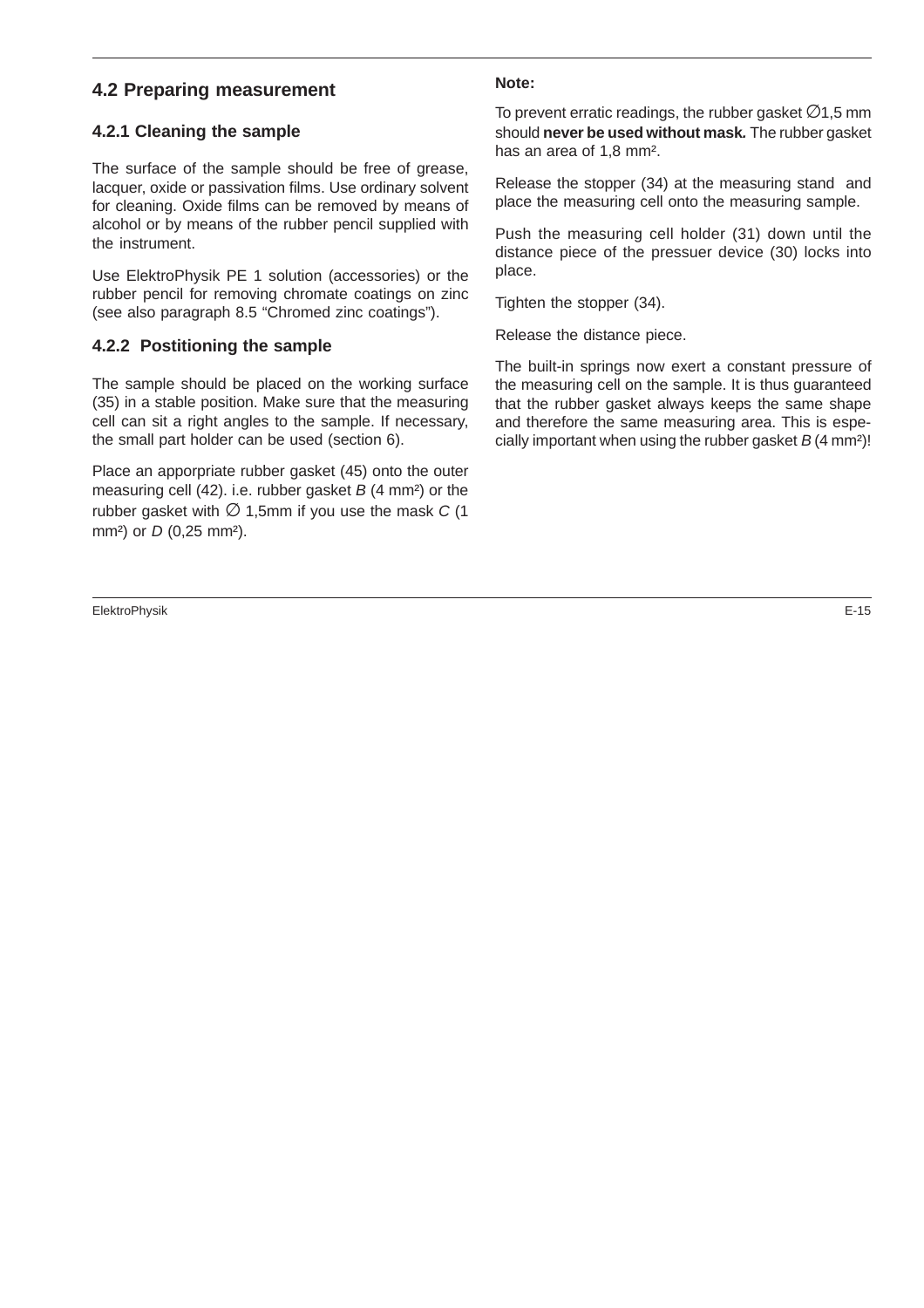#### **4.2.3 Elektrolyt selection table**

| Coating<br>Substrate | Silver<br>(A g)  | Gold<br>(A u) | Cadmium<br>(Cd)   | Chrome<br>(Cr)     | Copper<br>(C <sub>u</sub> ) | <b>Brass</b><br>(Ms) | Nickel<br>(Ni)    | Current-<br>less<br>Nickel | Lead<br>(Pb)      | Lead/<br>Tin    | Tin<br>(Sn)       | Tin/<br>Zinc <sup>4</sup> | Zinc<br>(Zn)                |
|----------------------|------------------|---------------|-------------------|--------------------|-----------------------------|----------------------|-------------------|----------------------------|-------------------|-----------------|-------------------|---------------------------|-----------------------------|
| Non metal            | $E_4$            | $E^{1,8}$     | E 5               | E 11               | E 4                         | E 4                  | E 14              | E 17 <sup>8</sup>          | E 15 <sup>8</sup> | E4 <sup>8</sup> | E7                | E78                       | E <sub>6</sub>              |
| Silver               |                  |               |                   |                    |                             |                      |                   |                            | E 15 <sup>8</sup> |                 |                   |                           |                             |
| Aluminium            | E4 <sup>8</sup>  |               | E 5 <sup>8</sup>  | E 11 <sup>8</sup>  | E4 <sup>8</sup>             | E48                  | E 14 <sup>8</sup> | E 178                      | E 15 <sup>8</sup> | E4 <sup>8</sup> | E 11 <sup>8</sup> |                           | E6 <sup>8</sup>             |
| Bronze               | E88              |               |                   |                    |                             |                      |                   |                            |                   |                 | $E7^8$            |                           |                             |
| Cadmium              |                  |               |                   |                    |                             |                      |                   |                            |                   |                 | E7 <sup>8</sup>   |                           |                             |
| Copper               | $E8^{ST}$        | $E^{1,8}$     | E 5 <sup>ST</sup> | $E7^{ST}$          |                             |                      | $E14^{ST}$        |                            | E 15 <sup>8</sup> | $E4^8$          | $E 9^{5;ST}$      | E7 <sup>8</sup>           | $E 6^{8;ST}$                |
| Steel                | $E4^{ST}$        | $E^{1,8}$     | E 5 <sup>ST</sup> | E 11 <sup>ST</sup> | $E4^{ST}$                   | E4                   | $E$ 14 $ST$       | E17                        | E 15 <sup>8</sup> | $E4^8$          | $E 7^{8;ST}$      | E7 <sup>8</sup>           | $E 20^{8}$<br>ST.           |
| Brass                | $E8^{ST}$        | $E^{1,8}$     | E 5 <sup>ST</sup> | $E7^{ST}$          | E 12 <sup>8</sup>           |                      | $E14^{ST}$        |                            | E 15 <sup>8</sup> | $E4^8$          | E 93;5;8;ST       | E 7 <sup>8</sup>          | E 6 <sup>5;8;-</sup><br>ST. |
| Nickel               | E4 <sup>8</sup>  | $E^{1,8}$     | E 5 <sup>8</sup>  | $E$ 11 $ST$        | E4 <sup>8</sup>             | $E4^8$               |                   |                            | E 15 <sup>8</sup> |                 | E 7 <sup>8</sup>  |                           | E6 <sup>8</sup>             |
| Silicon              |                  |               |                   |                    |                             |                      | E 14 <sup>8</sup> |                            |                   |                 |                   |                           |                             |
| Zinc                 |                  |               |                   |                    | E 12 ST;2;8                 |                      |                   |                            |                   |                 |                   |                           |                             |
| Kovar                |                  |               |                   |                    | $E4^8$                      |                      |                   |                            | E 15 <sup>8</sup> |                 |                   |                           |                             |
| Argentan<br>silver   | E 8 <sup>8</sup> |               |                   | E7 <sup>8</sup>    |                             |                      |                   |                            |                   |                 |                   | $E7^8$                    |                             |
| Zinc<br>diecasting   |                  |               |                   |                    | E12 <sup>8</sup>            |                      |                   |                            |                   |                 |                   |                           |                             |

<sup>1)</sup> For electrolyte selection and instrument adjustment please refer to our customer support

<sup>2)</sup> see section 8.9 "Copper on Zinc"

 $3)$  see section 8.10 "Tin on Brass"

4) for Tin/Zinc 78%/22%

5) Please use the inner measuring cell type II.

8) Requires carefull measurement. Please contact our customer support if necessary.

 $\mathbf{S}^{\text{ST}}$ ) Coating thickness standards available on stock

E-16 ElektroPhysik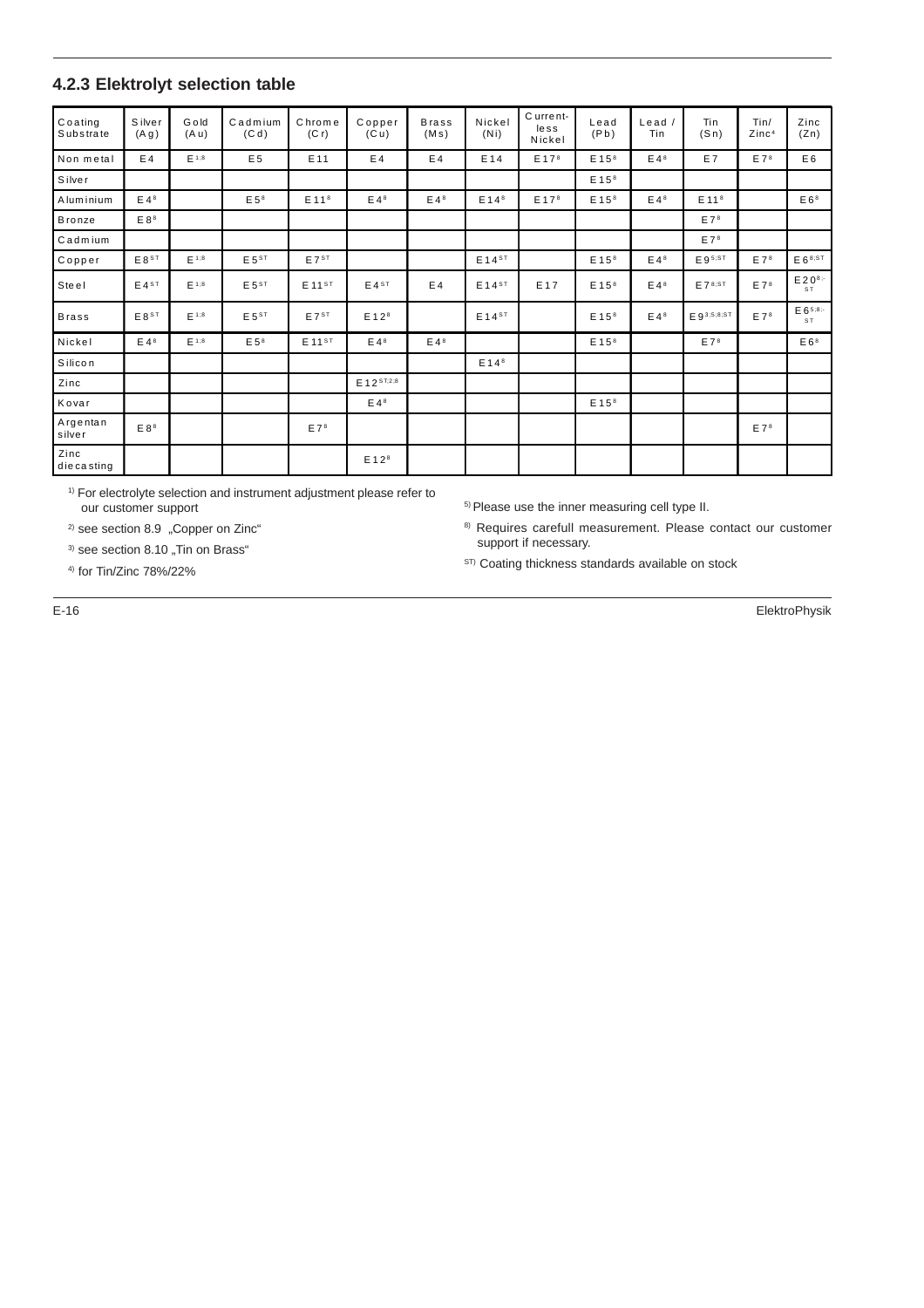#### **4.2.4 Choosing electrolyte and measuring cell**

Choose an appropriate electrolyte solution and measuring cell according to the selection table. For standard applications, the measuring cell type I should be used. If however, your electrolyte solution shows an index<sup>5</sup> (e.g. E6<sup>5</sup> for Zinc on Brass), the inner measuring cell type II is to be used.

#### **4.2.5 Filling in the electrolyte solution**

Dip the inner measuring cell into the electrolyte bottle and press the Pump-UP-key (18). Keep pressed down until the electrolyte reaches the limits of the Max/Min marking (44a). Place the inner measruing cell into the outer one and seal it by means of the clamping fork (41). Now measurement can start.

#### **4.3 Taking readings**

Press START-key. The launch of measuring procedure is indicated by analogue meter (1) deflection. After that, the needle returns to zero position. Deviations up to +/- 0.5 during measurement can be ignored.

![](_page_21_Picture_6.jpeg)

ElektroPhysik E-17

The reading display (2) continuously shows the coating thickness being removed.

During measuring, it can be switched from thickness to cell voltage by pressing THICKNESS/VOLTAGE-key (8) with the corresponding unit (microns/mils or Volts, respectively) being shown on the alpha-numerical display (3).

Shortly before the measurement being finished, a slow analogue meter (1) deflection to the right can be observed indicating the start of the voltage jump. A few seconds later, the instruments cuts off the measuring current and emits and audible signal. At the same time, the continuous reading display (2) stops and displays the de-plated coating thickness in microns or mils.

If you have switched to VOLTAGE display (measuring cell voltage), the instruments switches automatically to coating thickness at the end of measurement.

The readings are automatically stored in the statistics memory and, if the printer is connected, printed-out along with their current identification number.

If the reading is not be stored in the statistics, press CLEAR-key (10) for deletion. Deletion is confirmed by the printed message \*CANCEL\*.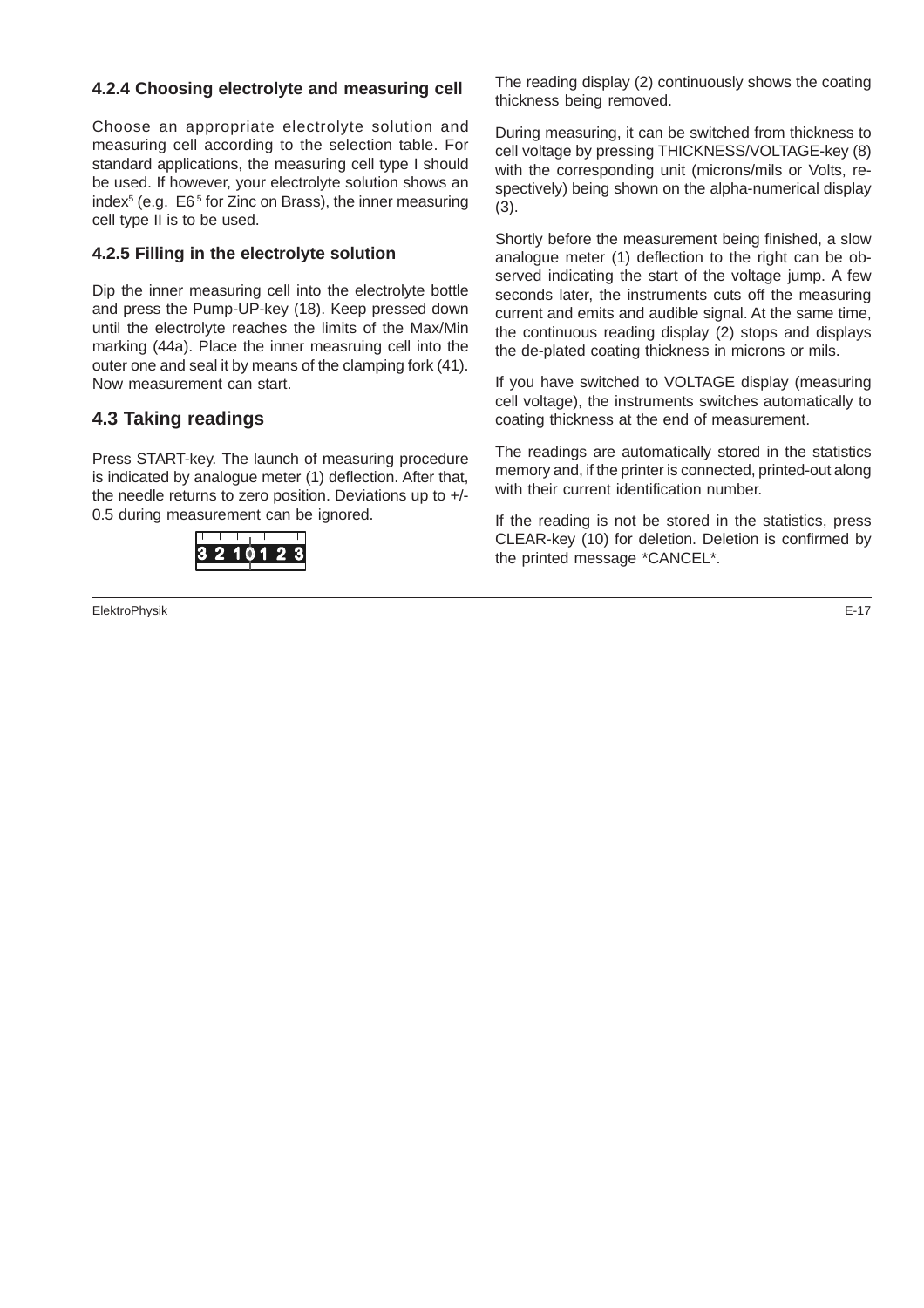After completion of measurement, press THICKNESS/ VOLTAGE-key (8) for recalling the last voltage setting at the measuring cell.

Measurement can be interrupted manually by pressing the STOP-key (7). If measurement is interrupted later than 3 seconds after being started, the measurement is valid and the reading will be processed as usual (automatic stop).

#### **4.4 After measurement**

If a further measurement is to be taken for the same coating/substrate combination, lift the measuring cell (42) and remove the measuring sample. Clean with a soft paper towel. Then proceed according to section 4.3.

If it is necessary to change the electrolyte solution (e.g for measuring another coating/substrate combination or if the electrolyte solution is saturated), another inner measuring cell (43/44) should be used. Saturated electrolyte solution should be pumped into the bottle for used solution. Remove the inner measuring cell and press the PUMP-DOWN (18) key for emptying.

Note:

Do not mix up used solutions with fresh ones! Before you continue to work with another solution, please carefully rinse the outer and inner measuring cells with distilled water.

After measurement, the deplated measuring area should be inspected carefully. It should be round and evenly de-plated.

E-18 ElektroPhysik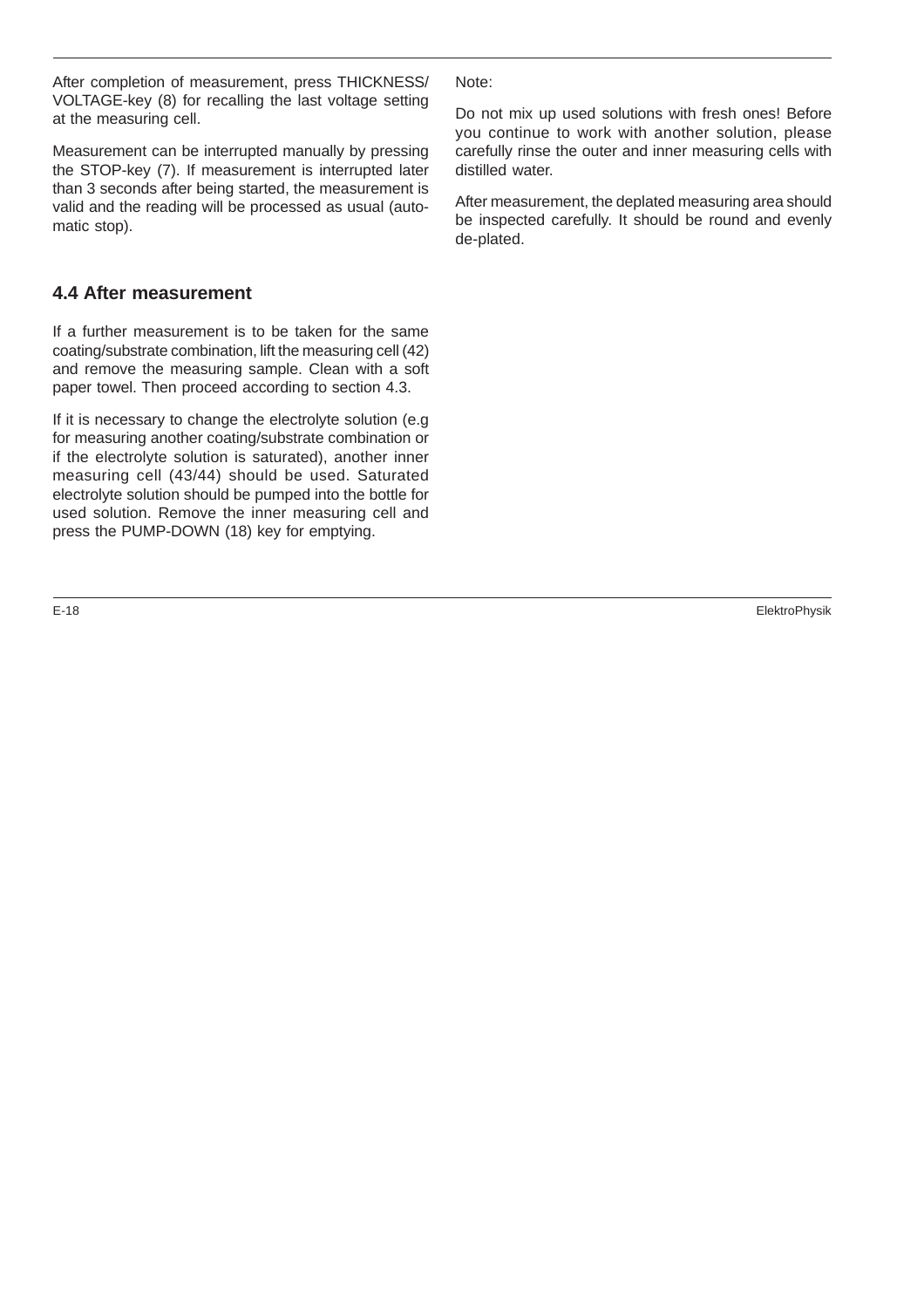#### **4.4.1 Electrolyte saturation**

The measuring cell is designed to carry out several measurements subsequently without the need to change the electrolyte solution. As soon as the electrolyte solution has been saturated, the alphanumeric display (3) will show "Electrolyte saturated". In this case, you should replace the solution by a fresh one.

The message "Electrolyte" means that the electrolyte solution will be saturated within a short time.

The following table shows the different de-plating volumes at which the relevant electrolyte solutions will be saturated.

| Metal                                              | Cr  | Ni             | Cu             | Ms             | Zn             | Ag             | Sn  | Pb             | Cd  | Au  |
|----------------------------------------------------|-----|----------------|----------------|----------------|----------------|----------------|-----|----------------|-----|-----|
| De-plating<br>volume in<br>$\mu$ m/mm <sup>2</sup> | 300 | 300            | 300            | 300            | 150            | 300            | 300 | 150            | 150 | 100 |
|                                                    |     |                |                |                |                |                |     |                |     |     |
| Free<br>program-<br>mable metal<br>memory          | M1  | M <sub>2</sub> | M <sub>3</sub> | M <sub>4</sub> | M <sub>5</sub> | M <sub>6</sub> | M7  | M <sub>8</sub> |     |     |
| De-plating<br>volume in<br>$\mu$ m/mm <sup>2</sup> | 300 | 300            | 300            | 300            | 300            | 300            | 300 | 300            |     |     |

ElektroPhysik E-19

#### Example:

For chrome, the electrolyte saturation point is reached as soon as a volume of 300 µm/mm² chrome has been de-plated.

#### **4.4.2 Y-T writer output**

During measurement, the cell voltage can be taken at the Y-Twriter output (21) and displayed in the form of a voltage curve relating to measuring time. This provides supplementary information on the measuring process especially regarding diffusion coatings.

If the Y-Twriter is switched on, a current flow can be observed for a period of about 1/16 of the measuring time, providing the measuring process has been stopped automatically (not manually). Thus the voltage curve can be monitored even after completion of the de-plating process.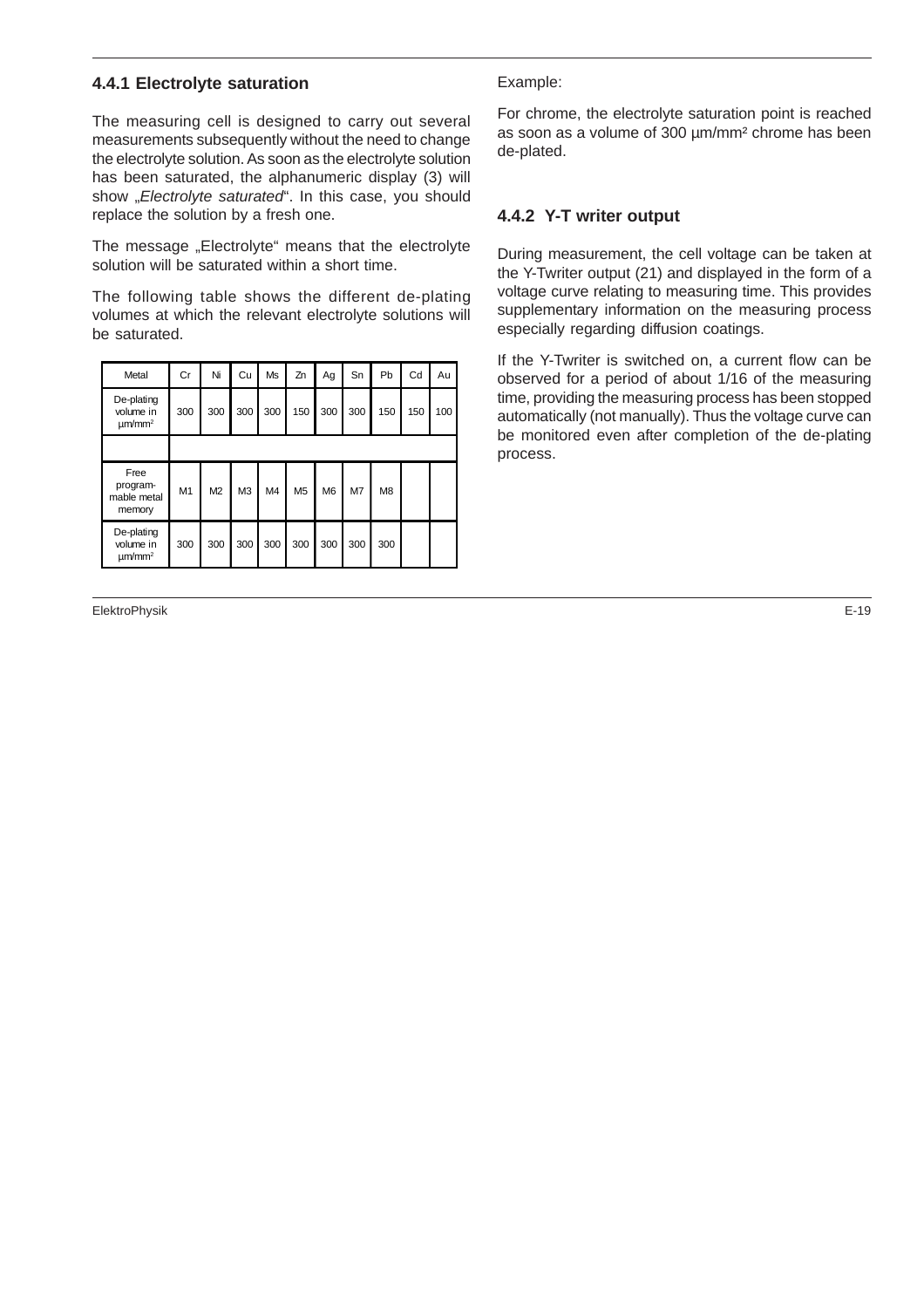# **4.5 Printing out readings**

#### **4.5.1 Print-out of voltage curve**

The data printer MiniPrint 4100 allows immediate printout of voltage curve after the measuring process.

Optimum scalling and print-out of both, readings and voltage values, can be automatically obtained by pressing THICKNESS/VOLTAGE-(8) key. (Keep on pressing more than one second after measurement).

If you press THICKNESS/VOLTAGE-key during measurement, the measuring current will continue to flow for a period of about 1/16 of the measuring time, ensuring that the voltage curve can be monitored also after completion of the de-plating process.

![](_page_24_Picture_5.jpeg)

- 50 interface for connecting printer to GalvanoTest 3000
- 51 bush for charging unit
- 52 paper FEED
- 53 ON/OFF-key
- 54 charging control lamp

E-20 ElektroPhysik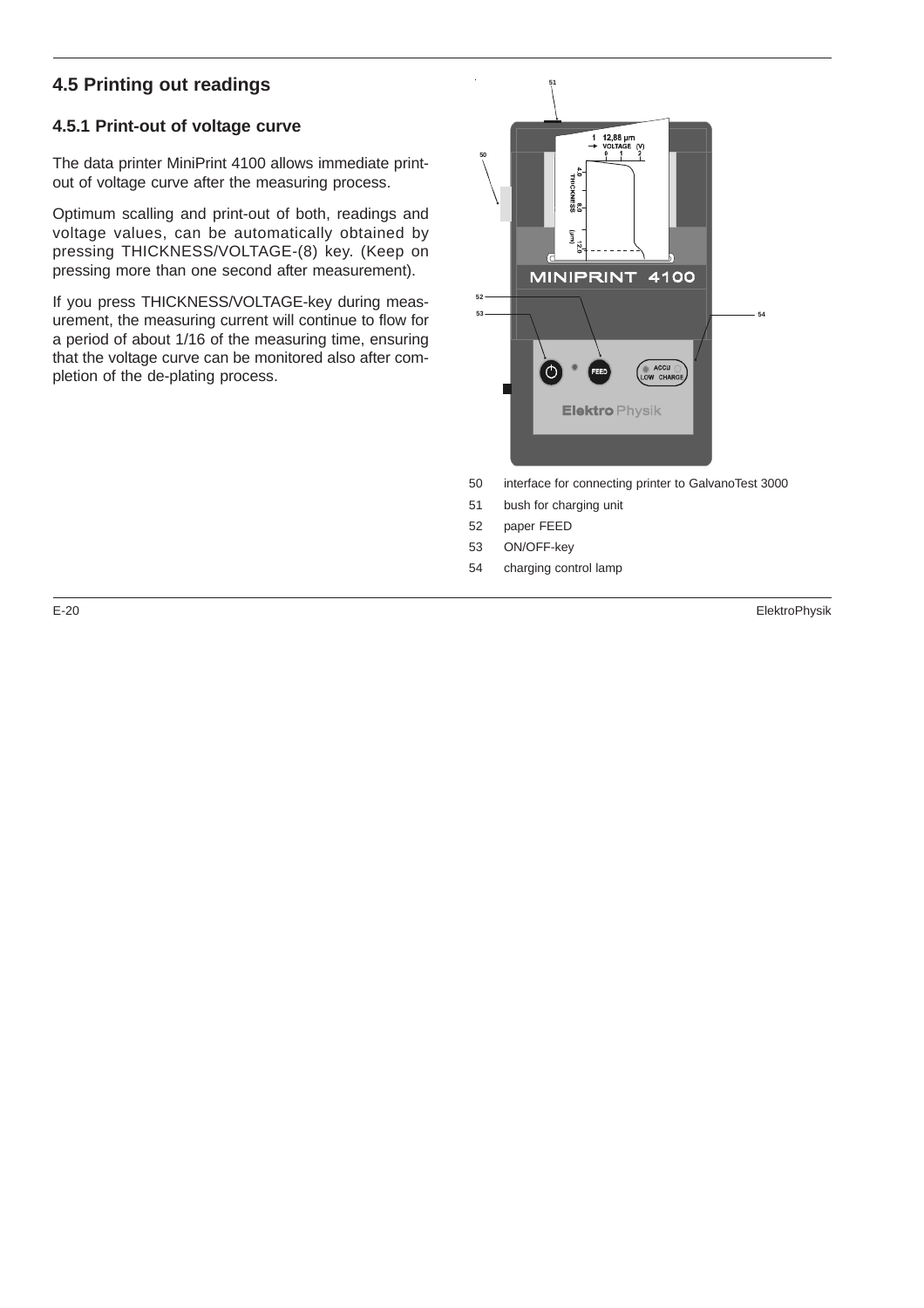#### **4.5.2 Readings and statistics**

If the MiniPrint 4100 data printer is connected during measurement the readings are printed out after each measurement. The statistical values are printed out individually after completion of the measuring series when pressing STATS-key (4).

<sup>e</sup> Single readings

Statistics calculated from

above single readings

 $0,96$ µm

 $1,08$ µm

 $1,72$ µm

 $1,18 \mu m$ 

 $1,40 \mu m$ 

 $1,27 \mu m$ 

 $0,30$ µm

 $1,72 \mu m$ 

 $0,96 \mu m$ 

 $0,24$ 

 $\overline{5}$ 

If you switch on the printer after completion of a measuring series, you can actuate the complete printout by pressing PRINT-key (9).

![](_page_25_Figure_3.jpeg)

ElektroPhysik E-21

0001

 $0002$ 

0003

0004

0005

**MEAN** 

S.D.

Kvar

**MAX** 

**MIN** 

N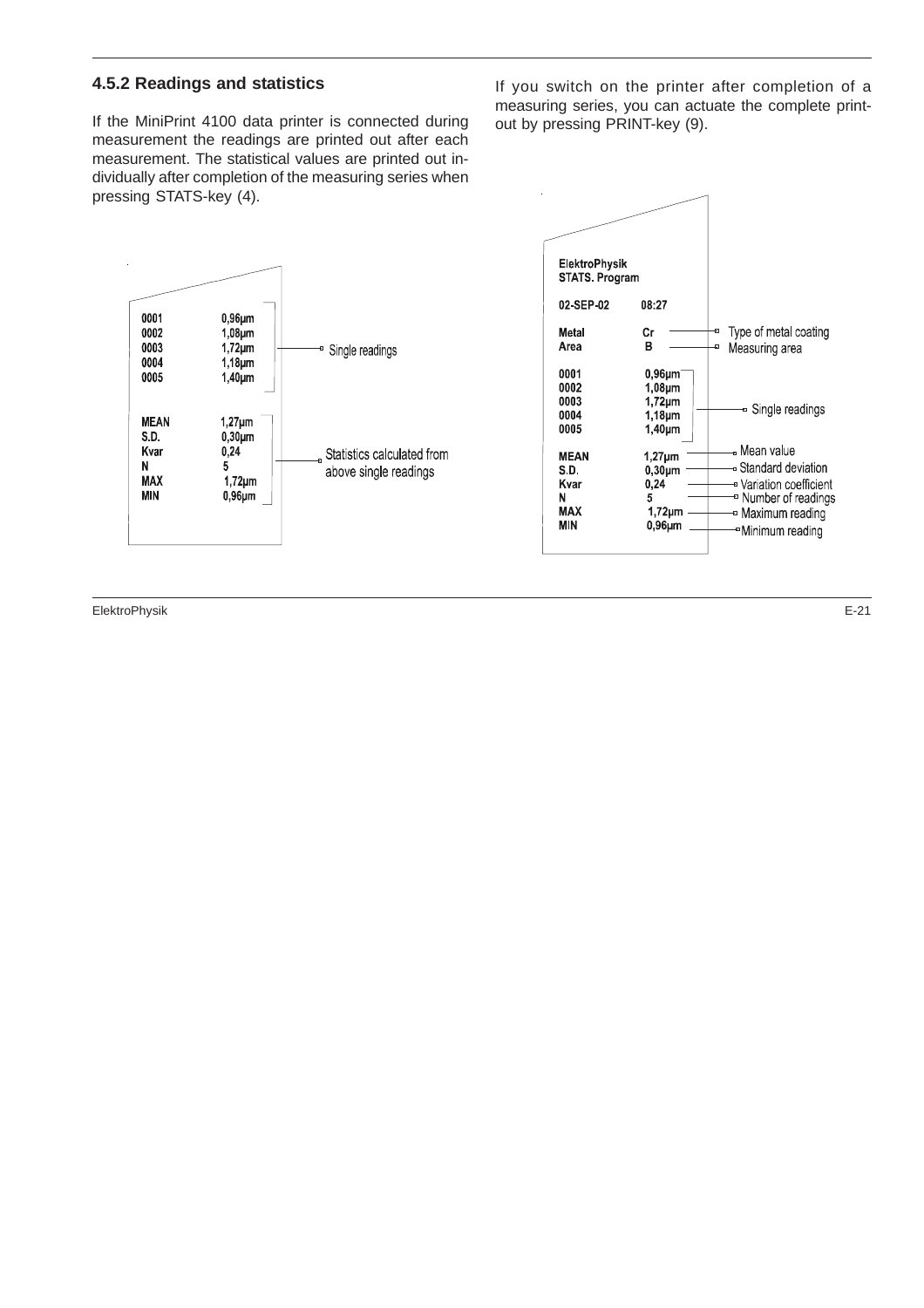# **5. Measuring stand and accessories**

The measuring stand is included in the standard delivery schedule of GalvanoTest 3000. The numbered parts are available as optional accessories.

![](_page_26_Figure_2.jpeg)

![](_page_26_Figure_3.jpeg)

- 55 centering device for pin-point positioning of the measuring cell when using the C mask (1,00 mm²) or  $D$  mask (0,25mm<sup>2</sup>)
- 56 bottle holder for holding up to 7 electrolyte bottles (100 ml)
- 57 positioning arm, serves as stopper for the measuring cell holder (31)
- 58 measuring cells stand for holding up to 5 inner measuring cells, type I or II, according to customer requirements

E-22 ElektroPhysik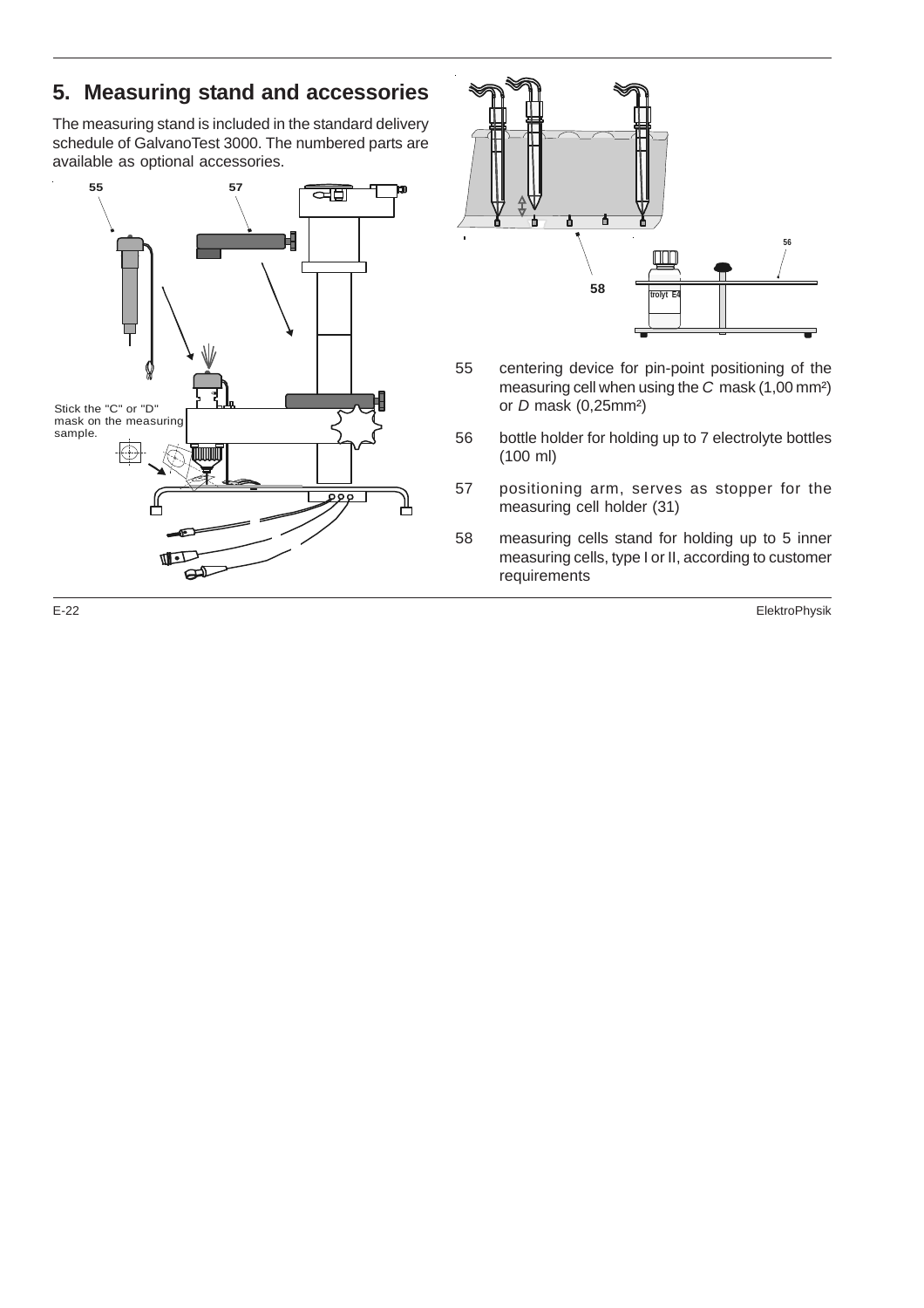#### **5.1 Centering device**

The centering tool (55) is used when, because of the shape of the sample, a C mask (1mm<sup>2</sup>) or  $D(0,25 \text{ mm}^2)$ mask in combination with the rubber gasket ( $\varnothing$  1,5mm) for sealing the mask is required.

- Clean the sample and stick the mask to the required measuring spot. Place the centering device into the outer measuring cell (42) and push it down to the stop. Then connect the current supply cable to the sample.
- Center the measuring stand so that the pin of the centering device slightly gets into contact with the punch out of the mask. As soon as you've got the right position, the LED at the centering device lights up.
- Place the measuring cell upon the sample (see section 4.2.2) and remove the centering device.
- For more information on the use of the centering device in connection with the modified rubber gasket D/Au please refer to section 8.3.

ElektroPhysik E-23

The centering device is powerd by a 6Volts battery, type 4LR44. To replace the battery, please loosen the two hexagon sockets on the top of the centering device. Remove the lid, change battery, close lid and fix the screws again.

#### **5.2 Positioning arm**

The positioning arm (57) is used in connection with a customized measuring set-up. It serves as stopper for the measuring cell holder ensuring a constant position of the measuring cell. The positioning arm can also be used in connection with the small parts holder (see section 6) or the electrolyte cup (section 7).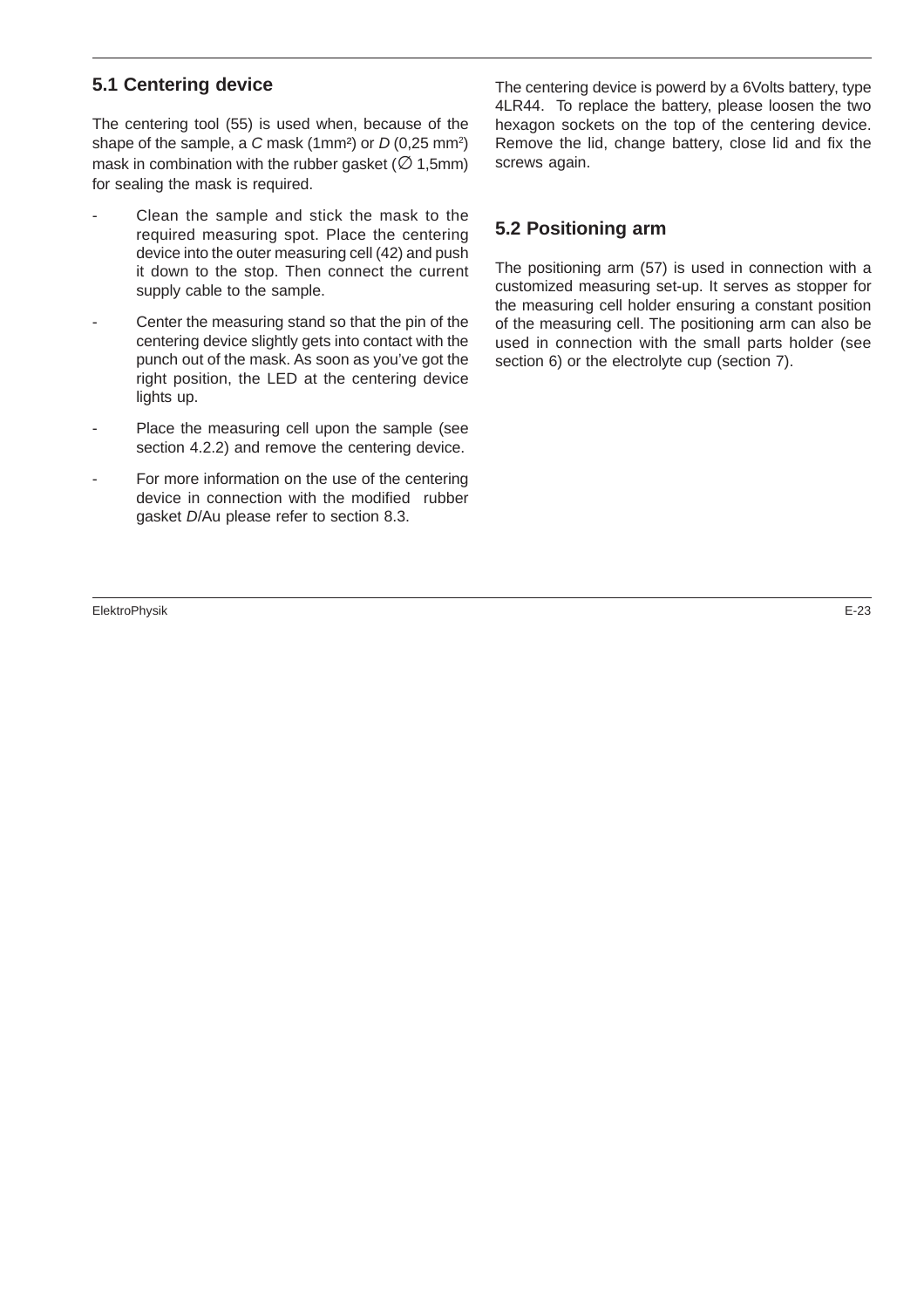# **6. Small parts holder**

For measurig small and irregularly shaped samples.The small parts holder is available as an option.

![](_page_28_Figure_2.jpeg)

- 60 rubber protection jaws
- 61 ball joint for positioning the test sample
- 62 suction plate for ensuring stable position of the small parts holder during measuring

# **7. Electrolyte cup**

The electrolyte cup is suitable for measurement of wires and small parts. This method is also a time/voltage measurement.

![](_page_28_Figure_9.jpeg)

E-24 ElektroPhysik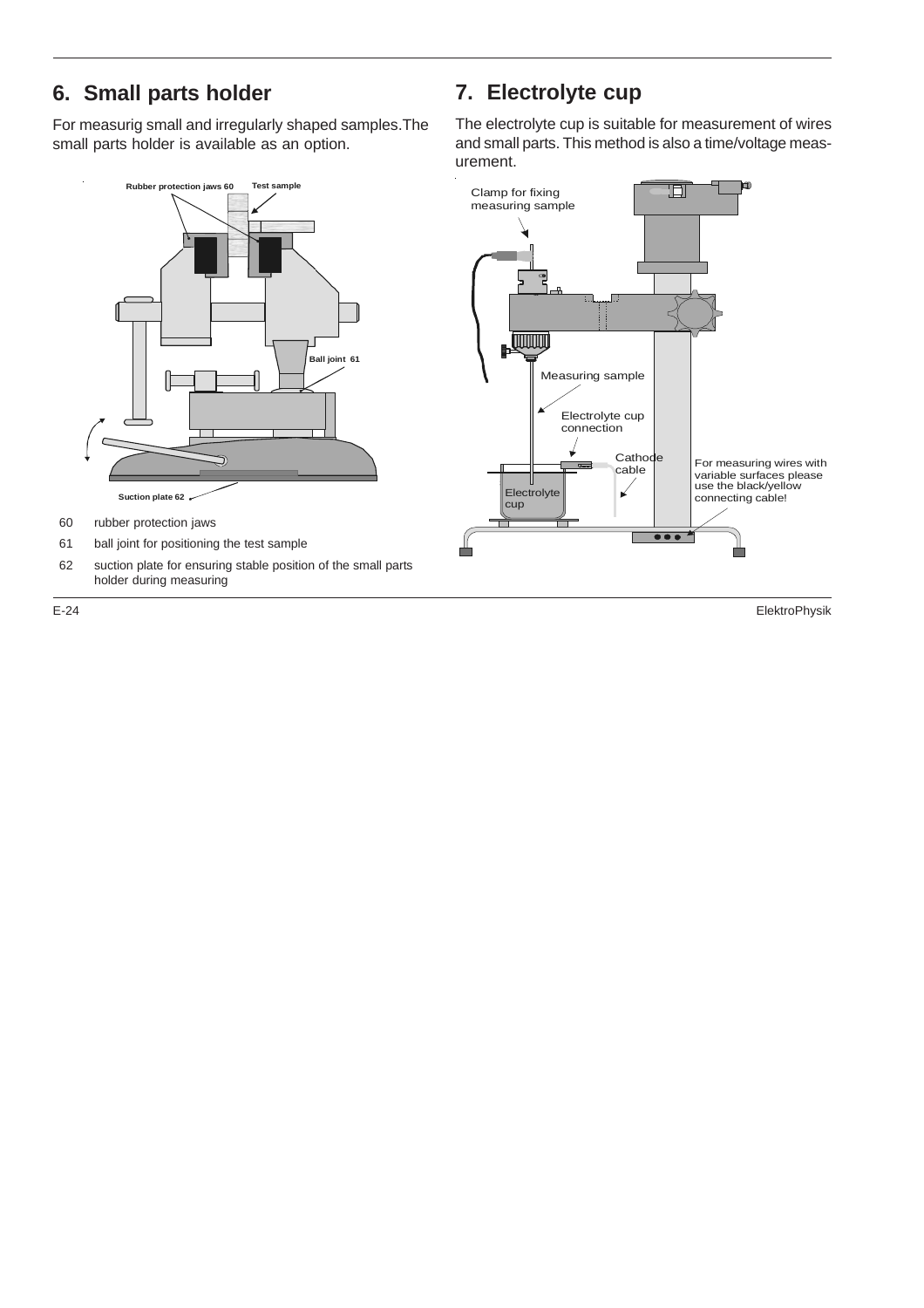#### **7.1 Variable measuring area**

For small parts and wires  $\geq \emptyset$  0,3 mm

While the deplating area with the rubber gasket or a mask is always clearly defined by the size of the gasket, the electrolyte-cup-procedure requires a calculation to be made in order to determine the de-plating area. GalvanoTest 3000 allows de-plating areas to be adjusted from 0,25...16 mm<sup>2</sup>.

- Choose the appropriate solution according to the electrolyte selection table (section 4.2.3) and fill the cup to about up to 1 cm from the rim.
- Areas of samples which are not be measured or the ends of wires have to be insulated by lacquer, for instance.

Note:

Use the black and yellow connecting cable for measurements with the cup!

Adjust measuring area to "K". Use the wire holder (46) instead of the rubber gasket holder (42c) (see. Fig. 4). Make further adjustments according to section 4.

- Dip the sample into the electrolyte cup ensuring that the area dipped into the cup approximately corresponds to your setting of measuring area.
- Ajust the electrolyte cup holder so that the sample is in the middle of the cup. The sample must not touch the cup at any point, even on the bottom.
- Fit the cathode plug into the socket on the cup and fix the sample clamp to the sample. The contact point must be clean so that a good electrical contact is made.
- The solution can be used for several measurements (20 to 30 depending on the size of the samples), but is should not be left in the cup for a longer time, but removed and stored in a suitable bottle. Do not refill into the bottle with new solution!
- Press START/STOP-key. The following message is shown on the alphanumerical display: "Measuring area?". Use ARROW-keys for setting the approximate measuring area.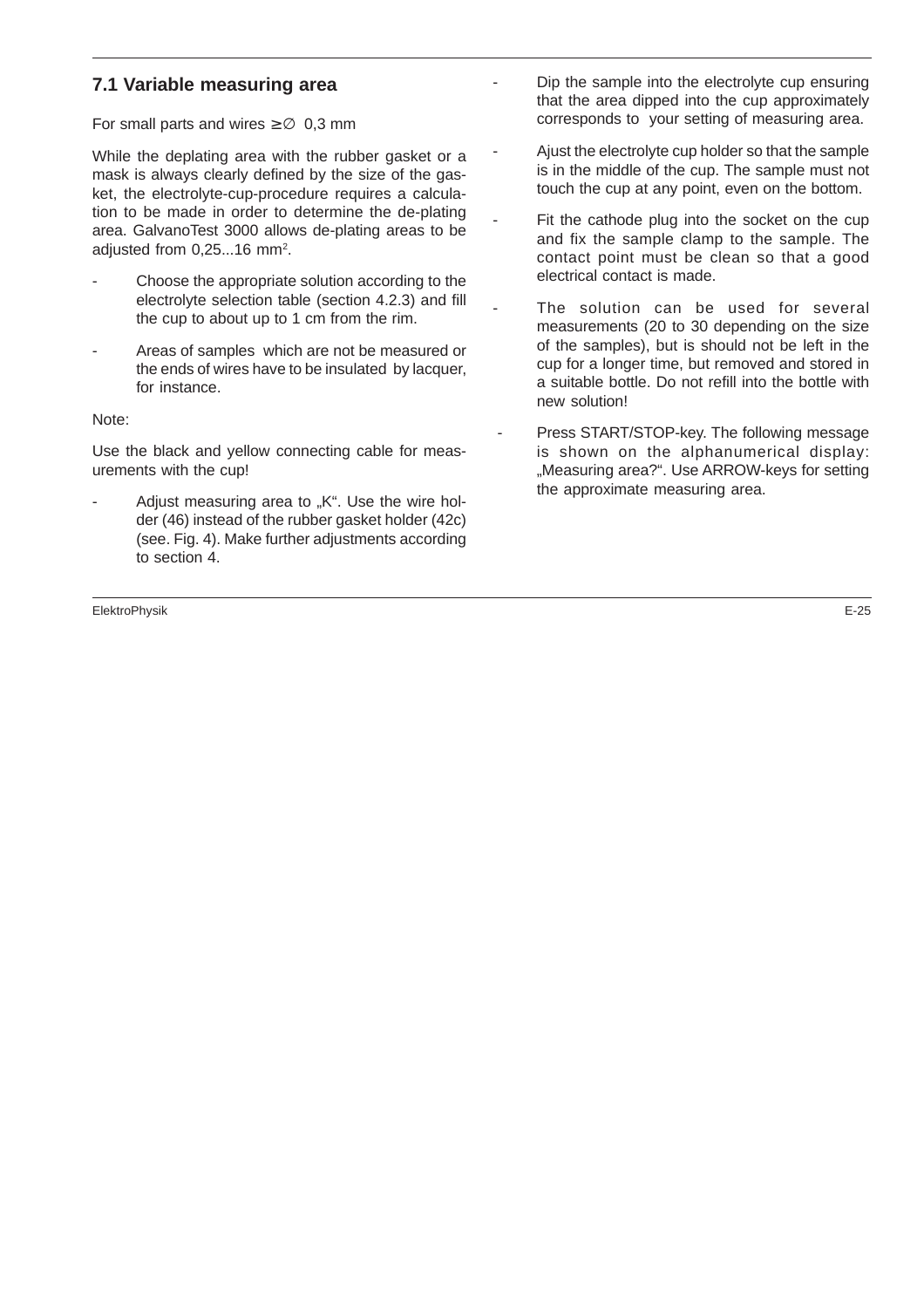- Press START/STOP-key or SET-key for starting measurement. At the end of the measuring procedure, the alphanumerical display shows again "Measuring area?".
- Use the ARROW-keys for setting the precise deplating area (which has been calculated beforehand) and confirm by pressing SET-key. The instrument now calculates, displays and stores the thickness value of the coating.

#### **Note:**

Depending on the type and thickness of coating, wires ≤∅ 0,3 mm may also be measured in the electrolyte cup.

#### **Example for measuring wires by means of the electrolyte cup:**

- Press START-key and use ARROW-keys for setting the measuring area according to wire diameter and depth of immersion.

![](_page_30_Figure_6.jpeg)

![](_page_30_Figure_7.jpeg)

Remove wire after completion of measurement.

E-26 ElektroPhysik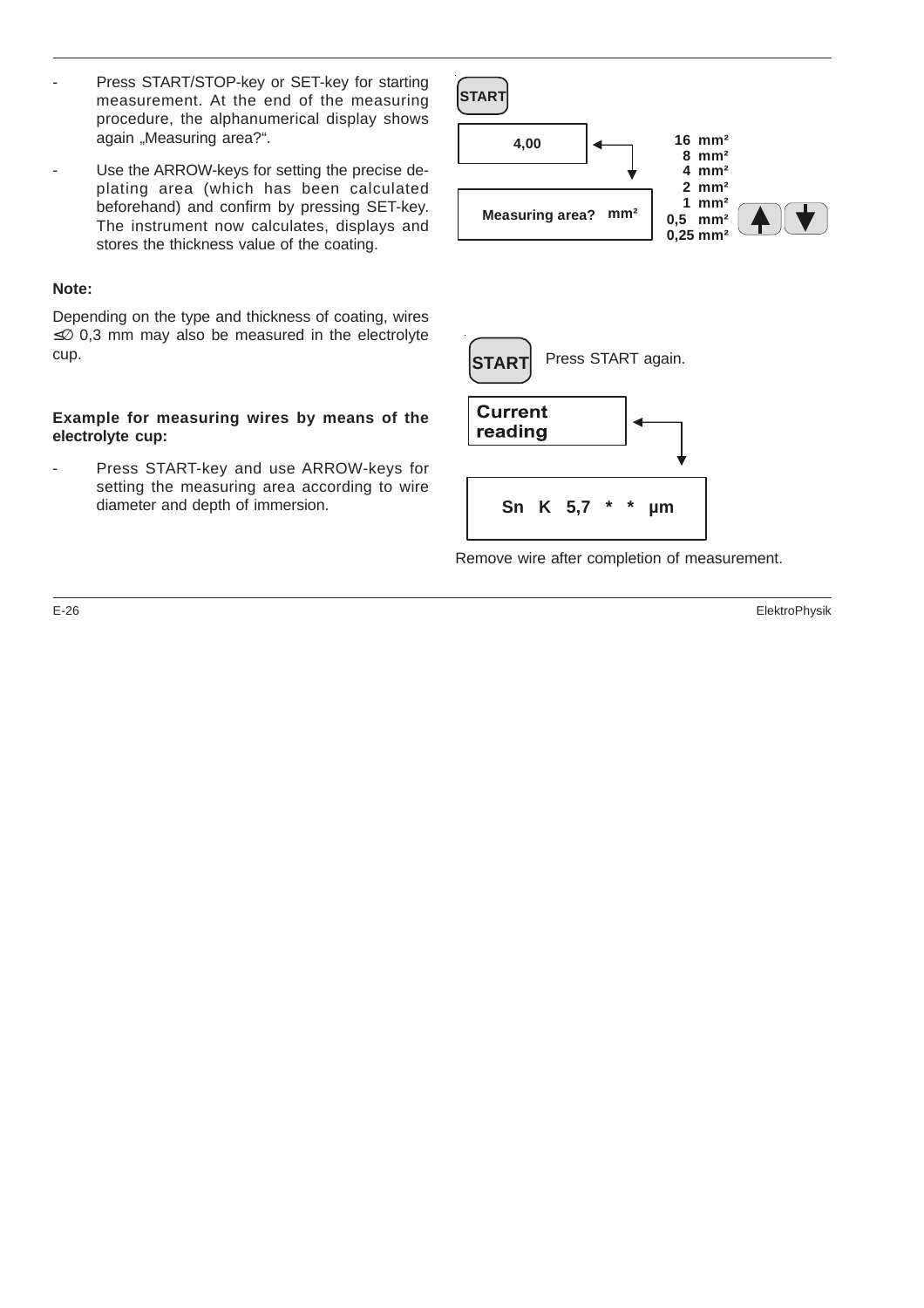![](_page_31_Figure_0.jpeg)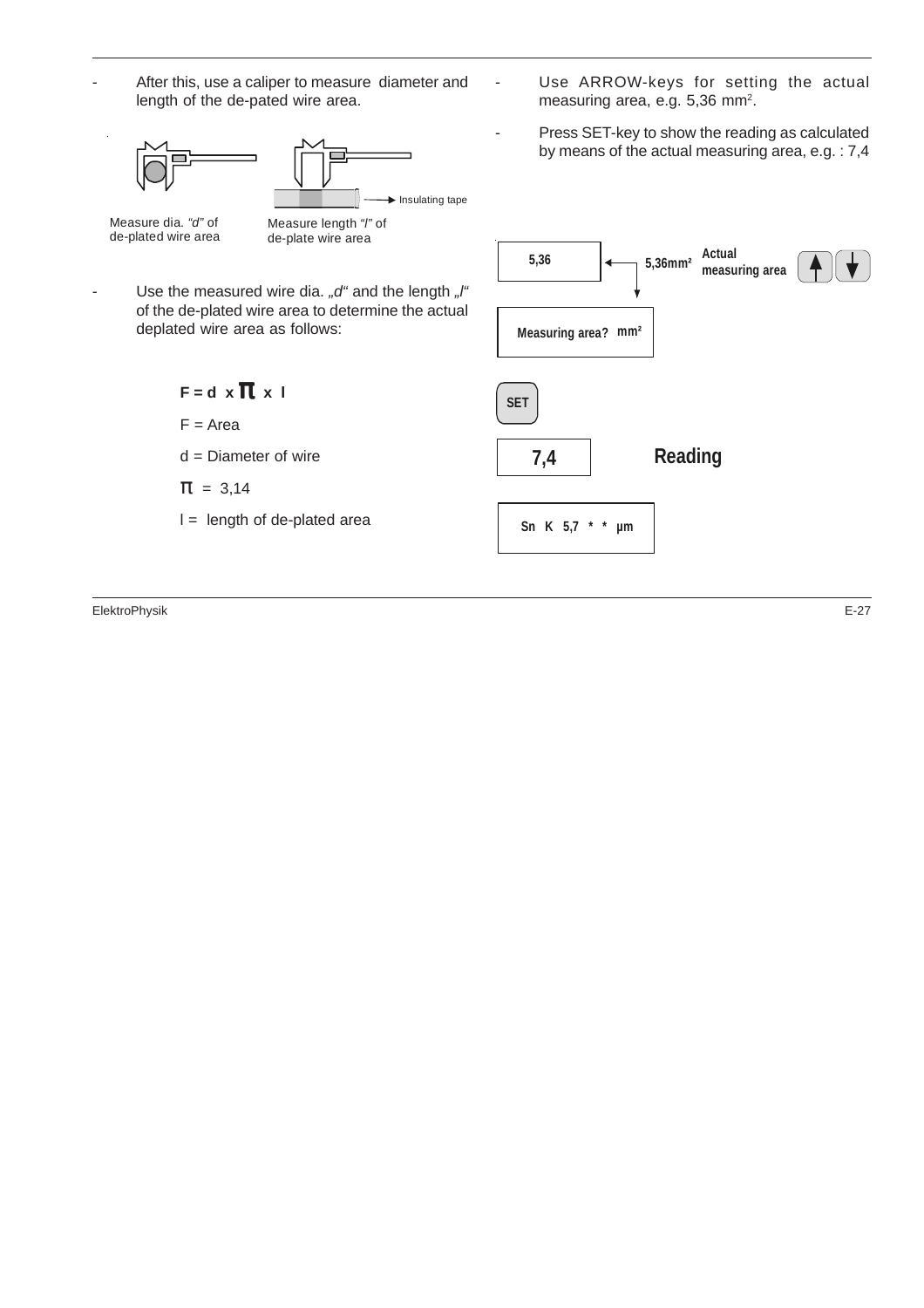#### **7.2 "C" Mask ("D" Mask)**

The C mask is suitable for measuring wires of  $\emptyset \geq 2$  mm and should be used in combination with the red/black connecting cable. For extremely small parts also the D mask can be used.

- Stick the mask onto the wire ensuring to insulate the end of wire completely. If necessary, use lacquer. Dip the wire into the electrolyte cup ensuring that the punched hole of the C mask is completely immersed into the solution.
- Continue as described under section 4. "Taking readings".
- As soon as the instrument switches off automatically, the reading can be read from display. There is no need to calculate the measuring area.

![](_page_32_Figure_5.jpeg)

![](_page_32_Figure_6.jpeg)

E-28 ElektroPhysik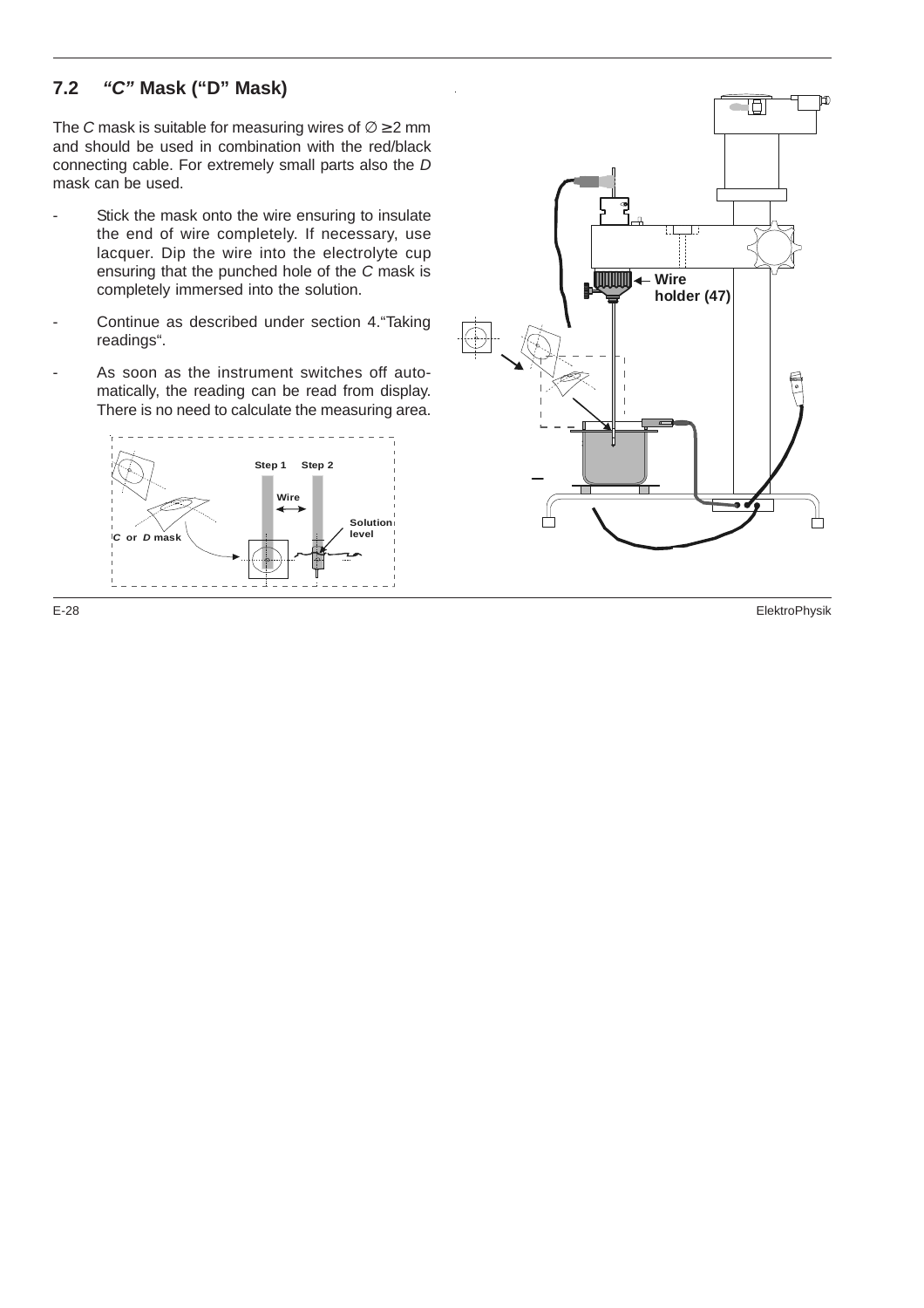# **8. Special applications**

#### **8.1 Convex surfaces**

For convex surfaces plesae use the following items:

Samples ∅ ≥ 8mm: rubber gasket B

Samples Ø ≥ 6mm:

rubber gasket ∅ 1,5mm and C mask or

rubber gasket ∅1,5mm and D mask

#### Samples ∅ < 6mm:

under certain circumstances measureable with the electrolyte cup

#### Samples ∅ ≥ 4mm:

rubber gasket ∅ 1,5m (can be **adapted** to the diameter of sample) in combination with the C or D mask

Use abrasive paper to adapt the circular gasket to the shape of sample.

Samples  $\varnothing$  < 4mm (e.g. wires):

electrolyte cup

Wires  $\varnothing \geq 2$  mm:

electrolyte cup and mask

ElektroPhysik E-29

#### Wires  $\varnothing \leq 0,3$ mm:

depending on the type and thickness of coating measureable in the electrolyte cup

#### **Adapting the rubber gasket to the shape of sample:**

![](_page_33_Figure_20.jpeg)

The rubber gasket  $B$  should not be adapted to the diameter of sample as this would change its defined measuring area.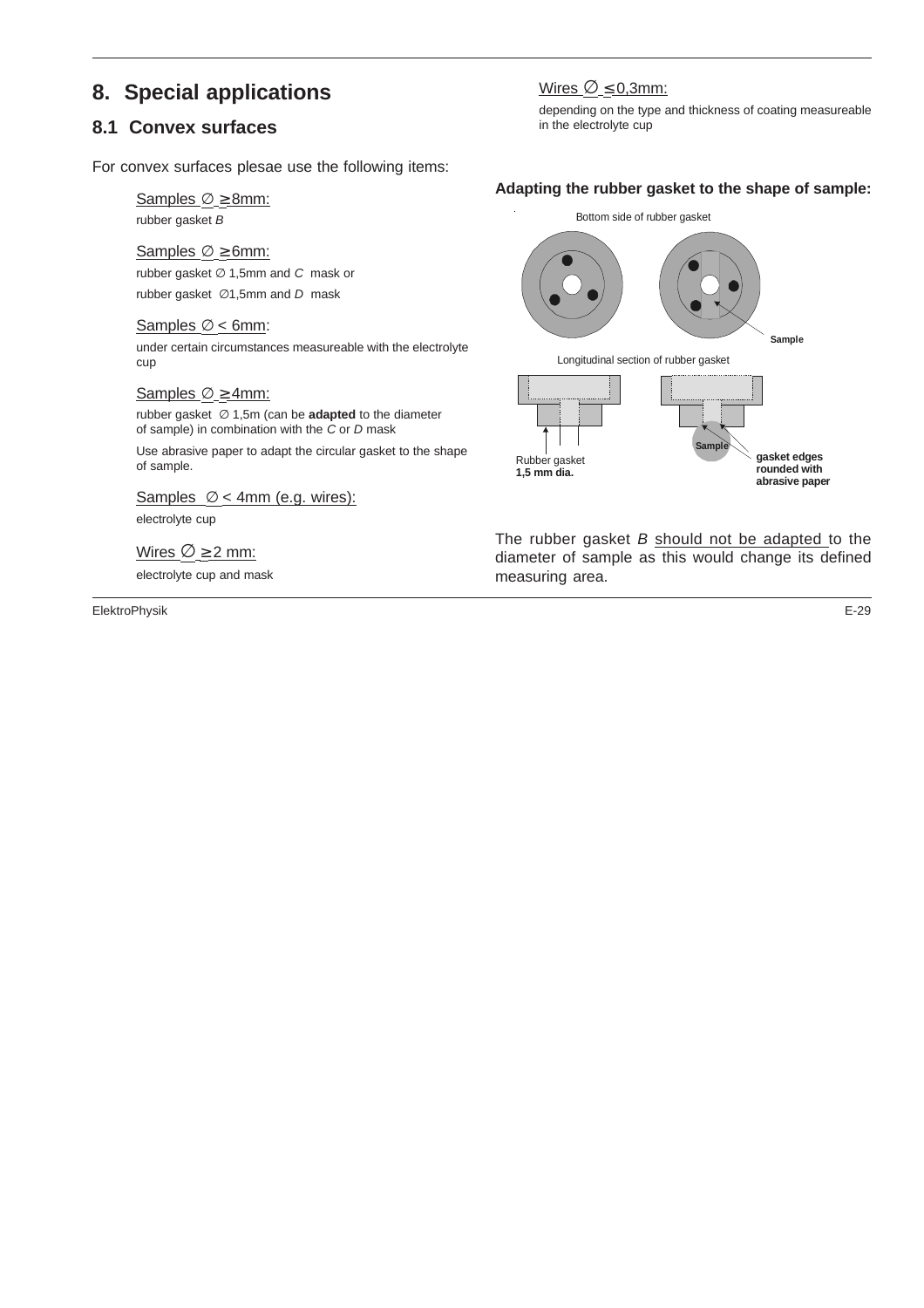#### **8.2 Concave surfaces**

#### Samples ∅ ≥ 100mm:

rubber gasket  $\varnothing$  1,5mm and C or D mask

![](_page_34_Picture_3.jpeg)

Note:

Only samples accessible form the upper side can be measured.

### **8.3 Gold coatings (Au)**

Gold coatings can be measured by means of the modified rubber gasket D/Au (0,25mm<sup>2</sup>). Being resistant to electrolyte solutions, this gasket enables measurement of gold (AU) on smooth and even surfaces.

Its size of measuring area is the same as with the mask D (0,25mm²). When using the modified rubber gasket D/Au on the measuring stand, full contact pressure must be applied to ensure maximum sealing of the mask on the measuring surface.

The D and C masks are not suitable for measuring gold. For larger measuring areas, you can use the rubber gasket B.

#### **8.4 Multi-layer coatings**

The GalvanoTest 3000 is suitable for measuring subsequently the individual coatings of multi-layer systems (such as chrome, nickel, copper on steel) at one measuring point. There is no need to lift the measuring cell between the individual measurements.

Measurement of the upper layer is carried out according to the general instructions of section 4.

E-30 ElektroPhysik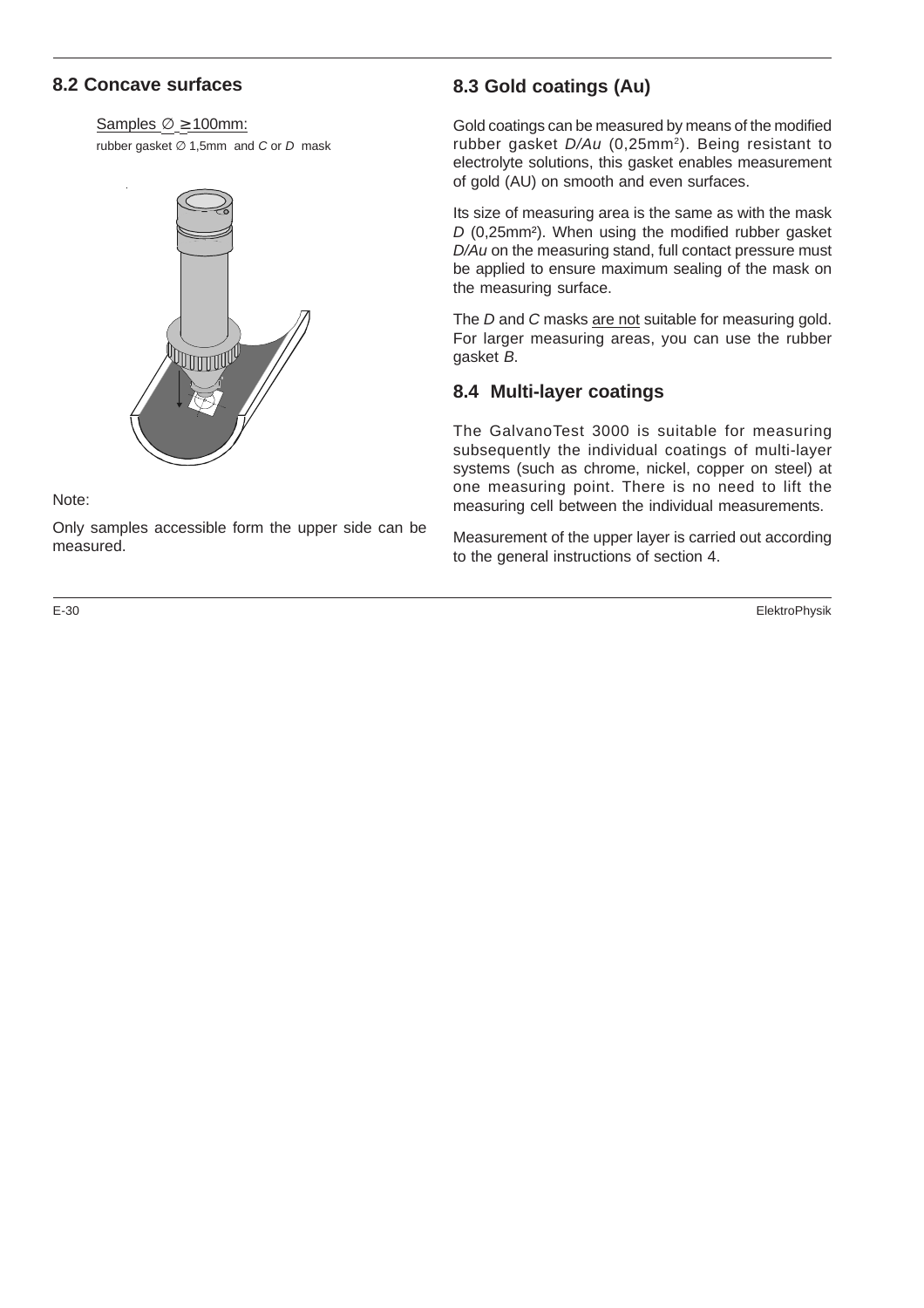- After measurement switches off, cautiously remove the inner measuring cell making sure not to change the positon of the outer measuring cell on the sample.
- Pump the used electrolyte solution into a separate bottle.
- Rinse the inner and outer measruing cells twice using distilled water.
- Move the cursor under METAL on the alphanumeric display (3) to adjust the next material to be measured.
- Fill fresh electrolyte solution into the inner measuring cell and lauch measurement for the next smaller measuring area.

#### Notes:

To ensure optimum use of the electrolyte and maximum ease of operation it is recommeded to use a set of several inner measuring cells.

In general it is not necessary to lift the measuring cell from the sample between the individual measurements. If, however, electrically insulating material has built-up on the sample it is necessary to lift the measuring cell in

ElektroPhysik E-31

order to remove such deposits. Then use the next smaller measuring area for the next measurement.

![](_page_35_Figure_10.jpeg)

#### **8.5 Chromed zinc coatings**

Before placing the measuring cell, remove any passivation layers that may have built-up on the sample.

This is done best with a rubber pencil or with ElektroPhysik solution PE1.

Put some solution in the measuring cell and leave for a few seconds. Then pump out the PE1 solution, rinse the measuring cell with distilled water and proceed as described under section 4.2.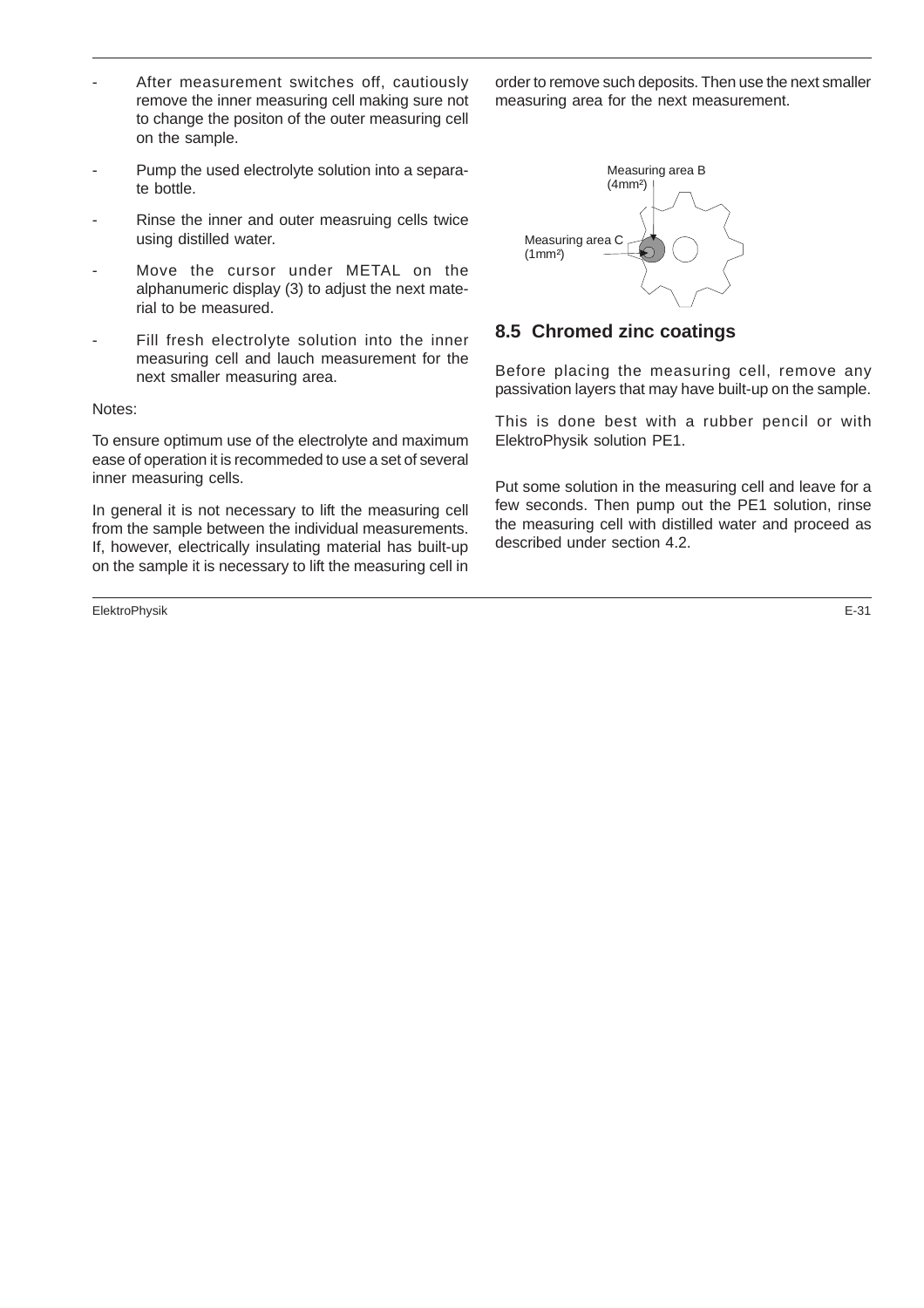#### **8.6 Diffusion layers**

Some metals tend to penetrate into the surface of the next layer. For that reason, the instrument may switchoff after de-plating the pure metal layer e.g. Sn.

If you examine the measuring area, you cannot see the next metal layer but the metal of the first layer which has penetrated into the layer underneath. In such case, we recommend to decrease sensitivity i.e. to set a higher voltage value.

On the other hand, when measuring extremely distinctive diffusion layers (e.g. Zn), the voltage jump may not be sufficiently strong enough to switch off measurement. In such cases, the voltage curve may return to normal until a new voltage jump occurs after a short while. This voltage jump however may not be quick enough to switch-off measurement. In such case we recommend to increase sensitivity i.e. to set a lower voltage value.

For setting optimum sensitivity, make sure the instrument does not switch off before the second voltage jump (see also section 10 "Sensitivity").

The print-out of voltage curve on MiniPrint 4100 shows both, thickness of the pure metal as well as the thickness

of the diffusion layer. Please refer also to section 10 "Sensitivity".

### **8.7 Currentless nickel**

When measuring currentless nickel (chemical nickel), the phosphor content will cause a slowing down of the de-plating process. The delay time as related to the phosphor content can be taken from the following table:

| Phosphor<br>content | 4% | $5%$ |  |  | 6% 7% 8% 9% 10% 11%                     |  |
|---------------------|----|------|--|--|-----------------------------------------|--|
| Correction<br>value |    |      |  |  | 1,11 1,14 1,16 1,19 1,22 1,24 1,26 1,28 |  |

For accurate measurement, the calibration factor has to be determined according to section 9.2 . Calibrating by means of a factor" and then divided by the appropriate correction value as specified in the table above.

#### Note:

The correction values as specified in the above table only apply if calibration has been carried out by means of a nickel standard without phosphor content.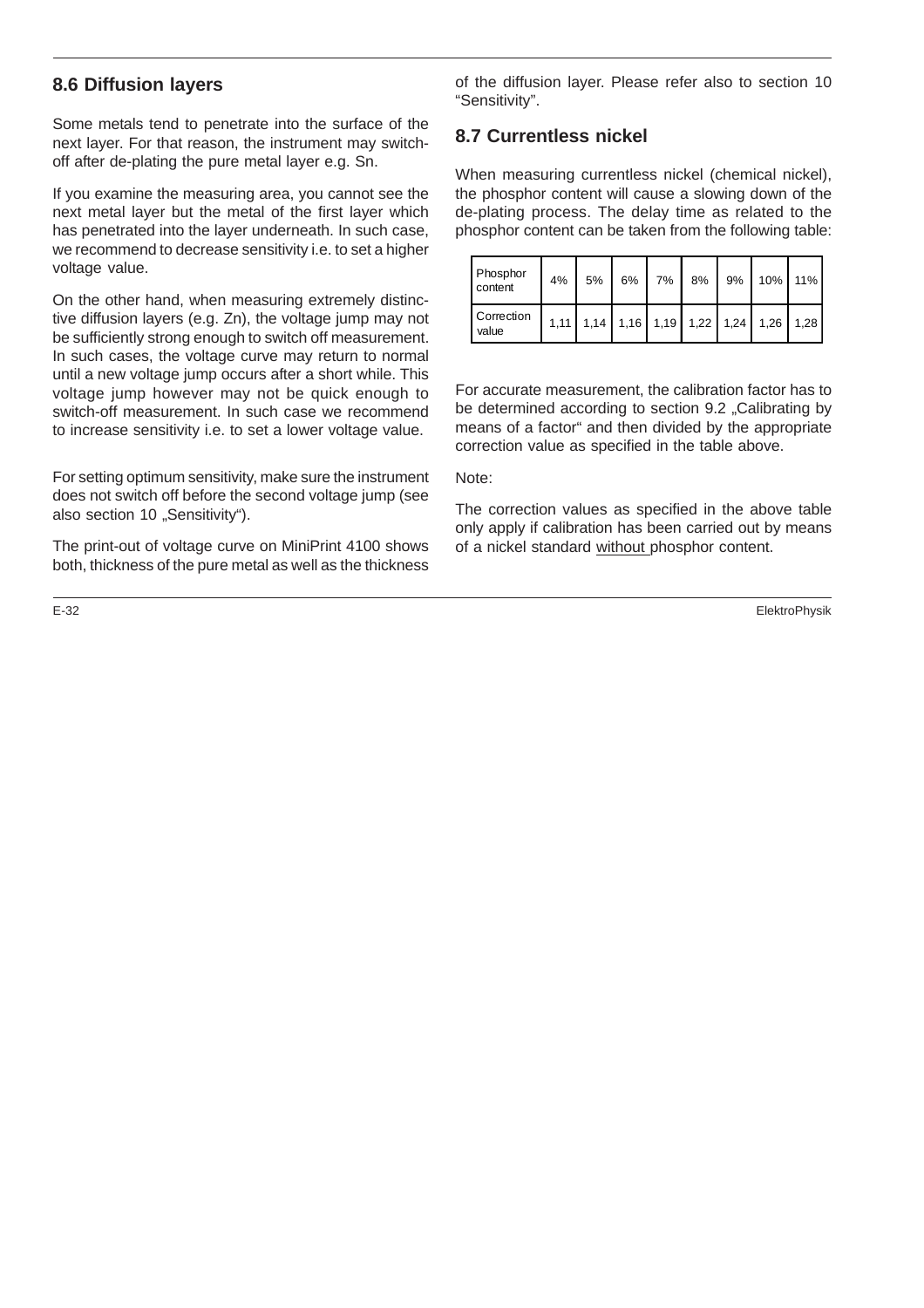#### **8.8 Nickel on copper on steel**

If the instrument does not switch off when using E14 solution for nickel coatings on copper ( $Cu < 2 \mu m$ ), it is recommended to use E4 solution. Please note that in this case, the instrument must be calibrated accordingly and that E4 solution removes both layers in one measuring process.

#### **8.9 Copper on zinc**

Select "M" for optional metal selection. It is recommended to adjust the instrument as follows:

| De-plating speed: 34 µm/min. |     |
|------------------------------|-----|
| Sensitivity:                 | 1.0 |
| Calibration factor: 2-2,1    |     |
| Solution:                    | E12 |
|                              |     |

#### **8.10 Tin on brass**

Select "M" for optional metal selection. For Sn =  $12 \mu m$ , e.g., it is recommended to adjust the instrument as follows:

| De-plating speed: 56 µm/min |          |
|-----------------------------|----------|
| Sensitivity:                | 2.5      |
| Calibration:                | 1.7-1.75 |
| Solution:                   | F9       |

Note:

The instrument settings under 8.9 and 8.10 are general recommendations and may vary according to the individual gauges. For that reason, calibration must be carried out for each GalvanoTest 3000 gauge individually.

#### **8.11 Thick coatings**

When measuring thick coatings, the instrument may switch of prematurely i.e. before the coating has been removed completely. In such cases "0.00" will be shown on display and no reading will be stored.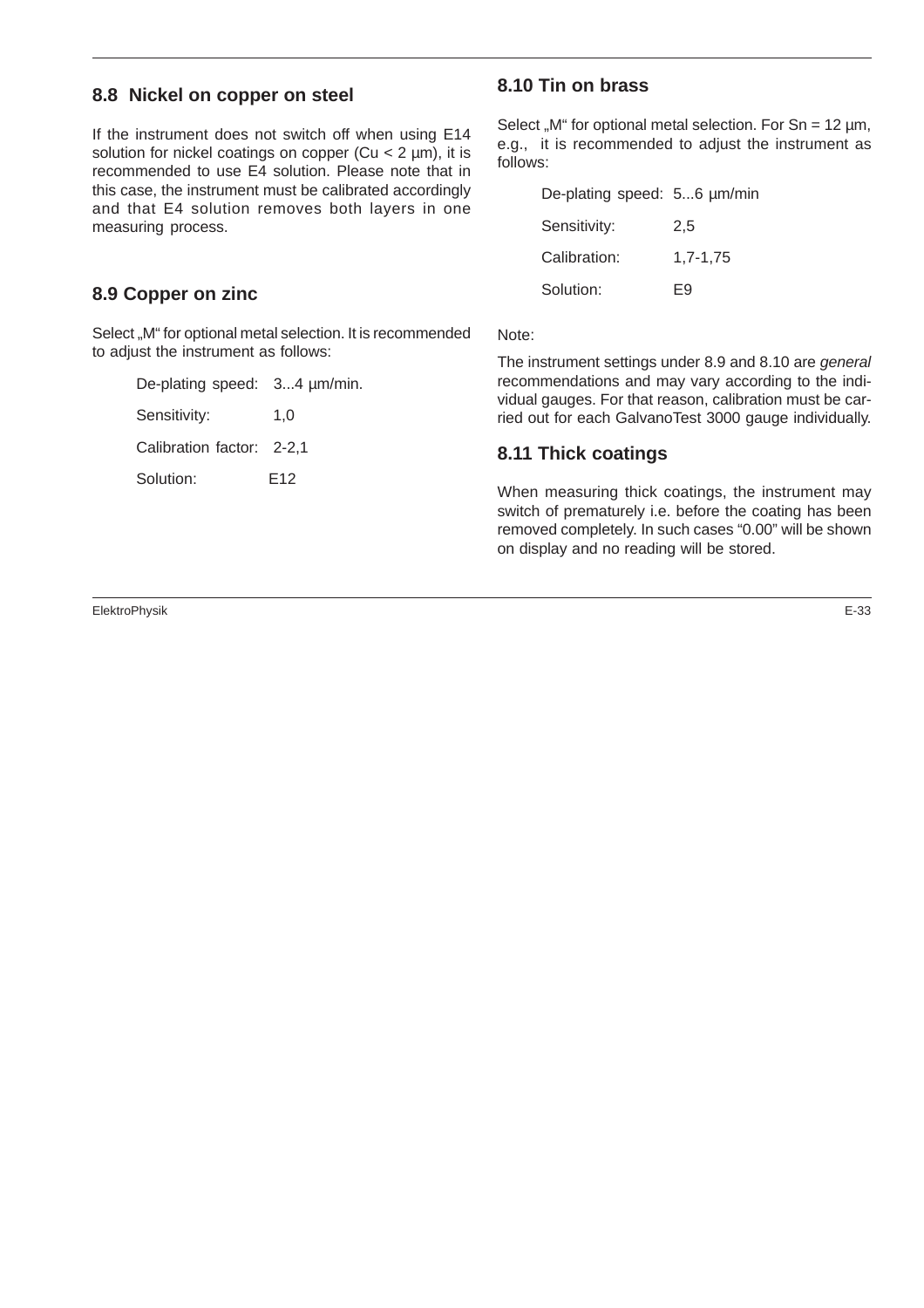#### Example:

If you want to measure Cu 50µm at a de-plating speed of 3,14µm/min, the instrument switches off after removing a coating thickness of 31,4µm as maximum de-plating time is 10 minutes:

 $10 \times 3,14 \mu m = 31,4 \mu m$ 

In such cases we recommend to carry out measurement in two steps:

- Switch off the instrument manually before automatic switch-off.
- The reading will be stored automatically.
- Restart measurement. As soon as the gauge switches off automatically, both values can be added to give you the total thickness.

# **9. Calibration**

Accurate calibration is most important for successful measurement. Previous calibration values can be overwritten by new ones. Stored readings remain unchanged. New measurement series, however, cannot be stored until previous readings in the statistics have been deleted (see section 12.5 "Deleting a measuring series incl. statistics").

# **9.1 Calibrating by means of a coating thickness standards**

- Take measurement on the coating thickness standard.
- Press SET-key for positioning the cursor to CAL. A reading is shown with the corresponding unit (microns or mils) shown on the alphanumerical display.
	- Use the ARROW-keys for setting the thickness as indicated on the calibration standard. Continuous pressing of ARROW-keys supports quick function. Your setting will be valid without the need of being confirmed.
	- If MiniPrint 4100 is connected and switched on, the message \*Cancel\* will be prined after pressing the ARROW-key.
	- The following measurements will be carried out on the basis of your calibration selection.
	- For checking purpose, take another measurement on your calibration standard.

E-34 ElektroPhysik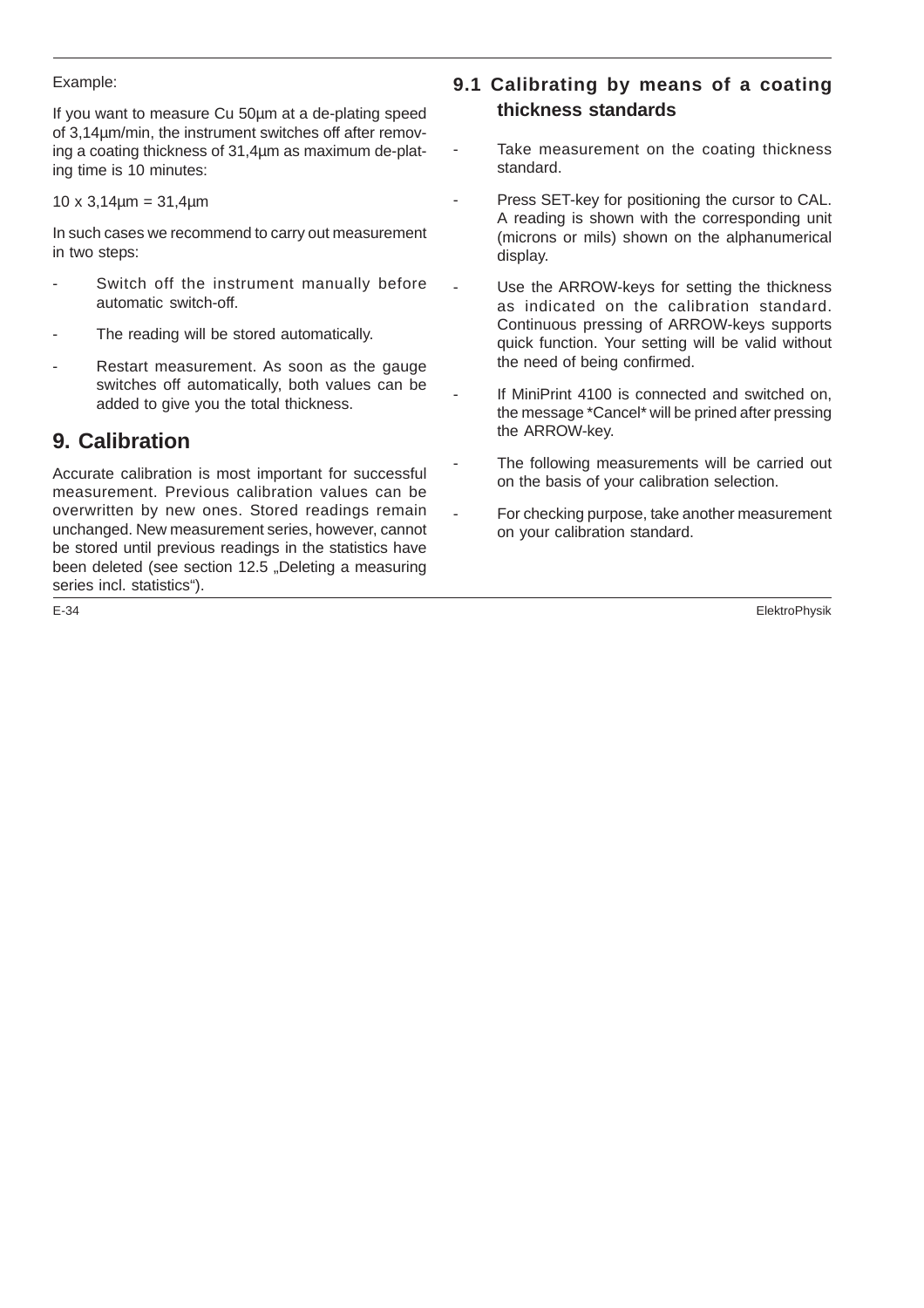#### **9.2 Calibrating by means of a factor**

If coating thickness standards are not available, calibration can also be performed by means of a calibration factor, providing instrument settings are known. Calibration by means of a factor is only possible

- 1. if the cursor is not be seen on the alphanumerical display (3). If necessary, press SET-key to make the cursor disappear.
- 2. if there is no value indicated on the reading display (2). If necessary, carry out the above step 1 and then press CLEAR-key (10).

Then perform setting as follows:

- Use SET-key to position the cursor to CAL (12). The currently valid factor, e.g. 1.300 is shown. On the alphanumerical display, UNIT (11) will be marked by a bar (see also sectionsl 4.1.5 and 9.1).
- To change the factor use ARROW-keys and make your factor selection, e.g. 1.150. There is no need to confirm the new setting. The following measurements will be automatically made on the basis of the new factor setting.

ElektroPhysik E-35

Note:

If you press CLEAR-key during setting (steps 1 and 2), the factor is reset to Default calibration "1.000".

#### **9.3 Range of calibration factor**

In both methods, a special factor is set.

For the preset metal selections (Cr...Cd), the calibration factor can be set from 0.5…2, for optional metal selections "M", it ranges from 0.2…5.

When trying to exceed these ranges, the alphanumerical display will show the following message: "Maximum" or "Minimum".

#### **9.4 Reset to default calibration (1.000)**

If for special applications, a factor other than 1.000 has been set (e.g. 1.300), an asterik (\*) will appear on CAL position. To reset default calibration please proceed as follows: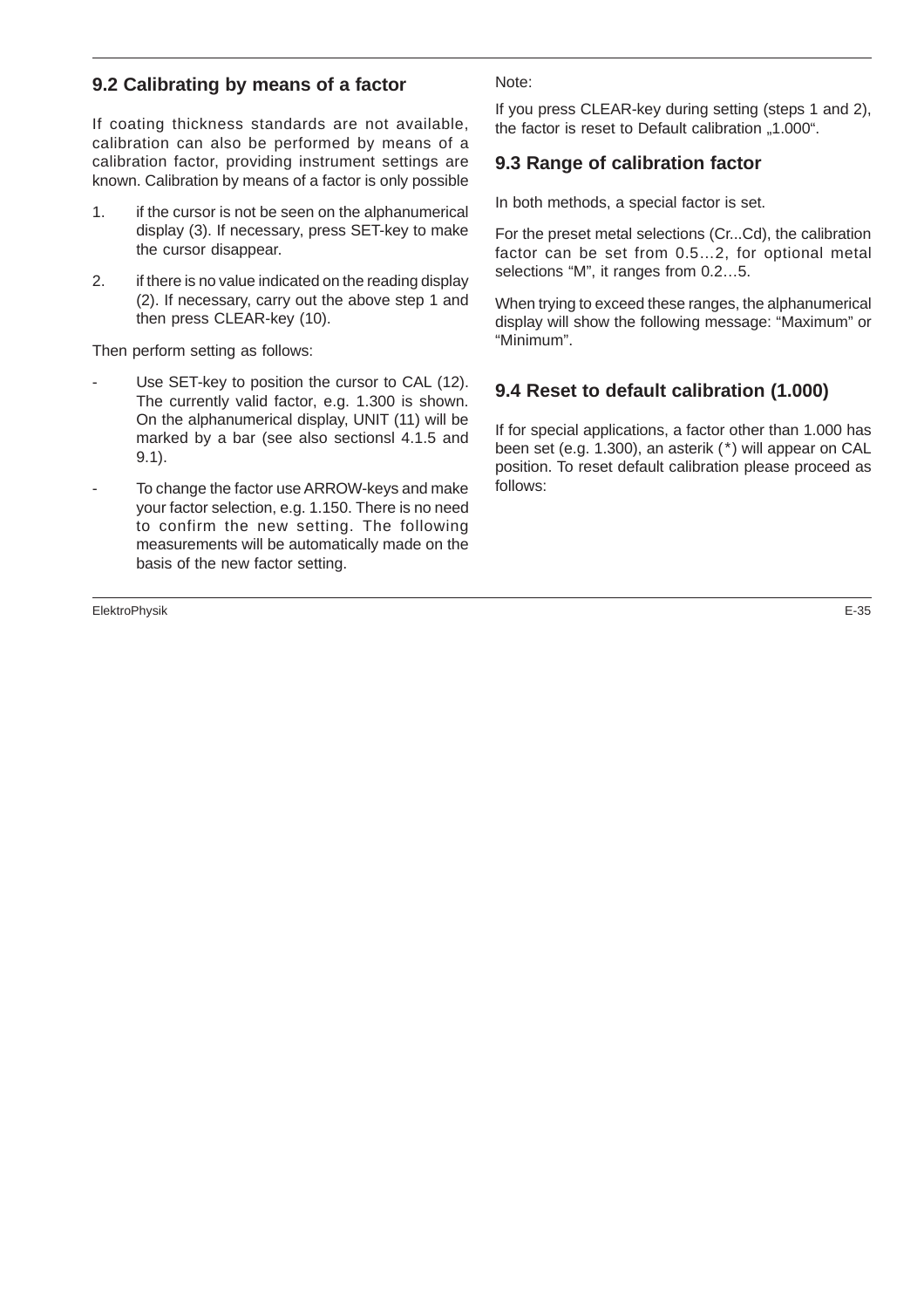- Use the SET-key to position the cursor to CAL.
- Press CLEAR-key. The factor will be reset to 1.000. The asterisk (\*) above the cursor will disappear.

Note:

When pressing CLEAR-key, any reading will change according to the current factor selection. Example:

2.6 um changes to 2.0 um.

# **10. Sensitivity (SENS)**

The coulometric technique uses a controlled "de-plating" current rate (i.ed.the time required to remove the plating material) to determine the thickness of a coating. For that reason, the duration of measurement and its exact switch-off point must be exactly determined (see timevoltage diagram in section 2.1 "General usage and measuring principle").

Your sensitivity setting determines the switch-off point. If after switch-off the coating has not been completely removed, GalvanoTest 3000 has switched off prematurely and certain spots can be observed on the de-plating area. To ensure a smooth and even de-plating area, it is recommended to increase the test voltage.

E.g. for nickel it is recommeded to increase the test voltage from 1.0 (default value) to 1.2 Volts. If the instrument does not switch off in time, the substrate will be etched by the solution. In this case, sensitivity should be decreased (for nickel, e.g., decrease test voltage from 1.0 to 0.8 Volts).

![](_page_40_Figure_10.jpeg)

#### **10.1 Reset to default sensitivity**

The instrument is factory adjusted so that a certain sensitivity value (Volt) is preset for each different metal selection. When changing sensitivity preset, an asterisk (\*) will appear above SENS. For resetting to default sensitivity, please proceed as follows:

- Use SET-key to position the cursor to SENS.
- Press CLEAR-key. The sensitivity value U resets to factory setting (default value). The asterisk (\*) above the cursor disappears. The sensitivity value U is shown in Volts on the reading display.

E-36 ElektroPhysik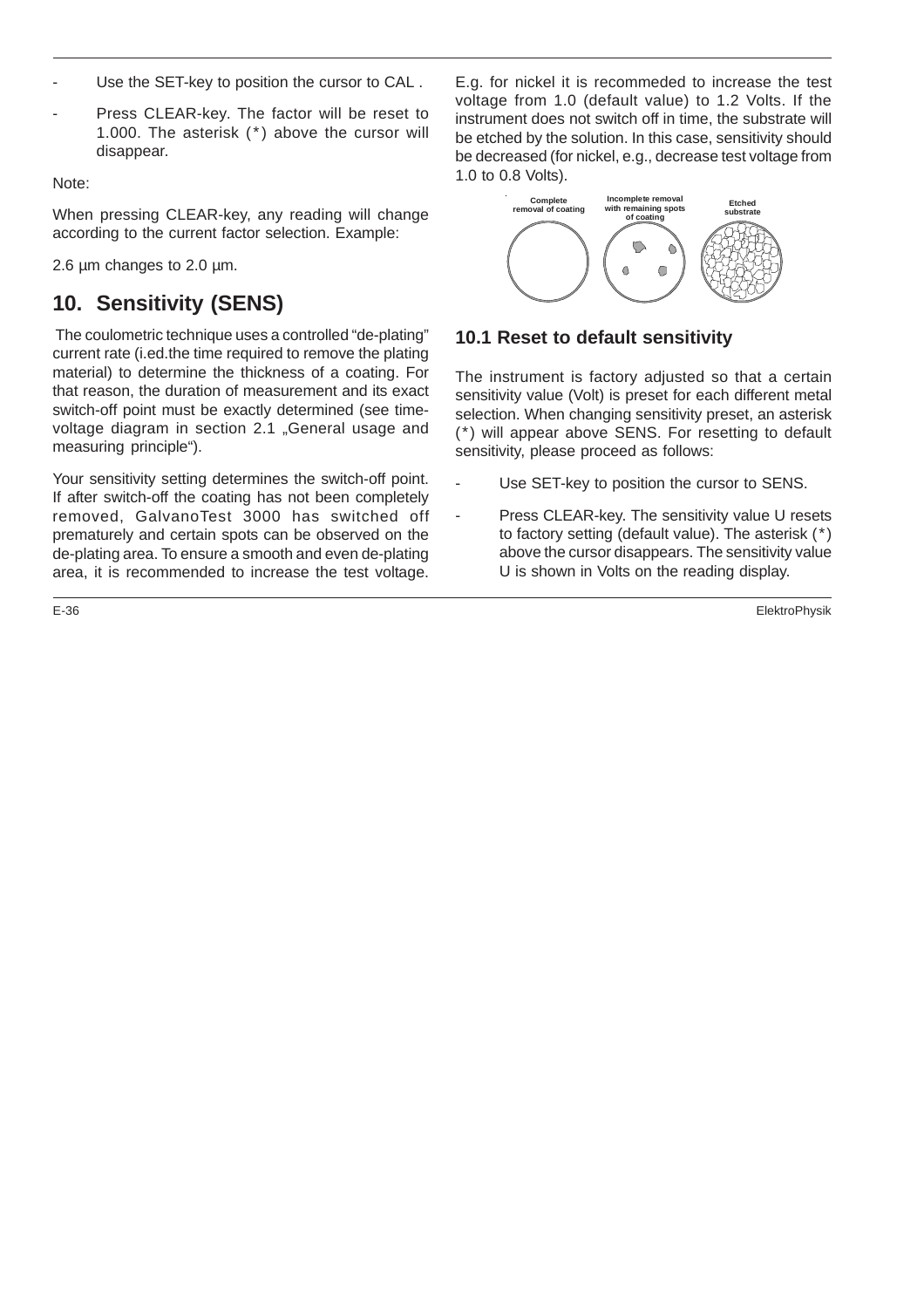# **11. Measuring uncertainty**

Careful calibration ensures precise measurement within the range of the guaranteed measuring uncertainties (please refer to the technical data).

For optimum mean value evaluation, we recommend to take several measurements at the same spots. Erratic readings can be deleted immediately by pressing CLEAR-key.

#### **11.1 Error sources**

- If you **measure coatings thicker than provided** for your application, the de-plating area will increase. As a consequence, measurement will be out of tolerances. For that reason it is recommended not to exceed the provided measuring time interval.
- The current efficiency variegates due to different de-plating speeds. We recommend to calibrate at the same de-plating speed as set for later measurement.
- Impurities or alloy components in the coating material may lead to erratic readings. If necessary,

ElektroPhysik E-37

carry out comparison measurements according to the cross-cut method.

The efficiency of the solution may decrease. It is recommended to use fresh electrolyte solution.

# **12. Statistics mode**

All readings of a measuring series will be recorded automatically for statistical evaluation. Ten different metal selection memories are available to store 2000 readings in total.

The statistics program is designed to calculate on the basis of at least two readings the following statistical values:

| Mean value             | (MEAN) |
|------------------------|--------|
| Standard deviation     | (S.D.) |
| Variation coefficient  | (Kvar) |
| Number of readings     | (M)    |
| Maximum single reading | (Max)  |
| Minimum single reading | (Min)  |
|                        |        |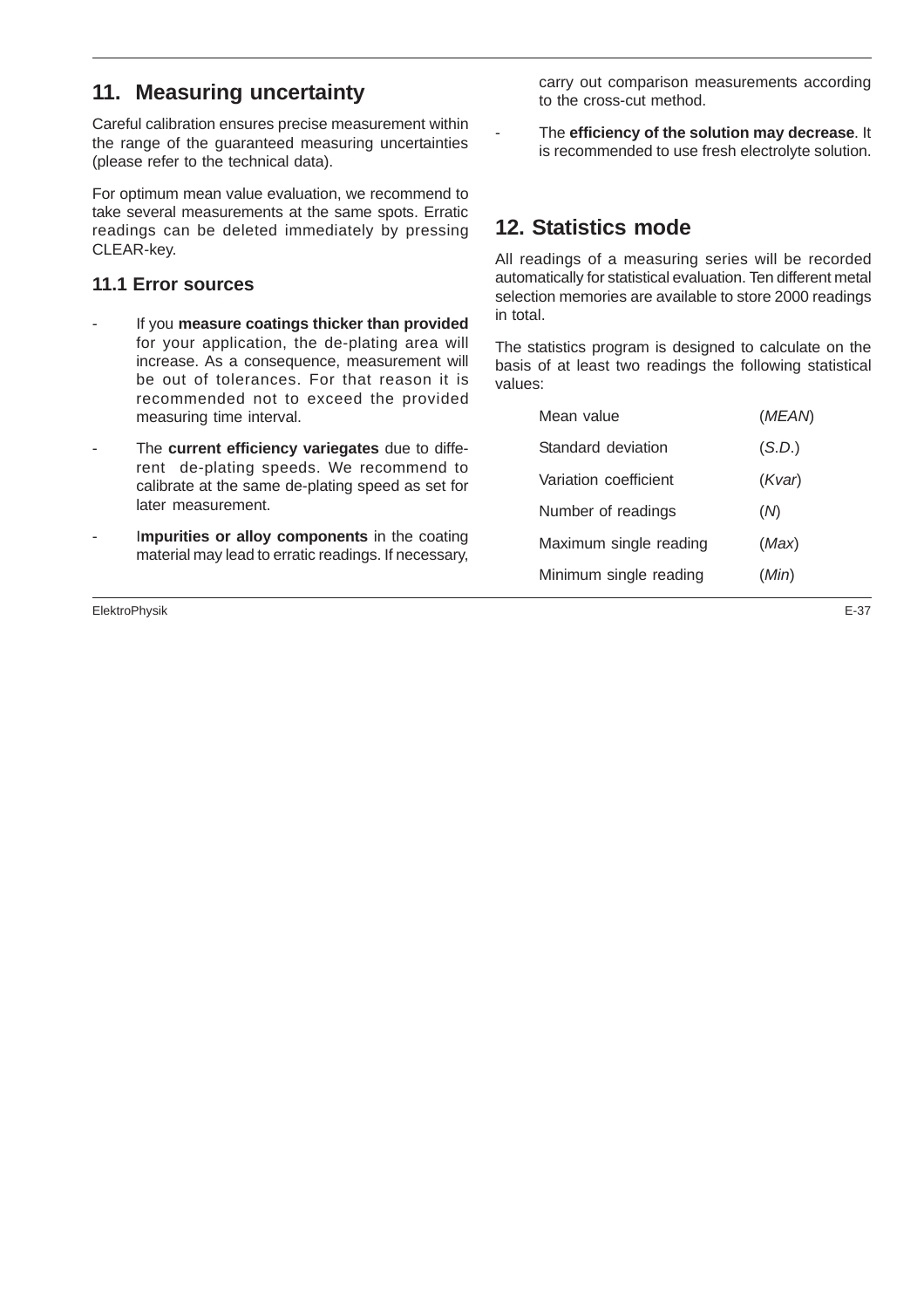### **12.1 Recording a measuring series and statistics calculation**

On switch-on, the instrument is ready for operation. All readings will be stored automatically. Before starting measurement, check if it is necessary to calibrate for your application and/or if the statistics must be deleted (see section 12.5). If you recalibrate the instrument, the old calibration settings will be deleted.

Note:

A measuring series can be recalled and continued after off/on-switching.

# **12.2 Recalling and print-out of statistics**

Press STATS-key as required to display the statistical values subsequently in a row. If the printer is connected, the readings will be printed out (printer ON). The statistical values can be displayed or printed out as often as required and at any time after measurement.

#### **12.3 Print-out of readings and statistics**

Press GalvanoTest PRINT-key. If the printer is connected, the following values will be printed out:

- date and time
- all readings
- all statistical values

While printing, the alphanumerial display shows "Printing...". Press CLEAR-key for print stop if required.

If there is no printer connected or if the printer is switched off, the data can also be transferred via the RS 232 C interface (see section 19).

### **12.4 Deleting a previous reading**

Deletion is only possible directly after the last measurement , i.e. before taking the next one.

- Press CLEAR-key.
- An audible signal confirms deletion. If the printer is connected, the following message will be printed out: \*Cancel\*.

E-38 ElektroPhysik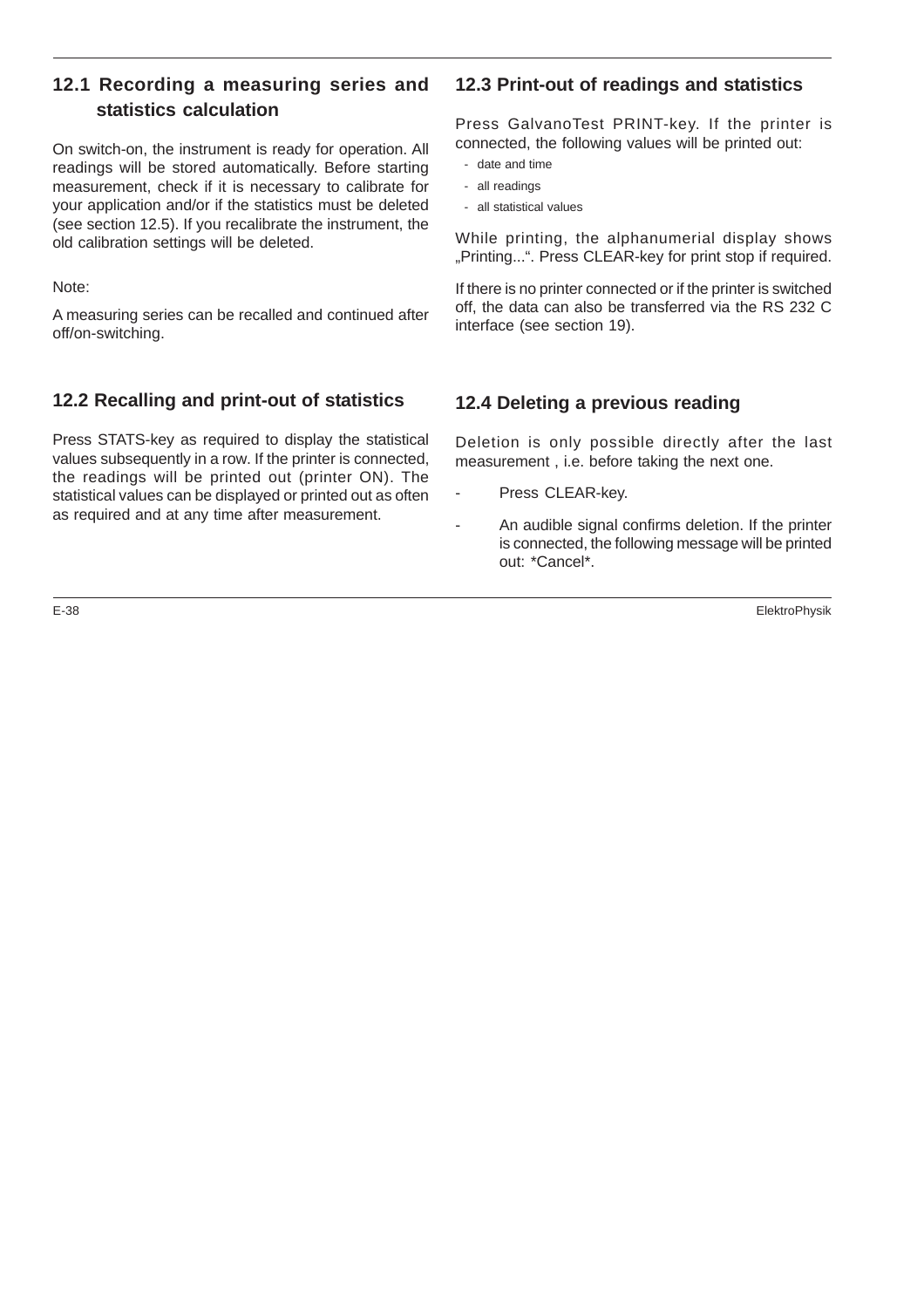# **12.5 Deleting a measuring series incl. statistics**

- Make your metal selection e.g. Ni for nickel
- The cursor should not be seen.
- Press CLEAR-key and keep pressed down, then press STATS-key simultaneously.
- An audible tone sounds and the message "STAT. deleted" appears for about 2 seconds.

#### **12.6 Exceeding storage capacity**

At the beginning of any measurement, the instrument performs an automatic storage capacity check. If maximum capacity is reached, "Full Memory" will be shown. For taking further measurements delete any statistics memory (see section 12.5).

# **13. Date and Time**

GalvanoTest is equipped with a crystal-controlled time clock which includes an integrated leap year control up to the year 2100. The data printer MiniPrint 4100 provides print-outs including current date and time.

Date and time can be recalled or set as follows:

- Press SET-key for about 3 seconds until an audible signal sounds. A certain date and time are shown on the alphanumerical display. The cursor is positioned at the section for "year". Use ARROW-keys for setting the current year.
- Use the SET-key for positioning the cursor to the section for "month". Use ARROW-keys for setting the current month.
- Likewise, day, hour and minutes can be set.
- After completion of your required settings, press SET-key until the cursor disappears from display. Now the currently set date and time are valid.
- Press SET-key for returning to standard operation mode.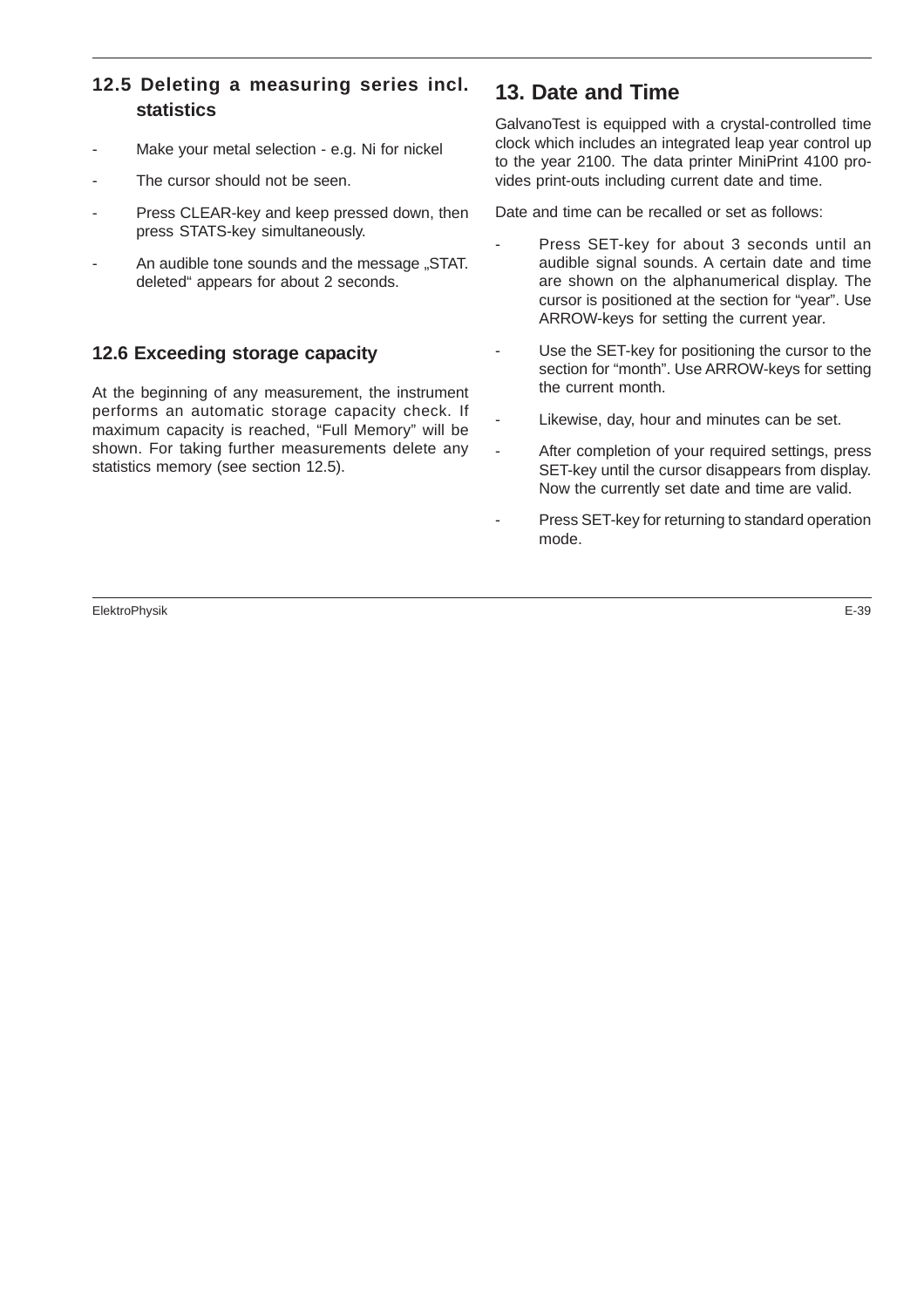# **14. Language selection**

Three operator selectable languages are available:

- **German**
- **English**
- **French**

Make your language selection as follows:

- Switch off the instrument.
- Press both ARROW-keys continuously while yo switch the instrument on. The current languag selection appears on display, "English" fo example.
- Keep both ARROW-keys pressed down an release keys as soon as your required languag is shown.
- Your selection is valid without need to confirm.

## **15. Error messages**

Error messages appear on the alphanumerical display.

|          | Maximum         | Calibration (CAL), sensitivity<br>(SENS), de-plating speed (SPEED)<br>or measuring area (AREA) have<br>reached maximum value |
|----------|-----------------|------------------------------------------------------------------------------------------------------------------------------|
|          | No cell         | No measuring cell connected                                                                                                  |
|          | No test current | No current flow in the solution. The<br>cause may be:                                                                        |
| วน       |                 | Clamp (38) is not connected to the<br>test sample.                                                                           |
| gе<br>or |                 | Air bubbles on the surface.                                                                                                  |
| ٦d       |                 | No solution available in the<br>measuring cell (44).                                                                         |
| ąе       |                 | Another solution being in the cell.                                                                                          |
|          |                 | Surface insulated by grease, paint,<br>or other insulating material.                                                         |
|          |                 | Cell voltage exceeding 10Volts.                                                                                              |

E-40 ElektroPhysik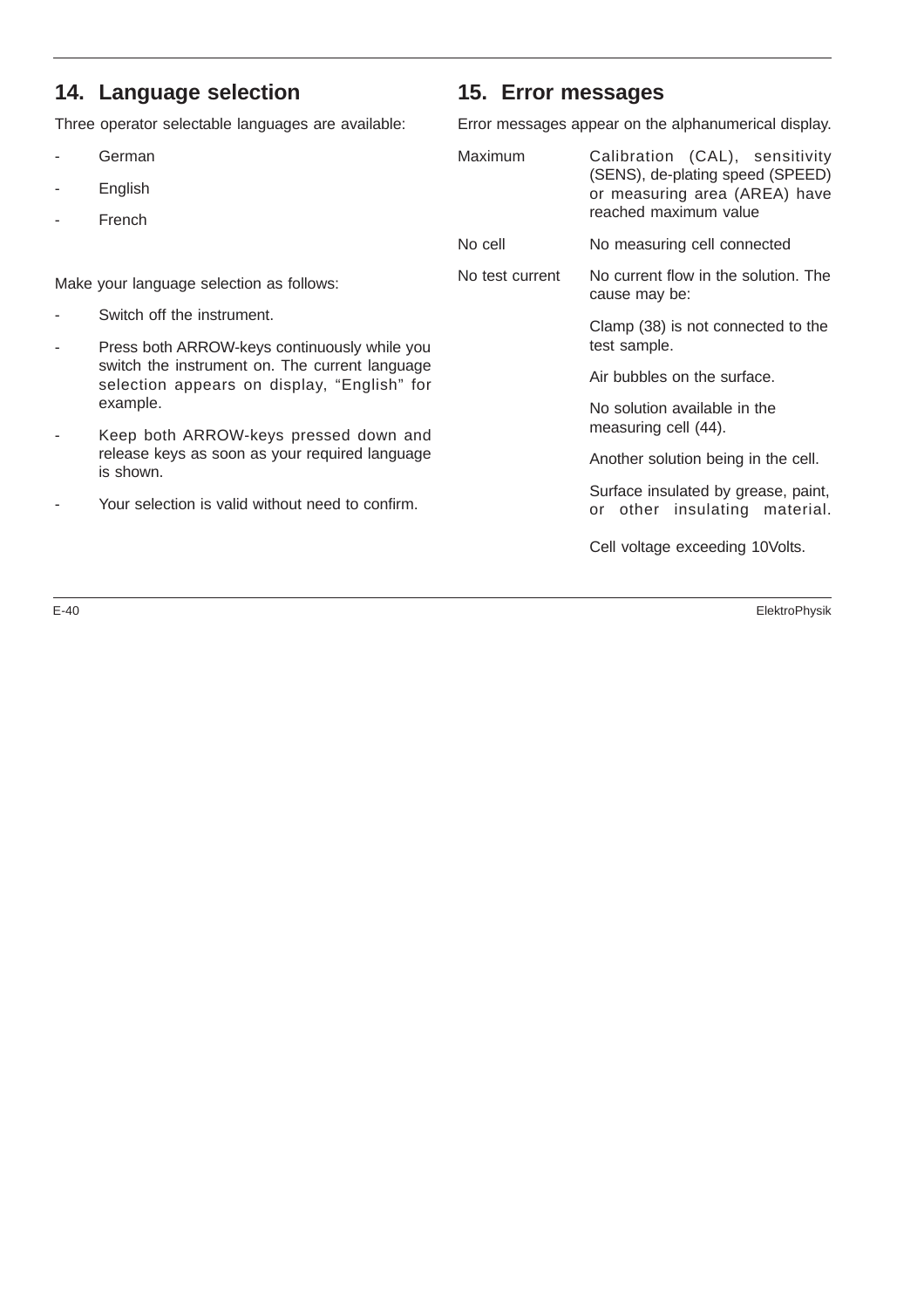| Time exceeded | If measurement exceeds 10x the                                                                                                                                                                  | 16. l                      |
|---------------|-------------------------------------------------------------------------------------------------------------------------------------------------------------------------------------------------|----------------------------|
|               | selected de-plating speed, the<br>measuring process will be interrupted<br>automatically and the reading display<br>will show "0,0". Measurement is                                             | Apart<br>$15$ wh<br>follow |
|               | invalid (see section 8.11).                                                                                                                                                                     | 1.                         |
| Mem. charged  | Appears only if you try to change the<br>measuring area at full statistics<br>memory. Please delete the current<br>statistics memory (see section 12.5)<br>before setting a new measuring area. | 2.                         |
| Mem.          |                                                                                                                                                                                                 |                            |
| overcharged   | Measurement not possible. For fur-<br>ther measurements, delete any<br>statistics memory (see 12.5).                                                                                            | 3.                         |
| No statistics | Error message when trying to call<br>or print any statistics but no data are<br>available in the statistics memory.                                                                             |                            |
|               |                                                                                                                                                                                                 |                            |
|               |                                                                                                                                                                                                 |                            |
|               |                                                                                                                                                                                                 |                            |

**16. Further sources of error**

from the error sources as described under section ich can be identified by their error message, the ing errors may occur:

- The analogue meter and both displays do not light up at switch-on:
	- Check power supply
	- defective fuse
- Solution leaks:
	- cell not correctly positioned
	- gasket worn or leaks
	- curvature radius of the sample too small
- Premature switch-off, unsteady meter deflections:
	- poor contact
	- dirty measuring cell
	- air bubbles on the measuring area
	- insufficient solution in the measuring cell
	- gasket leaking
	- sensitivity setting too low
	- dirty measuring surface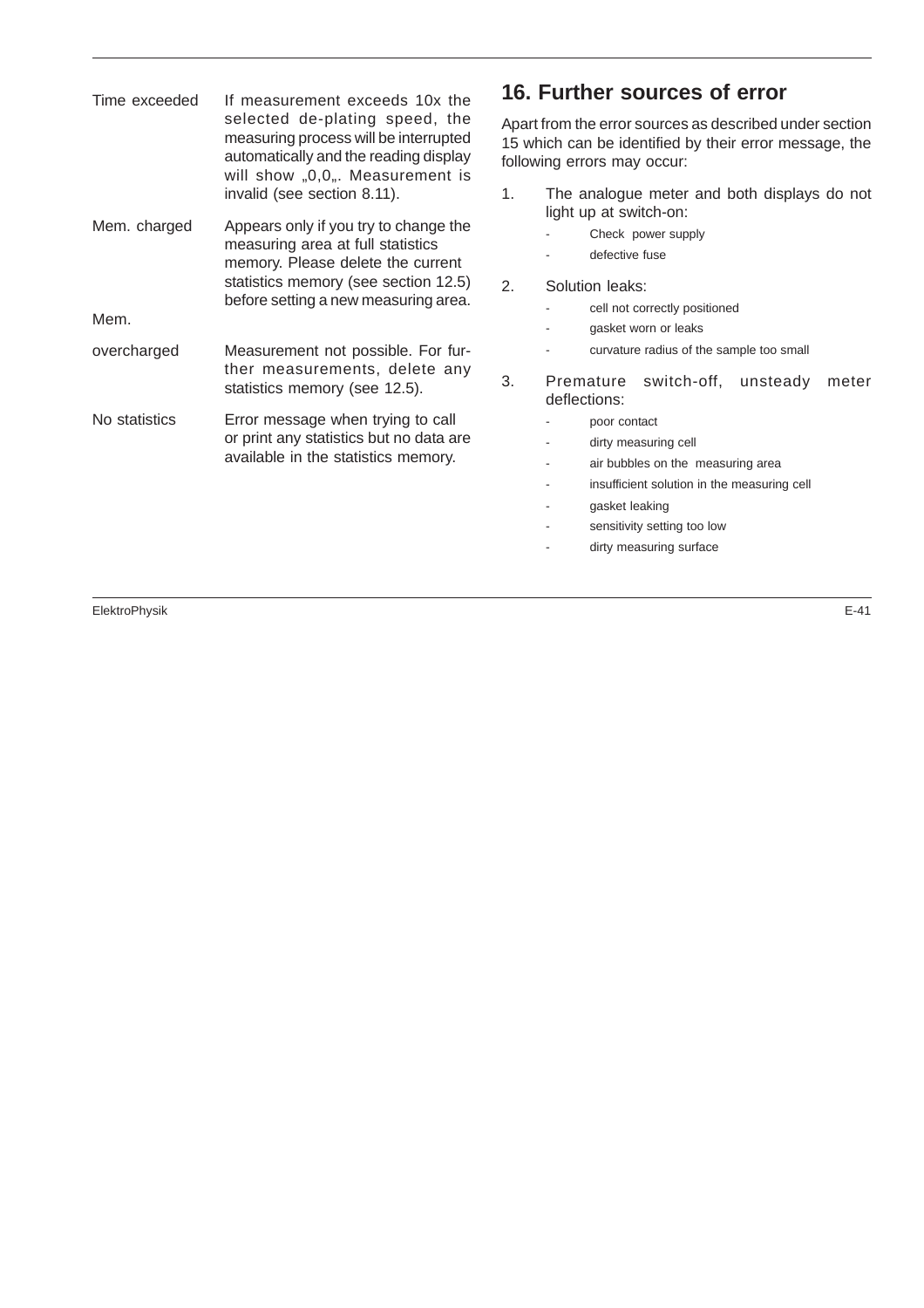- 4. Instrument does not switch off, no analogue meter deflection:
	- unsuitable solution
	- Coating has been removed within the first three seconds, i.e. de-plating speed is too high.
- 5. Instrument does not switchoff, but clear meter deflection:
	- sensitivity too high
- 6. Coating not properly removed:
	- sensitivity too low
- 7. Wrong measuring result:
	- check steps 2., 3. and 6. (section 16)
	- instrument misadjusted, no or wrong calibration
	- unsuitable solution
- 8. On switch on the instrument does not show any setting, statistics, date and time are deleted:
	- Lithium buffer battery discharge.
		- Please send the instrument to ElektroPhysik.

If the problem cannot be solved by means of above steps, please contact your dealer or ElektroPhysik customer support.

# **17. Maintenance**

Please keep the instrument clean. Avoid spilling solution on the instrument or on the accessories.

The inner and outer measuring cells and power leads must be kept clean to ensure error free operation.

Before filling in fresh solution, rinse the measuring cell and rubber gaskets using distilled water. If the same solution is used for the next measurement, it is sufficient to clean the bottom side of rubber gasket after each measurement.

The outer measuring cell may build up residue or metal deposits after several measurements. This generally does not affect measurement. It will be sufficient to rinse the measuring cell with distilled water.

In case of very strong pollution or routinely once a month, the outer measuring celll should be cleaned in a solution of 4 parts concentrated sulphuric acid (Caution: caustic) and one part concentrated nitric acid. They should be immersed in the solution for not longer than 10 to 15 seconds and then rinsed under running water. The procedure can be repeated if necessary until the components are clean and shiny after which they should be tried and polished.

E-42 ElektroPhysik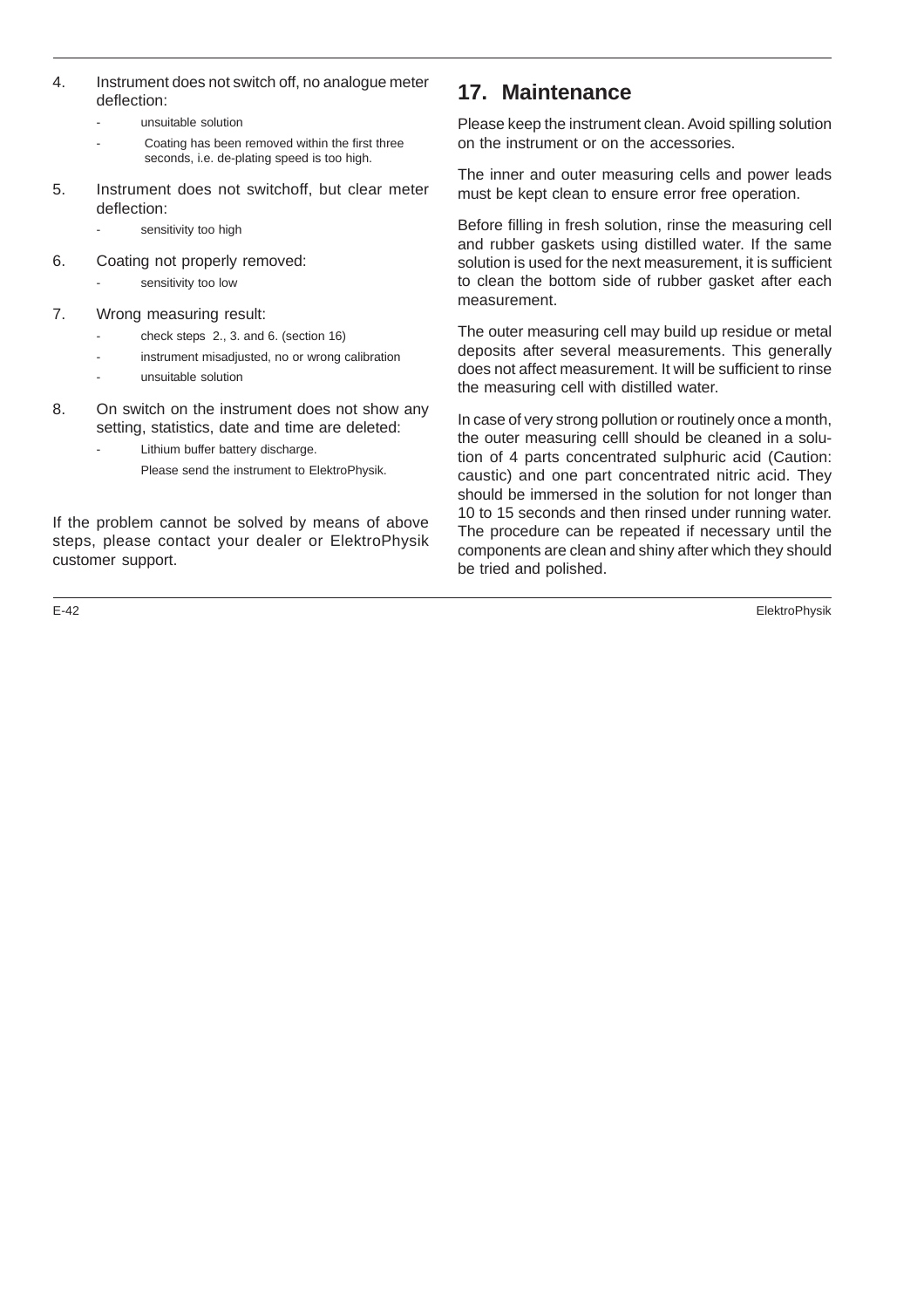# **18. Data Printer MiniPrint 4100**

During printing, the GalvanoTest operating mode is switched off. For further information please refer to MiniPrint 4100 operating instructions.

# **19. RS 232 C Interface**

GalvanoTest 3000 is equipped with an RS 232 C interface. By means of an appropriate cable, a Personal Computer, the data pritner MiniPrint 4100 or a printer equipped with a suitable interface can be connected.

For data transfer to a Personal Computer a data transfer program MSoft7000 is available.

Press PRINT-key for initiating the data transfer program. Before transferring data to MiniPrint 4100, press printer ON/OFF-key for switching the printer on.

# **20. After sales service**

Please return defective or faulty instruments to your local dealer or to ElektroPhysik for checking or repair. Please enclose a short trouble report.

# **21. Hints for using electrolyte solutions**

- It is recommended to use solely original ElektroPhysik solutions.
- Please observe the instructions on the Material Safety Data sheets 91/155/EWG. Material Safety Data Sheets for electrolyte solutions subject to the safety regulations for hazardous products are supplied with the first delivery. Material Safety Data sheets for non-hazardous electrolyte soltutions available on request.
- Improper use of electrolyte solutions may be dangerous. Therefore the user will assume all responsibilty and risk in connection with it.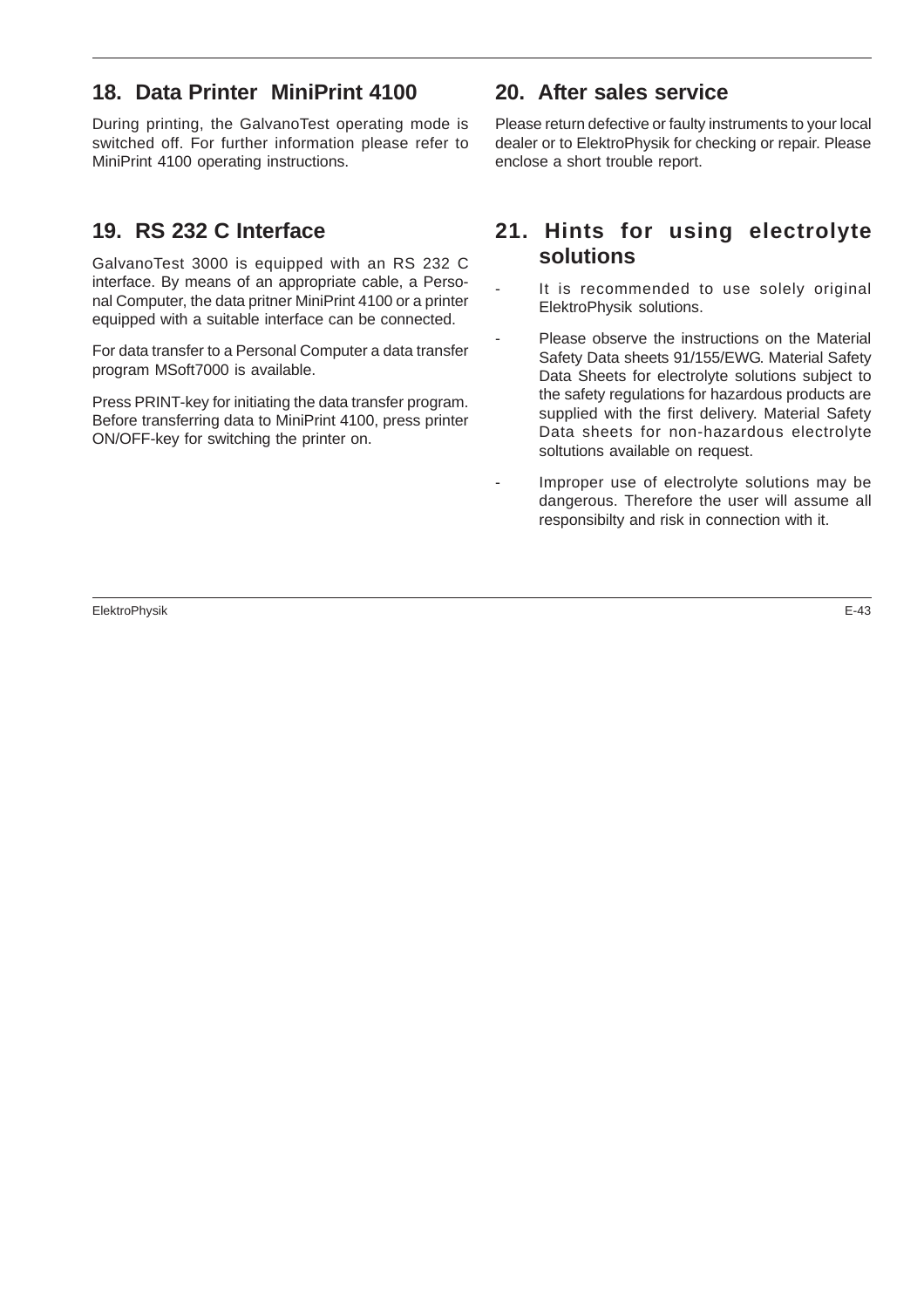# **22. Technical specfications**

| Measuring principle                     | coulometric de-plating method, DIN 50955 / ISO 2177                                                                |  |  |  |
|-----------------------------------------|--------------------------------------------------------------------------------------------------------------------|--|--|--|
| Measurable coating/base<br>combinations | more than 70, please refer to the electrolyte selection table                                                      |  |  |  |
| Measuring range                         | 0.05 to approx. 75 mircrons                                                                                        |  |  |  |
| De-plating speed                        | 0.340 microns / min (adjustable)                                                                                   |  |  |  |
| Measuring unit                          | µm (microns) / inches (operator adjustable)                                                                        |  |  |  |
| Display of readings                     | 4-digits digital display with floating point                                                                       |  |  |  |
| Alphanumerical display                  | 16-digits<br>display of instrument settings and operating steps                                                    |  |  |  |
| Analogue instrument                     | for monitoring the de-plating process                                                                              |  |  |  |
| Data memory                             | max. 2,000 readings storable in a maximum of 18 application<br>memories                                            |  |  |  |
| Operation                               | via key pad                                                                                                        |  |  |  |
| Data ports                              | RS 232 C für MiniPrint 4100, PC or other compatible printers<br>(see section 19)<br>analogue output for y-t writer |  |  |  |
| Power supply                            | switchable from 110V / 200V ±10% 5060Hz / 10 Watts                                                                 |  |  |  |
| Weight                                  | instrument: approx. .2,5 kg precision holder: approx. 2,5 kg                                                       |  |  |  |

E-44 ElektroPhysik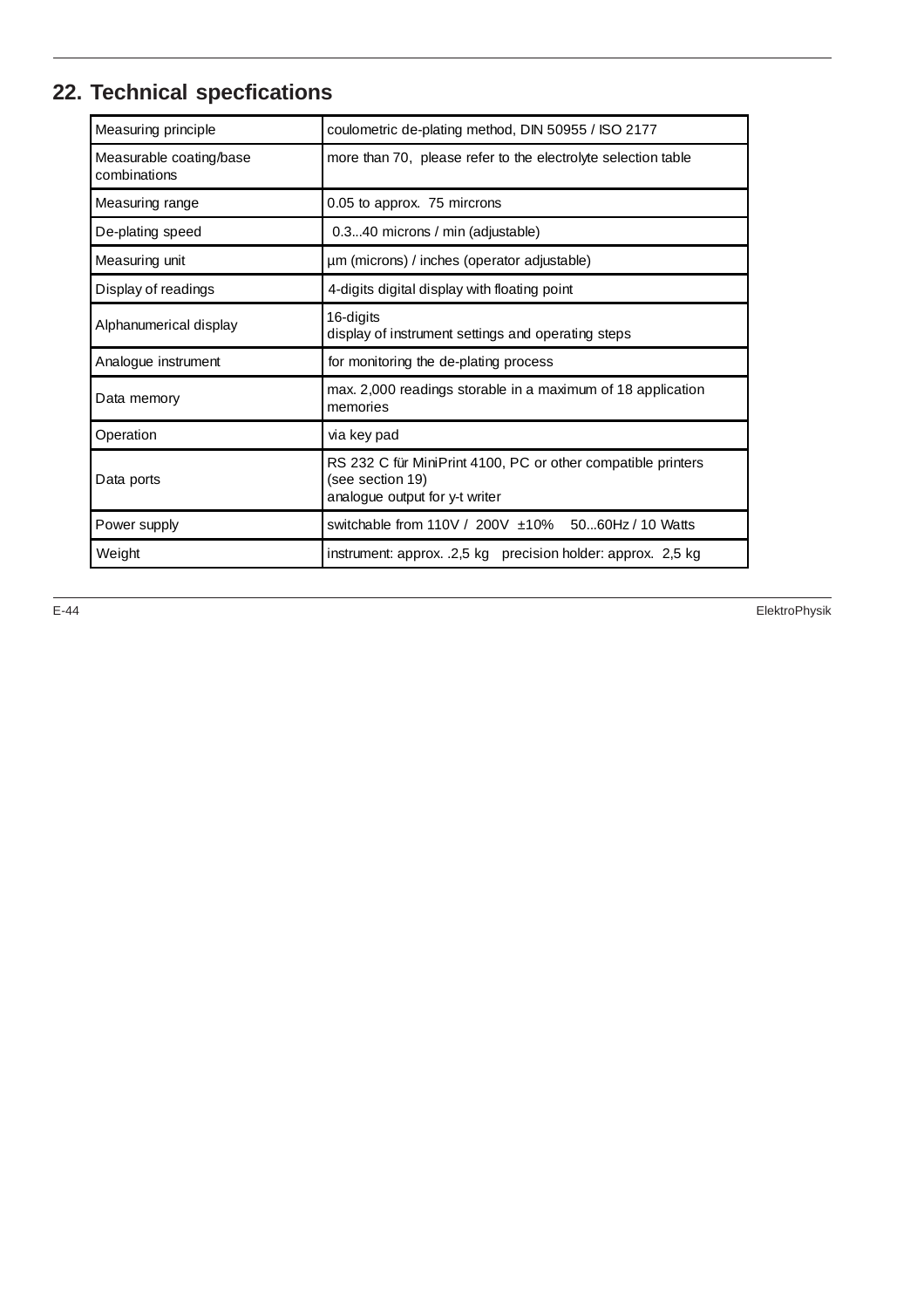# **22.1 Measuring uncertainty**

| Rubber gasket/<br>mask | Measuring<br>Diameter<br>area |                        | Measuring<br>uncertainty* in<br>percent of reading |  |
|------------------------|-------------------------------|------------------------|----------------------------------------------------|--|
| Rubber gasket B        | $2,26$ mm                     | 4 mm <sup>2</sup>      | 6%                                                 |  |
| Mask C                 | $1,13$ mm                     | 1 mm <sup>2</sup>      | 9%                                                 |  |
| Mask D                 | $0,56$ mm                     | $0,25$ mm <sup>2</sup> | 20%                                                |  |

\* The specifications are based on calibration of GalvanoTest 3000 using ElektroPhysik coating thickness standards.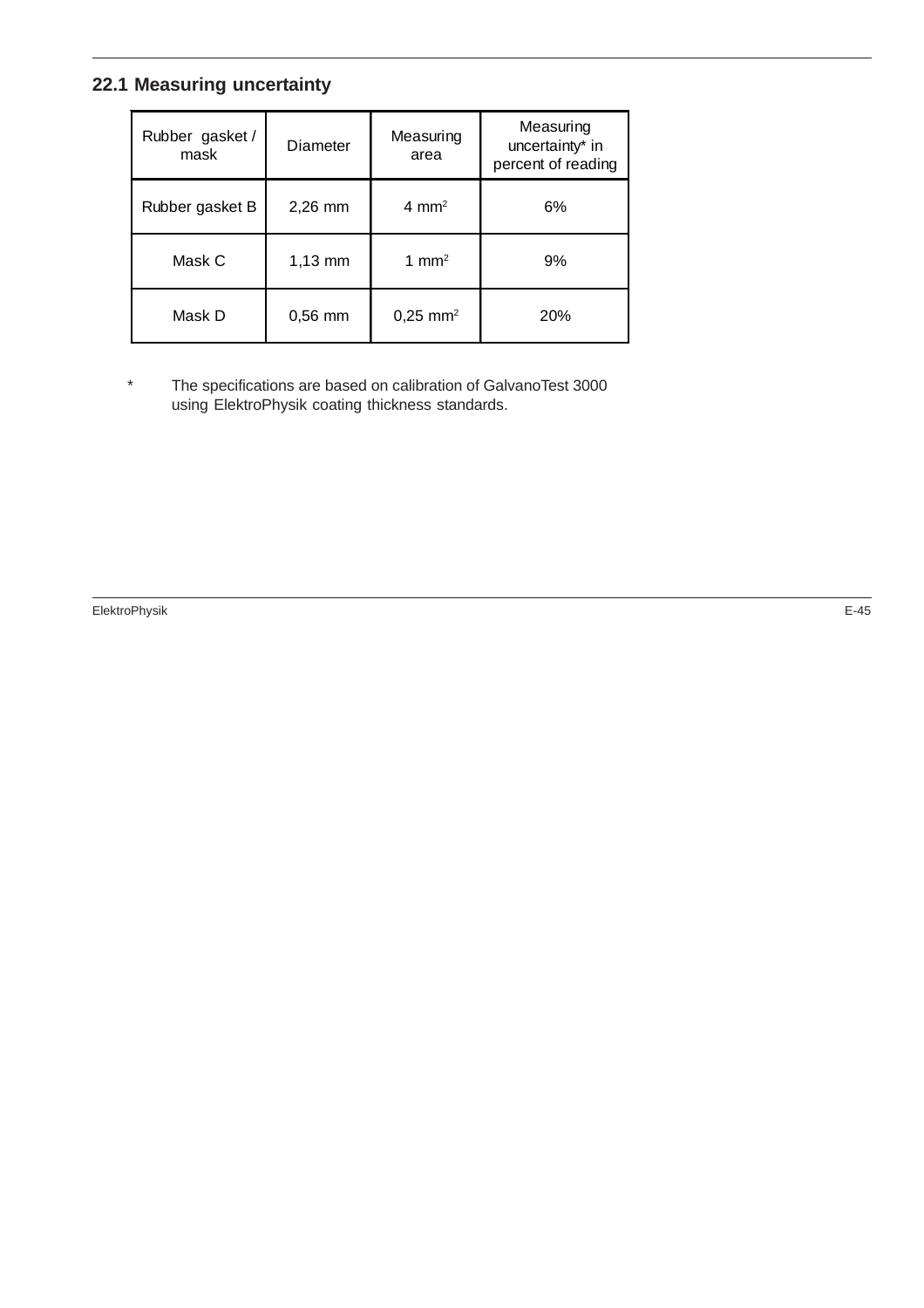# **Index**

# **A**

alphanumerical display.......E-3 analog meter.......E-3 application.......E-37, E-38 AREA.......E-4, E-12, E-40 ARROW-key.......E-12, E-34

# **C**

C mask.......E-23, E-28 CAL.......E-4, E-14, E-34, E-35, E-36, E-40 cell holder.......E-5, E-15, E-22, E-23 Centering device.......E-23 centering device.......E-11, E-22, E-23 CLEAR-key.......E-4, E-13, E-14, E-17, E-35, E-36, E-37, E-38, E-39 concave surfaces.......E-30 connecting cable.......E-11, E-25, E-28 convex surfaces.......E-29 copper.......E-8, E-30, E-33 curvature radius.......E-41

# **D**

D mask.......E-22, E-29

data printer.......E-3, E-4, E-9, E-10, E-11, E-20, E-21, E-39 date and time.......E-3, E-9, E-38, E-39, E-42

de-plating speed.......E-3, E-4, E-9, E-12, E-13, E-32, E-34, E-37, E-40, E-41, E-42

#### **E**

electrolyte cup.......E-7, E-9, E-11, E-12, E-23, E-24, E-25, E-26, E-28, E-29 electrolyte solution.......E-5, E-7, E-8, E-10, E-11, E-17, E-18, E-19, E-31, E-37 error sources.......E-41

#### **I**

inner measuring cell.......E-4, E-5, E-7, E-10, E-11, E-16, E-17, E-18, E-31 interface.......E-10, E-20, E-38, E-43

# **L**

lead.......E-9, E-37

#### **M**

mask.......E-9, E-15, E-22, E-23, E-25, E-28, E-29, E-30

E-46 ElektroPhysik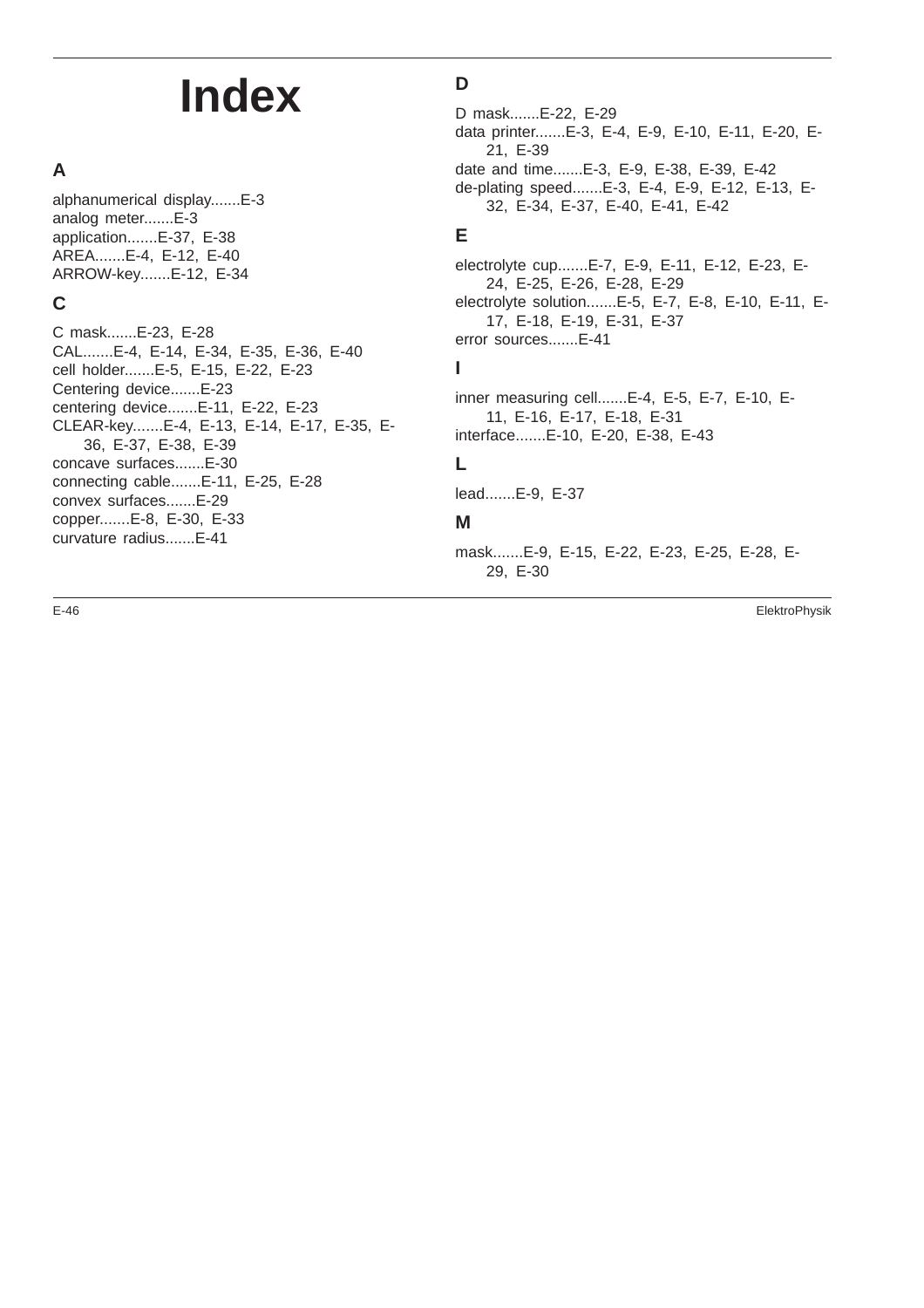Measuring area.......E-12, E-25, E-26 measuring area.......E-3, E-4, E-7, E-12, E-13, E-15, E-18, E-25, E-26, E-27, E-28, E-29, E-30, E-31, E-32, E-40, E-41 measuring stand.......E-4, E-10, E-15, E-22, E-23, E-30 Measuring uncertainty.......E-37, E-45 METAL.......E-4, E-12, E-14, E-31 MiniPrint 4100.......E-3, E-4, E-9, E-10, E-11, E-20, E-21, E-32, E-34, E-39, E-42, E-43 Multi-layer.......E-30 multi-layer.......E-8, E-30

#### **N**

Nickel.......E-33 nickel.......E-8, E-9, E-30, E-32, E-33, E-36, E-39

#### **O**

outer measuring cell.......E-5, E-7, E-10, E-15, E-23, E-31, E-42

#### **P**

passivation layers.......E-31 positioning arm.......E-11, E-22, E-23 power leads.......E-42 PRINT-key.......E-3, E-21, E-38, E-43

ElektroPhysik E-47

# **R**

reading display.......E-12, E-13, E-14, E-17, E-35, E-36, E-41 rubber gasket.......E-7, E-8, E-9, E-11, E-15, E-23, E-25, E-29, E-30, E-42 **S** selection table.......E-7, E-16, E-17, E-25

SENS.......E-4, E-13, E-36, E-40 sensitivity.......E-3, E-4, E-13, E-14, E-32, E-36, E-40, E-41, E-42 SET-key.......E-3, E-12, E-13, E-14, E-26, E-27, E-34, E-35, E-36, E-39 SPEED.......E-4, E-13, E-40 default calibration.......E-14, E-35 Standard deviation.......E-37 default sensitivity.......E-36 statistics.......E-3, E-4, E-9, E-10, E-12, E-17, E-21, E-34, E-37, E-38, E-39, E-41, E-42 switch-off point.......E-36 **T**

test voltage.......E-3, E-36

- thickness standard.......E-3, E-34
- THICKNESS/VOLTAGE-key.......E-3, E-17, E-18, E-20